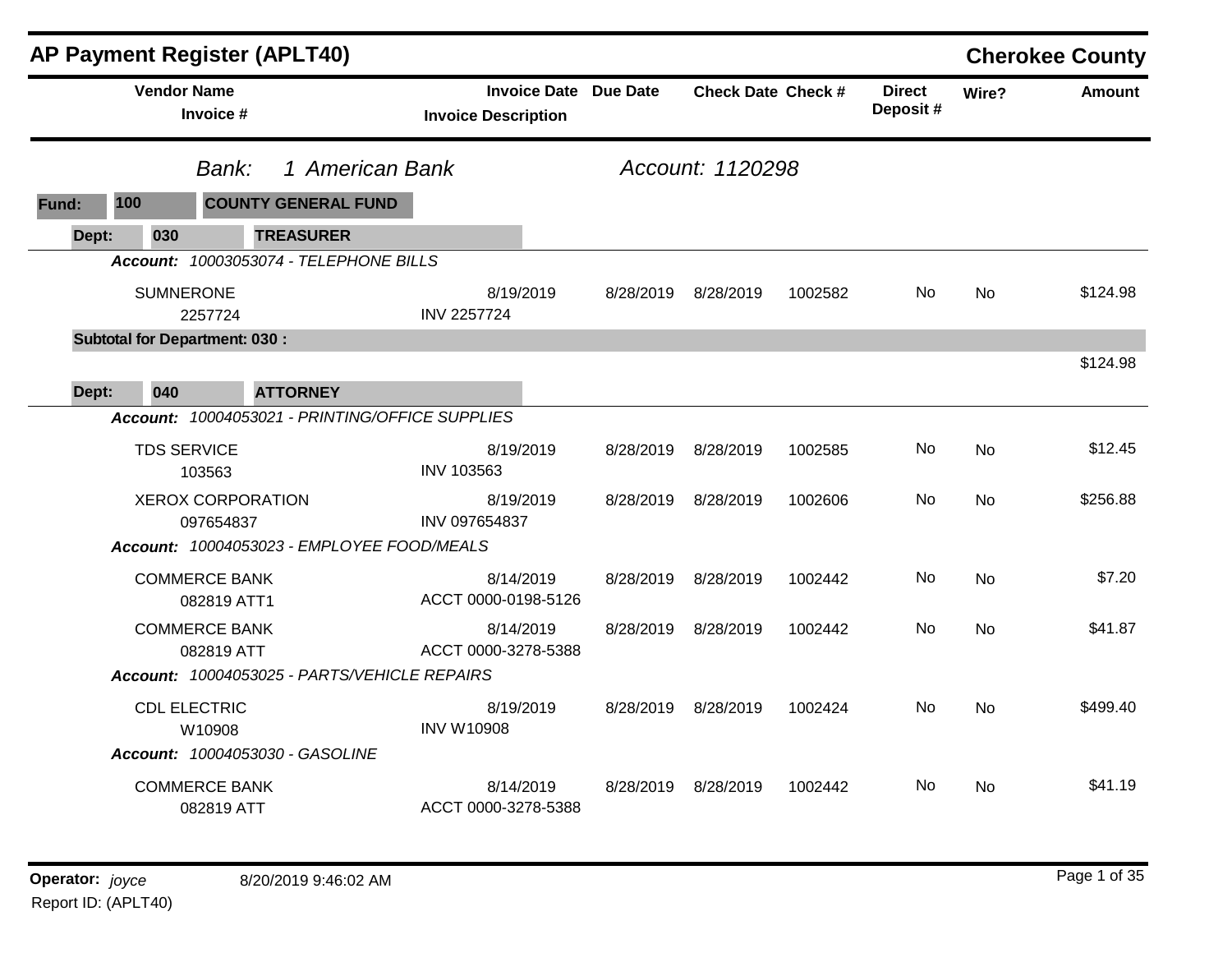| <b>Vendor Name</b><br>Invoice #                                                      | <b>Invoice Date Due Date</b><br><b>Invoice Description</b> |           | <b>Check Date Check #</b> |         | <b>Direct</b><br>Deposit# | Wire?     | <b>Amount</b> |
|--------------------------------------------------------------------------------------|------------------------------------------------------------|-----------|---------------------------|---------|---------------------------|-----------|---------------|
| <b>COMMERCE BANK</b><br>082819 ATT                                                   | 8/14/2019<br>ACCT 0000-3278-5388                           | 8/28/2019 | 8/28/2019                 | 1002442 | No                        | <b>No</b> | \$35.35       |
| <b>COMMERCE BANK</b><br>082819 ATT                                                   | 8/14/2019<br>ACCT 0000-3278-5388                           | 8/28/2019 | 8/28/2019                 | 1002442 | No                        | <b>No</b> | \$38.31       |
| <b>COMMERCE BANK</b><br>082819 ATT1                                                  | 8/14/2019<br>ACCT 0000-0198-5126                           | 8/28/2019 | 8/28/2019                 | 1002442 | No                        | <b>No</b> | \$27.67       |
| <b>COMMERCE BANK</b><br>082819 ATT1                                                  | 8/14/2019<br>ACCT 0000-0198-5126                           | 8/28/2019 | 8/28/2019                 | 1002442 | No                        | <b>No</b> | \$27.88       |
| <b>COMMERCE BANK</b><br>082819 ATT                                                   | 8/14/2019<br>ACCT 0000-3278-5388                           | 8/28/2019 | 8/28/2019                 | 1002442 | No.                       | No        | \$5.00        |
| <b>HOPE BRITTAIN</b><br>082819<br>Account: 10004053075 - DUES/SUBSCRIPTIONS          | 8/14/2019<br>REIMB/MILEAGE                                 | 8/28/2019 | 8/28/2019                 | 1002490 | No                        | <b>No</b> | \$18.33       |
| <b>COMMERCE BANK</b><br>082819 ATTY2<br>Account: 10004053085 - WITNESS FEES & TRAVEL | 8/14/2019<br><b>CREDIT</b>                                 | 8/28/2019 | 8/28/2019                 | 1002442 | <b>No</b>                 | <b>No</b> | (\$99.00)     |
| <b>TERRAH BROCK</b><br>082819<br>Account: 10004053089 - OTHER CONTRACTUAL            | 8/19/2019<br><b>MILEAGE</b>                                | 8/28/2019 | 8/28/2019                 | 1002588 | No                        | <b>No</b> | \$270.28      |
| <b>THOMSON REUTERS - WEST</b><br>840702080                                           | 8/19/2019<br>INV 840702080                                 |           | 8/28/2019 8/28/2019       | 1002591 | No.                       | <b>No</b> | \$260.09      |
| <b>Subtotal for Department: 040:</b>                                                 |                                                            |           |                           |         |                           |           |               |
| Dept:<br>050<br><b>REGISTER OF DEEDS</b>                                             |                                                            |           |                           |         |                           |           | \$1,442.90    |
| Account: 10005053088 - PROFESSIONAL DEVELOPMENT                                      |                                                            |           |                           |         |                           |           |               |
| <b>COMMERCE BANK</b><br>082819 ROD                                                   | 8/13/2019<br>ACCT 0000-0111-8991                           | 8/28/2019 | 8/28/2019                 | 1002442 | <b>No</b>                 | No        | \$370.00      |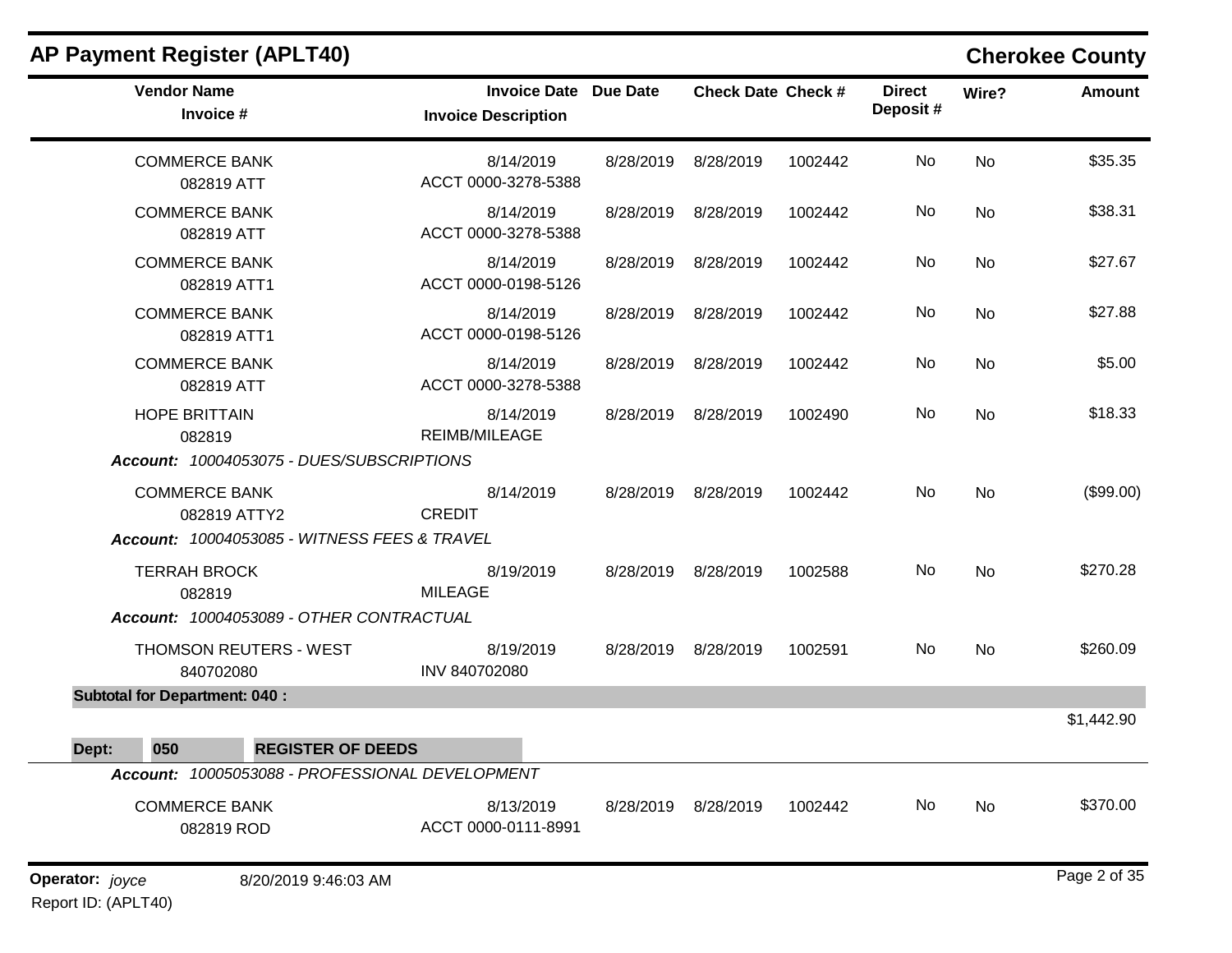| <b>AP Payment Register (APLT40)</b>                  |                                                   |           |                           |         |                           |           | <b>Cherokee County</b> |
|------------------------------------------------------|---------------------------------------------------|-----------|---------------------------|---------|---------------------------|-----------|------------------------|
| <b>Vendor Name</b><br>Invoice #                      | <b>Invoice Date</b><br><b>Invoice Description</b> | Due Date  | <b>Check Date Check #</b> |         | <b>Direct</b><br>Deposit# | Wire?     | <b>Amount</b>          |
| <b>Subtotal for Department: 050:</b>                 |                                                   |           |                           |         |                           |           | \$370.00               |
| 060<br><b>SHERIFF &amp; JAIL</b><br>Dept:            |                                                   |           |                           |         |                           |           |                        |
| Account: 10006053021 - PRINTING/OFFICE SUPPLIES      |                                                   |           |                           |         |                           |           |                        |
| <b>COMMERCE BANK</b><br>082819 SH4                   | 8/13/2019<br>ACCT 0000-0198-5019                  | 8/28/2019 | 8/28/2019                 | 1002442 | No                        | <b>No</b> | \$25.80                |
| Account: 10006053022 - EMPLOYEE UNIFORMS/ACCESSORIES |                                                   |           |                           |         |                           |           |                        |
| <b>COMMERCE BANK</b><br>082819 SH                    | 8/13/2019<br>ACCT 0000=0198=5001                  | 8/28/2019 | 8/28/2019                 | 1002442 | No                        | <b>No</b> | \$107.89               |
| <b>COMMERCE BANK</b><br>082819 SH                    | 8/13/2019<br>ACCT 0000=0198=5001                  | 8/28/2019 | 8/28/2019                 | 1002442 | No                        | No        | \$41.00                |
| <b>COMMERCE BANK</b><br>082819 SH                    | 8/13/2019<br>ACCT 0000=0198=5001                  | 8/28/2019 | 8/28/2019                 | 1002442 | No                        | No        | \$208.00               |
| <b>COMMERCE BANK</b><br>082819 SH                    | 8/13/2019<br>ACCT 0000=0198=5001                  | 8/28/2019 | 8/28/2019                 | 1002442 | No                        | <b>No</b> | \$201.59               |
| <b>COMMERCE BANK</b><br>082819 SH                    | 8/13/2019<br>ACCT 0000=0198=5001                  | 8/28/2019 | 8/28/2019                 | 1002442 | No                        | <b>No</b> | \$169.99               |
| <b>COMMERCE BANK</b><br>082819 SH                    | 8/13/2019<br>ACCT 0000=0198=5001                  | 8/28/2019 | 8/28/2019                 | 1002442 | No                        | No        | \$89.69                |
| <b>COMMERCE BANK</b><br>082819 SH6                   | 8/13/2019<br>ACCT 0000-0268-3076                  | 8/28/2019 | 8/28/2019                 | 1002441 | No                        | <b>No</b> | \$595.93               |
| <b>COMMERCE BANK</b><br>082819 SH                    | 8/13/2019<br>ACCT 0000=0198=5001                  | 8/28/2019 | 8/28/2019                 | 1002442 | No                        | No        | \$57.98                |
| <b>COMMERCE BANK</b><br>082819 SH                    | 8/13/2019<br>ACCT 0000=0198=5001                  | 8/28/2019 | 8/28/2019                 | 1002442 | No                        | <b>No</b> | \$219.00               |
| <b>COMMERCE BANK</b><br>082819 SH                    | 8/13/2019<br>ACCT 0000=0198=5001                  | 8/28/2019 | 8/28/2019                 | 1002442 | No                        | No        | \$36.50                |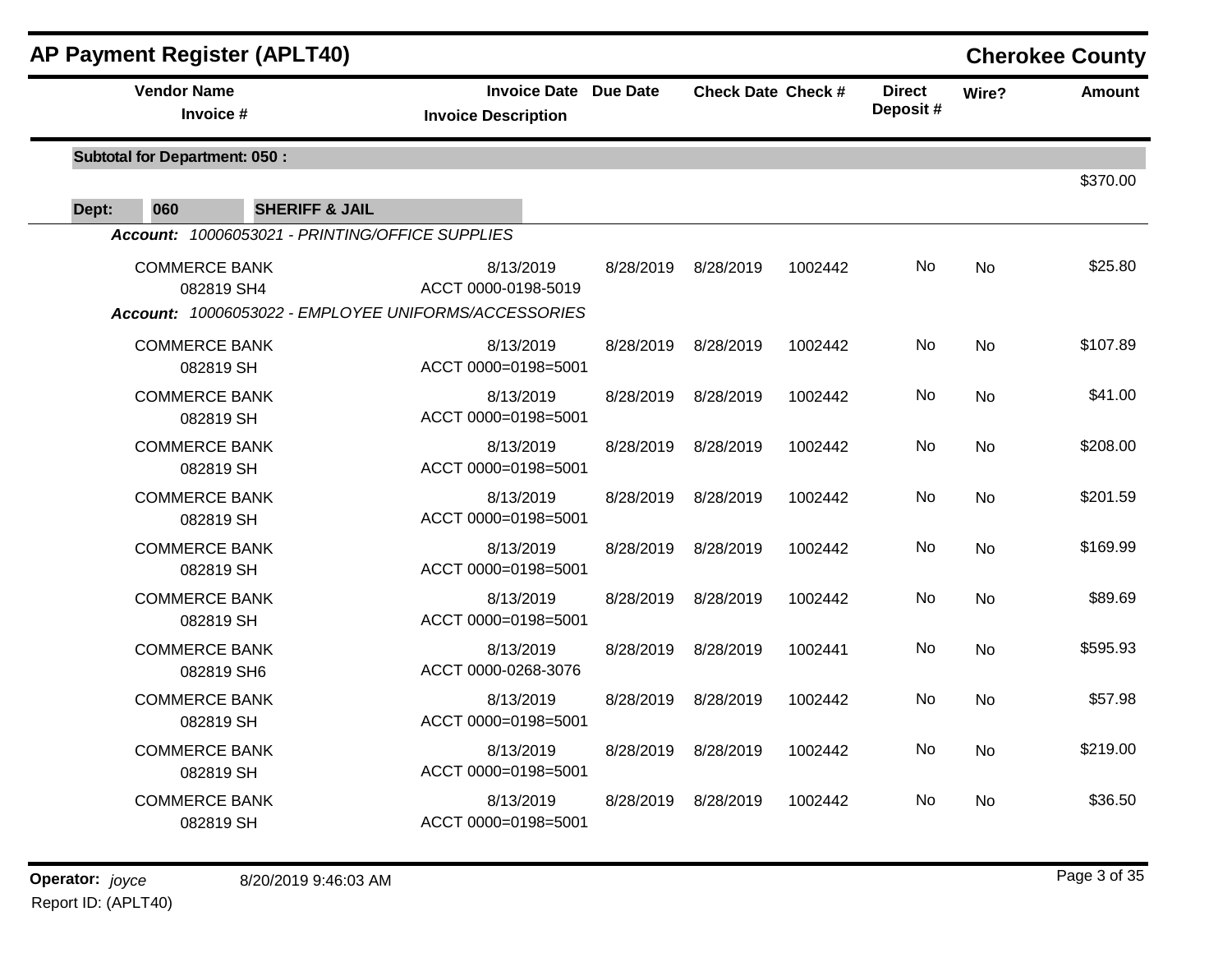| <b>AP Payment Register (APLT40)</b>          |                                                            |                           |         |                           |           | <b>Cherokee County</b> |
|----------------------------------------------|------------------------------------------------------------|---------------------------|---------|---------------------------|-----------|------------------------|
| <b>Vendor Name</b><br>Invoice #              | <b>Invoice Date Due Date</b><br><b>Invoice Description</b> | <b>Check Date Check #</b> |         | <b>Direct</b><br>Deposit# | Wire?     | <b>Amount</b>          |
| <b>COMMERCE BANK</b><br>082819 SH            | 8/13/2019<br>ACCT 0000=0198=5001                           | 8/28/2019 8/28/2019       | 1002442 | No.                       | <b>No</b> | \$2.08                 |
| <b>COMMERCE BANK</b><br>082819 SH            | 8/13/2019<br>ACCT 0000=0198=5001                           | 8/28/2019 8/28/2019       | 1002442 | No.                       | <b>No</b> | \$16.99                |
| <b>COMMERCE BANK</b><br>082819 SH            | 8/13/2019<br>ACCT 0000=0198=5001                           | 8/28/2019 8/28/2019       | 1002442 | No                        | No        | \$454.79               |
| Account: 10006053025 - PARTS/VEHICLE REPAIRS |                                                            |                           |         |                           |           |                        |
| TBS ELECTRONICS, INC<br>00101128             | 8/13/2019<br>INV 00101128                                  | 8/28/2019 8/28/2019       | 1002584 | No.                       | <b>No</b> | \$80.00                |
| NATALINIS AUTOMOTIVE<br>710739               | 8/13/2019<br><b>INV 710739</b>                             | 8/28/2019 8/28/2019       | 1002561 | No                        | <b>No</b> | \$35.10                |
| NATALINIS AUTOMOTIVE<br>711130               | 8/13/2019<br><b>INV 711130</b>                             | 8/28/2019 8/28/2019       | 1002559 | No                        | <b>No</b> | \$156.54               |
| NATALINIS AUTOMOTIVE<br>710432               | 8/13/2019<br><b>INV 710432</b>                             | 8/28/2019 8/28/2019       | 1002561 | No.                       | <b>No</b> | \$389.42               |
| NATALINIS AUTOMOTIVE<br>711761               | 8/16/2019<br><b>INV 711761</b>                             | 8/28/2019 8/28/2019       | 1002560 | No.                       | <b>No</b> | \$20.22                |
| NATALINIS AUTOMOTIVE<br>710744               | 8/13/2019<br><b>INV 710744</b>                             | 8/28/2019 8/28/2019       | 1002561 | No.                       | No        | \$143.98               |
| NATALINIS AUTOMOTIVE<br>711330               | 8/14/2019<br><b>INV 711330</b>                             | 8/28/2019 8/28/2019       | 1002559 | No                        | No        | \$272.86               |
| KANSASLAND TIRE OF PITTSBURG<br>189560       | 8/19/2019<br><b>INV 189560</b>                             | 8/28/2019 8/28/2019       | 1002518 | No.                       | No        | \$1,317.56             |
| <b>AUTO TECH RESCUE</b><br>19739             | 8/19/2019<br><b>INV 19739</b>                              | 8/28/2019 8/28/2019       | 1002411 | No.                       | No.       | \$112.50               |
| <b>HOLLAND ALIGNMENT</b><br>185943           | 8/13/2019<br><b>INV 254852</b>                             | 8/28/2019 8/28/2019       | 1002489 | No.                       | No.       | \$149.90               |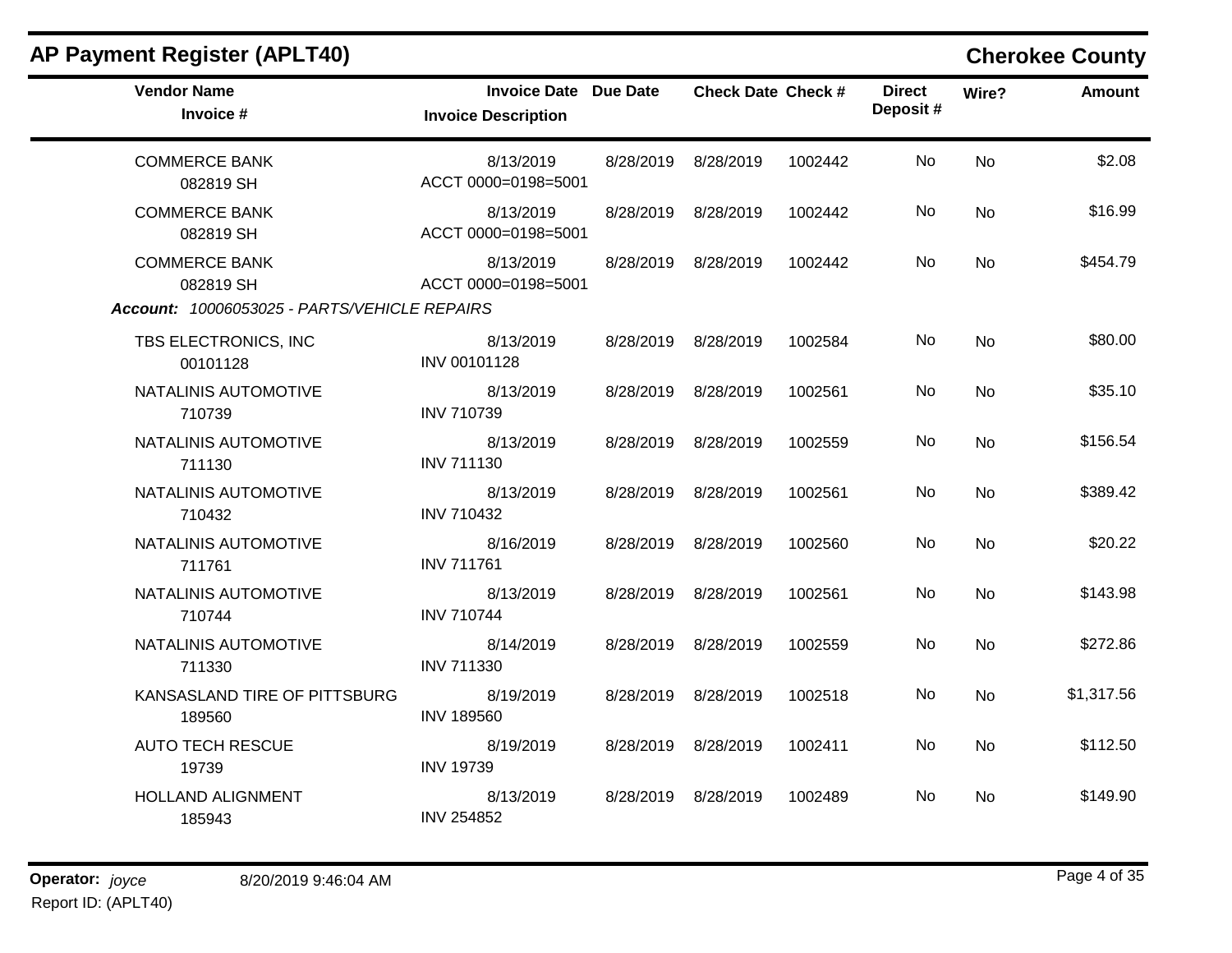| <b>AP Payment Register (APLT40)</b>                                                  |                                                     |                           |         |                           |                | <b>Cherokee County</b> |
|--------------------------------------------------------------------------------------|-----------------------------------------------------|---------------------------|---------|---------------------------|----------------|------------------------|
| <b>Vendor Name</b><br>Invoice #                                                      | Invoice Date Due Date<br><b>Invoice Description</b> | <b>Check Date Check #</b> |         | <b>Direct</b><br>Deposit# | Wire?          | <b>Amount</b>          |
| NATALINIS AUTOMOTIVE<br>710782                                                       | 8/13/2019<br><b>CREDIT</b>                          | 8/28/2019 8/28/2019       | 1002561 | No                        | <b>No</b>      | (\$200.00)             |
| <b>COLUMBUS TIRE &amp; AUTO</b><br>8830                                              | 8/16/2019<br><b>INV 8830</b>                        | 8/28/2019 8/28/2019       | 1002440 | No.                       | No             | \$40.84                |
| NATALINIS AUTOMOTIVE<br>711357<br>Account: 10006053030 - GASOLINE                    | 8/14/2019<br><b>INV 711357</b>                      | 8/28/2019 8/28/2019       | 1002559 | No                        | No             | \$40.73                |
| <b>COMMERCE BANK</b><br>082819 SH5                                                   | 8/13/2019<br>ACCT 0001-1700-1800                    | 8/28/2019 8/28/2019       | 1002442 | No.                       | <b>No</b>      | \$74.50                |
| <b>COMMERCE BANK</b><br>082819 SH1                                                   | 8/13/2019<br>ACCT 0000-2193-5978                    | 8/28/2019 8/28/2019       | 1002442 | No.                       | <b>No</b>      | \$69.80                |
| <b>COMMERCE BANK</b><br>082819 SH2<br>Account: 10006053040 - JANITORIAL SUPPLIES     | 8/13/2019<br>ACCT 0000-2193-5994                    | 8/28/2019 8/28/2019       | 1002442 | No.                       | <b>No</b>      | \$29.00                |
| <b>HENRY KRAFT INC</b><br>288908<br>Account: 10006053068 - OTHER COMMODITIES         | 8/16/2019<br><b>INV 288908</b>                      | 8/28/2019 8/28/2019       | 1002487 | No                        | <b>No</b>      | \$950.29               |
| <b>COMMERCE BANK</b><br>082819 SH4<br>Account: 10006053071 - COMMUNICATIONS          | 8/13/2019<br>ACCT 0000-0198-5019                    | 8/28/2019 8/28/2019       | 1002442 | No.                       | N <sub>o</sub> | \$188.95               |
| TBS ELECTRONICS, INC<br>00101177                                                     | 8/13/2019<br>INV 0010117                            | 8/28/2019 8/28/2019       | 1002584 | No                        | <b>No</b>      | \$53.00                |
| MOTOROLA SOLUTIONS, INC<br>8280799840<br>Account: 10006053072 - GAS, ELECTRIC, WATER | 8/13/2019<br><b>CUSTOMER 1036689737</b>             | 8/28/2019 8/28/2019       | 1002555 | No.                       | <b>No</b>      | \$235.40               |
| COLUMBUS TELEPHONE COMPANY<br>082819                                                 | 8/13/2019<br>ACCT 171                               | 8/28/2019 8/28/2019       | 1002439 | No.                       | No             | \$46.47                |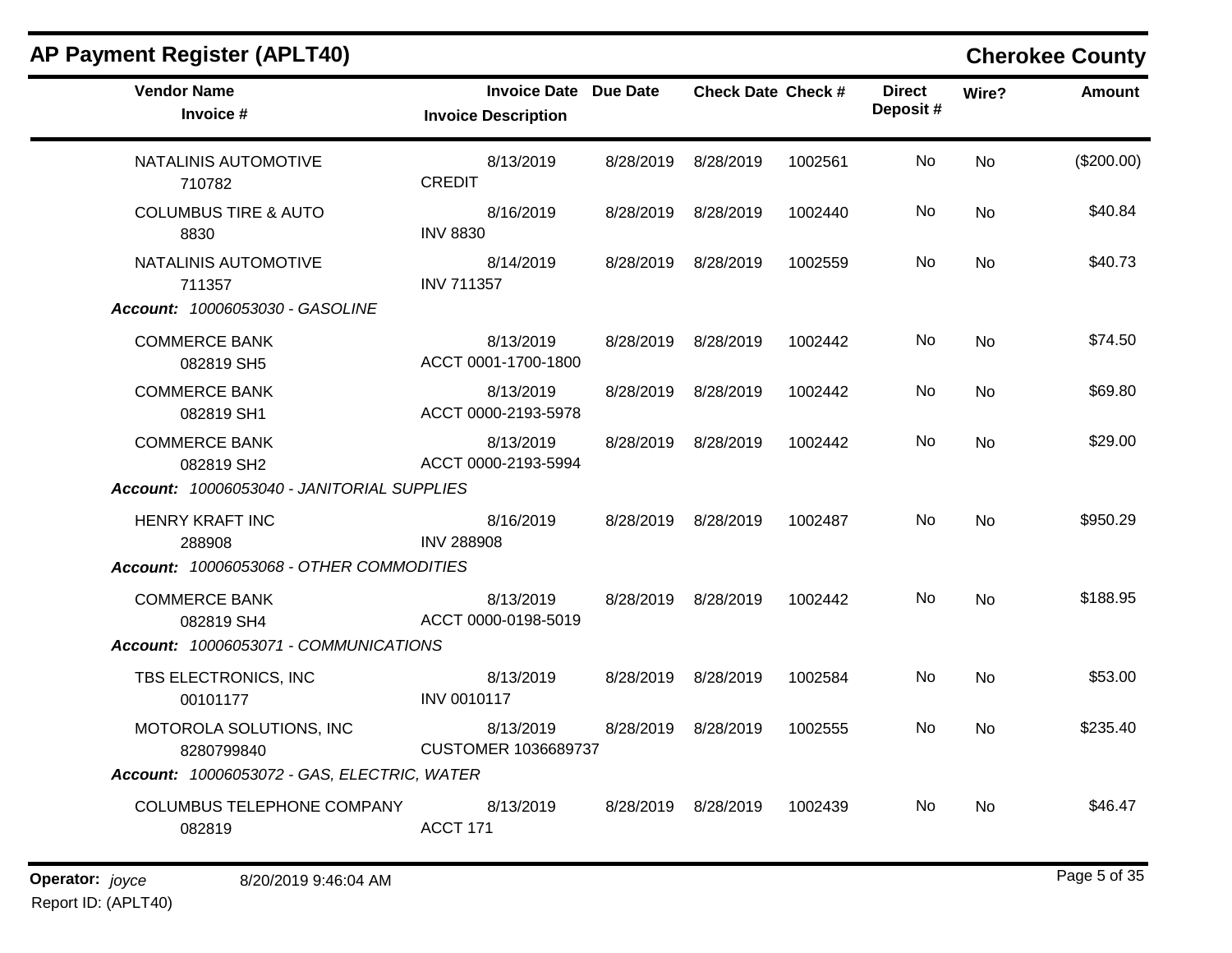| <b>Vendor Name</b><br>Invoice #                        | <b>Invoice Date Due Date</b><br><b>Invoice Description</b> |           | <b>Check Date Check #</b> |         | <b>Direct</b><br>Deposit# | Wire?     | <b>Amount</b> |
|--------------------------------------------------------|------------------------------------------------------------|-----------|---------------------------|---------|---------------------------|-----------|---------------|
| CRAW-KAN TELEPHONE COOPERATIVE INC 8/13/2019<br>082819 | ACCT 121787                                                | 8/28/2019 | 8/28/2019                 | 1002449 | No                        | No        | \$37.69       |
| EMPIRE DISTRICT ELECTRIC COMPANY<br>082819 SH          | 8/14/2019<br>ACCT 643108-13-7                              | 8/28/2019 | 8/28/2019                 | 1002468 | No                        | <b>No</b> | \$3,285.32    |
| <b>KANSAS GAS SERVICE</b><br>082819 SH                 | 8/13/2019<br>ACCT 510401545 1674911 36                     | 8/28/2019 | 8/28/2019                 | 1002516 | No                        | <b>No</b> | \$184.09      |
| PRO SOLUTIONS, LLC<br>082819                           | 8/13/2019<br>INV 2019.07.139                               | 8/28/2019 | 8/28/2019                 | 1002568 | No                        | No        | \$203.68      |
| Account: 10006053073 - TRANSPORTATION                  |                                                            |           |                           |         |                           |           |               |
| <b>COMMERCE BANK</b><br>082819 SH7                     | 8/13/2019<br>ACCT 0000-0205-1464                           | 8/28/2019 | 8/28/2019                 | 1002441 | No                        | <b>No</b> | \$3.25        |
| <b>COMMERCE BANK</b><br>082819 SH7                     | 8/13/2019<br>ACCT 0000-0205-1464                           | 8/28/2019 | 8/28/2019                 | 1002441 | No                        | <b>No</b> | \$25.00       |
| <b>COMMERCE BANK</b><br>082819 SH7                     | 8/13/2019<br>ACCT 0000-0205-1464                           | 8/28/2019 | 8/28/2019                 | 1002441 | No                        | <b>No</b> | \$18.01       |
| <b>COMMERCE BANK</b><br>082819 SH7                     | 8/13/2019<br>ACCT 0000-0205-1464                           | 8/28/2019 | 8/28/2019                 | 1002441 | No                        | <b>No</b> | \$15.57       |
| <b>COMMERCE BANK</b><br>082819 SH3                     | 8/13/2019<br>ACCT 0000-3054-4514                           | 8/28/2019 | 8/28/2019                 | 1002442 | No                        | No        | \$15.57       |
| THOMAS DEGROOT<br>082819                               | 8/16/2019<br><b>REIMB/TURNPIKE CHARGES</b>                 | 8/28/2019 | 8/28/2019                 | 1002589 | No                        | No        | \$4.50        |
| PRISONER TRANSPORT SERVICE, LLC<br>080119CK            | 8/13/2019<br><b>INV 080119</b>                             | 8/28/2019 | 8/28/2019                 | 1002567 | No                        | <b>No</b> | \$2,250.00    |
| <b>COMMERCE BANK</b><br>082819 SH7                     | 8/13/2019<br>ACCT 0000-0205-1464                           | 8/28/2019 | 8/28/2019                 | 1002441 | No                        | <b>No</b> | \$8.05        |
| <b>COMMERCE BANK</b><br>082819 SH7                     | 8/13/2019<br>ACCT 0000-0205-1464                           | 8/28/2019 | 8/28/2019                 | 1002441 | No.                       | No        | \$10.38       |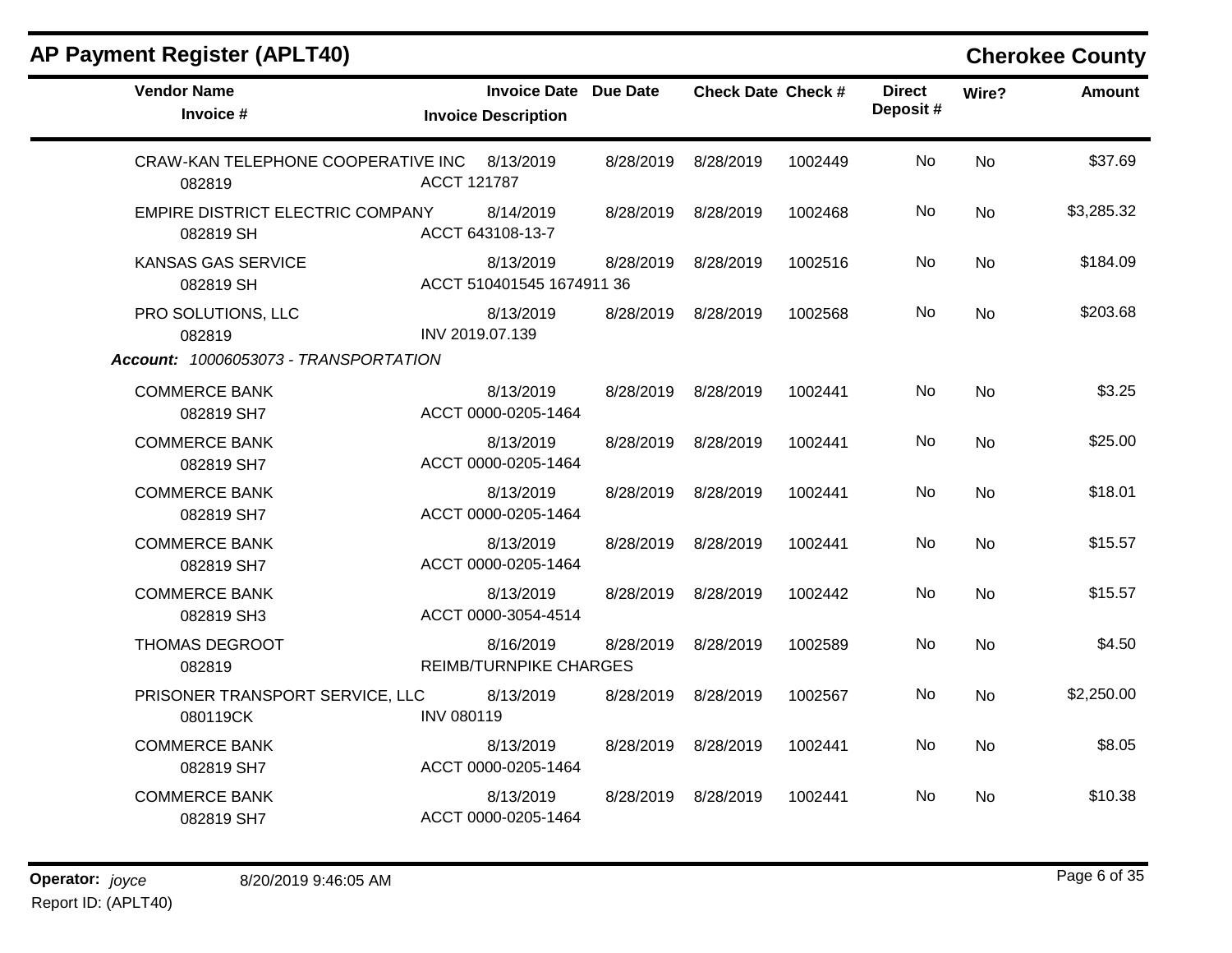| <b>AP Payment Register (APLT40)</b>                                                           |                                                            |           |                           |         |                           |           | <b>Cherokee County</b> |
|-----------------------------------------------------------------------------------------------|------------------------------------------------------------|-----------|---------------------------|---------|---------------------------|-----------|------------------------|
| <b>Vendor Name</b><br>Invoice #                                                               | <b>Invoice Date Due Date</b><br><b>Invoice Description</b> |           | <b>Check Date Check #</b> |         | <b>Direct</b><br>Deposit# | Wire?     | <b>Amount</b>          |
| Account: 10006053074 - TELEPHONE BILLS                                                        |                                                            |           |                           |         |                           |           |                        |
| <b>CENTURYLINK</b><br>082819 SH<br>Account: 10006053076 - PROFESSIONAL SERVICES               | 8/13/2019<br>ACCT 314237715                                |           | 8/28/2019 8/28/2019       | 1002427 | No                        | <b>No</b> | \$137.87               |
| <b>MANZER FAMILY MEDICINE</b><br>082819<br>Account: 10006053080 - MAINTENANCE/BLDGS & GROUNDS | 8/13/2019<br><b>THOMAS DEGROOT</b>                         |           | 8/28/2019 8/28/2019       | 1002540 | No                        | <b>No</b> | \$115.00               |
| TRUE VALUE COLUMBUS<br>A381507                                                                | 8/16/2019<br><b>TRANS A381507</b>                          |           | 8/28/2019 8/28/2019       | 1002595 | No                        | <b>No</b> | \$19.02                |
| <b>CDL ELECTRIC</b><br>W10948                                                                 | 8/16/2019<br><b>INV W10948</b>                             | 8/28/2019 | 8/28/2019                 | 1002424 | No.                       | <b>No</b> | \$625.56               |
| <b>COMMERCE BANK</b><br>082819 SH7                                                            | 8/13/2019<br>ACCT 0000-0205-1464                           |           | 8/28/2019 8/28/2019       | 1002441 | No.                       | No        | \$297.03               |
| <b>COMMERCE BANK</b><br>082819 SH7                                                            | 8/13/2019<br>ACCT 0000-0205-1464                           | 8/28/2019 | 8/28/2019                 | 1002441 | No                        | No        | \$126.65               |
| Account: 10006053083 - EQUIPMENT LEASE/RENTAL                                                 |                                                            |           |                           |         |                           |           |                        |
| COPY PRODUCTS INC<br>25274175                                                                 | 8/13/2019<br><b>INV 25274175</b>                           |           | 8/28/2019 8/28/2019       | 1002445 | No.                       | <b>No</b> | \$273.67               |
| Account: 10006053088 - CLASSES/TRAINING FEES                                                  |                                                            |           |                           |         |                           |           |                        |
| <b>COMMERCE BANK</b><br>082819 SH                                                             | 8/13/2019<br>ACCT 0000=0198=5001                           |           | 8/28/2019 8/28/2019       | 1002442 | No                        | <b>No</b> | \$113.74               |
| <b>COMMERCE BANK</b><br>082819 SH4                                                            | 8/13/2019<br>ACCT 0000-0198-5019                           |           | 8/28/2019 8/28/2019       | 1002442 | No.                       | No        | \$98.70                |
| CITY OF JOPLIN<br>57788                                                                       | 8/16/2019<br>INV 57788/POLICE PS TRAINING                  | 8/28/2019 | 8/28/2019                 | 1002434 | No.                       | No        | \$450.00               |
| <b>MSSU</b><br>082819                                                                         | 8/19/2019<br>TRAINING 2019-01-0052                         |           | 8/28/2019 8/28/2019       | 1002556 | No.                       | <b>No</b> | \$650.00               |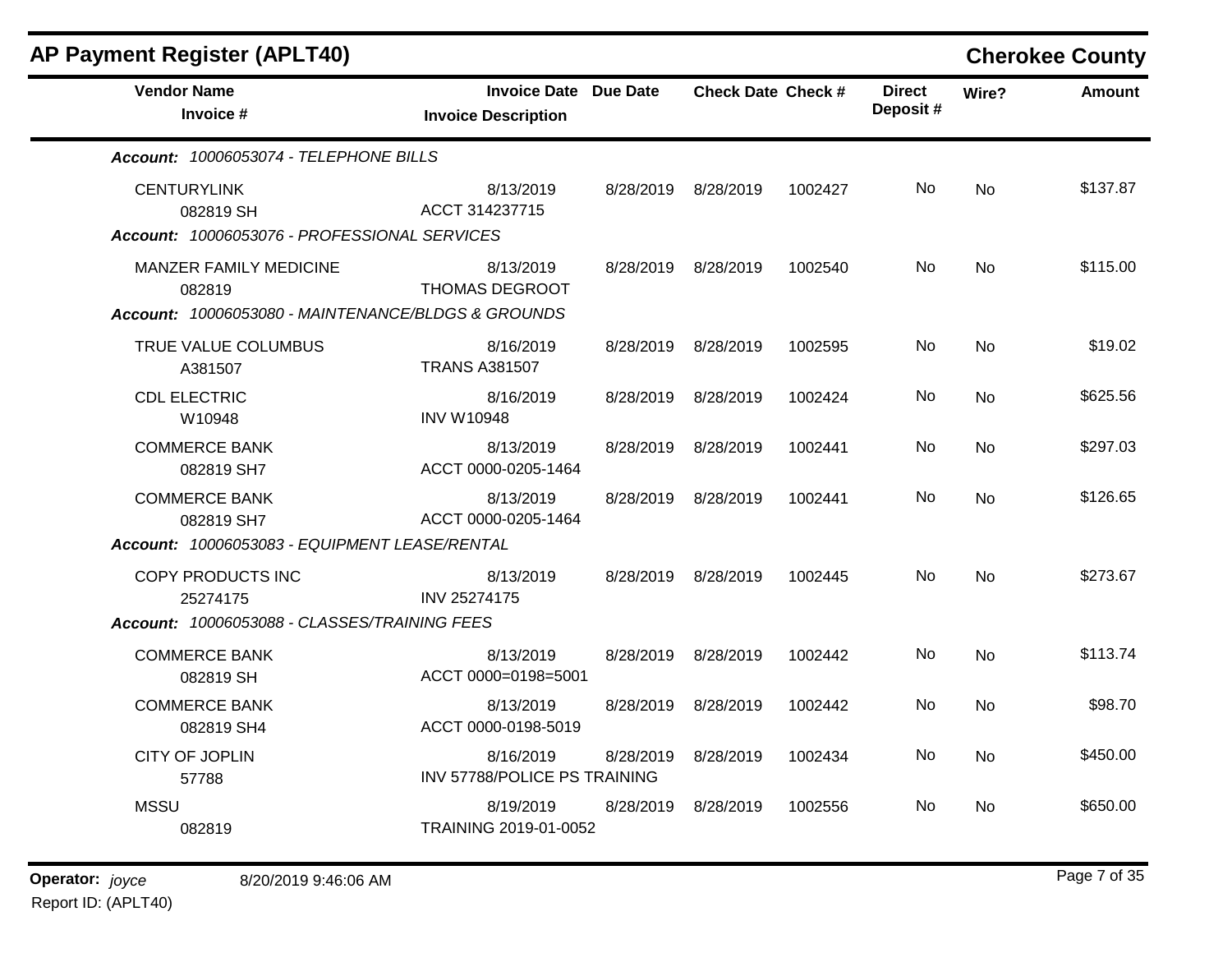| <b>AP Payment Register (APLT40)</b>                                                           |                                                            |           |                           |         |                           |           | <b>Cherokee County</b> |
|-----------------------------------------------------------------------------------------------|------------------------------------------------------------|-----------|---------------------------|---------|---------------------------|-----------|------------------------|
| <b>Vendor Name</b><br>Invoice #                                                               | <b>Invoice Date Due Date</b><br><b>Invoice Description</b> |           | <b>Check Date Check #</b> |         | <b>Direct</b><br>Deposit# | Wire?     | <b>Amount</b>          |
| <b>WINDHAM WEAPONRY</b><br>08082019                                                           | 8/13/2019<br>INV 08082019                                  | 8/28/2019 | 8/28/2019                 | 1002605 | No                        | <b>No</b> | \$820.00               |
| <b>COMMERCE BANK</b><br>082819 SH<br>Account: 10006053094 - VEHICLES                          | 8/13/2019<br>ACCT 0000=0198=5001                           | 8/28/2019 | 8/28/2019                 | 1002442 | No                        | <b>No</b> | \$50.74                |
| <b>COMMERCE BANK</b><br>082819 SH                                                             | 8/13/2019<br>ACCT 0000=0198=5001                           | 8/28/2019 | 8/28/2019                 | 1002442 | No                        | <b>No</b> | \$198.00               |
| <b>COMMERCE BANK</b><br>082819 SH<br>Account: 10006053732 - INMATE FOOD                       | 8/13/2019<br>ACCT 0000=0198=5001                           | 8/28/2019 | 8/28/2019                 | 1002442 | No.                       | <b>No</b> | \$184.69               |
| CONSOLIDATED CORRECTIONAL FOOD SE<br>19080719<br>Account: 10006053737 - INMATE PERSONAL ITEMS | 8/19/2019<br>INV 19080719                                  | 8/28/2019 | 8/28/2019                 | 1002444 | No                        | <b>No</b> | \$12,082.16            |
| <b>TURNKEY CORRECTIONS</b><br>114620190731l                                                   | 8/13/2019<br>INV 114620190731I                             | 8/28/2019 | 8/28/2019                 | 1002596 | No                        | <b>No</b> | \$266.52               |
| <b>TURNKEY CORRECTIONS</b><br>114620190731F                                                   | 8/13/2019<br>114620190731F                                 | 8/28/2019 | 8/28/2019                 | 1002596 | No                        | <b>No</b> | \$15.00                |
| <b>TURNKEY CORRECTIONS</b><br>114620190731E                                                   | 8/13/2019<br>INV 114620190731E                             | 8/28/2019 | 8/28/2019                 | 1002596 | No                        | <b>No</b> | \$90.08                |
| <b>TURNKEY CORRECTIONS</b><br>114620190731C                                                   | 8/13/2019<br>INV 114620190731C                             | 8/28/2019 | 8/28/2019                 | 1002596 | No                        | <b>No</b> | \$2,439.34             |
| Account: 10006053786 - INMATE MEDICAL                                                         |                                                            |           |                           |         |                           |           |                        |
| EVAN'S HEALTH MART DRUG<br>082819                                                             | 8/13/2019<br><b>INMATE PRESCRIPTIONS</b>                   | 8/28/2019 | 8/28/2019                 | 1002470 | No                        | <b>No</b> | \$184.02               |
| KANSAS IMAGING CONSULTANTS<br>082819                                                          | 8/13/2019<br>NEGOTIATED RATE/ Z5N30LV                      | 8/28/2019 | 8/28/2019                 | 1002517 | No                        | No.       | \$49.85                |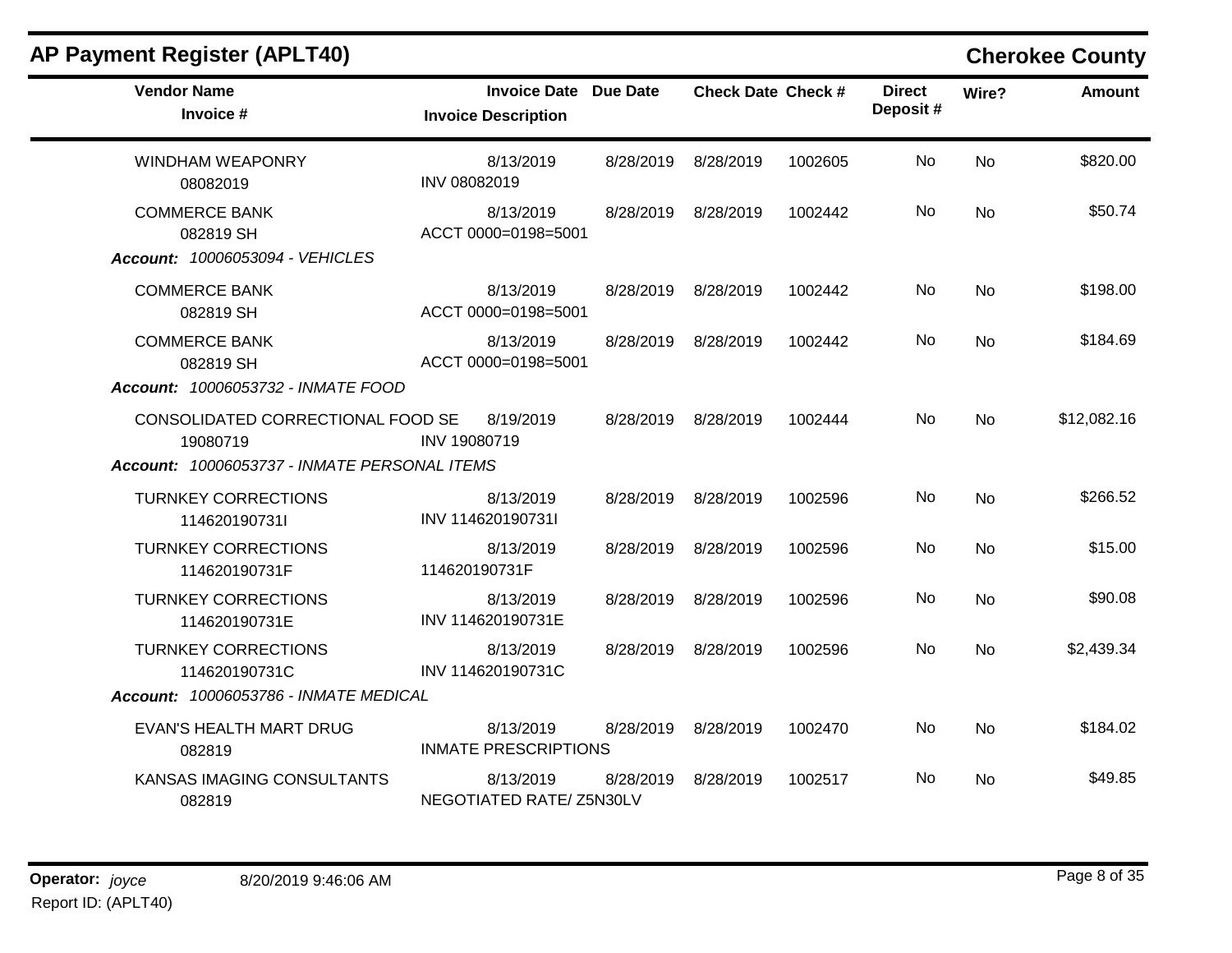|       | <b>AP Payment Register (APLT40)</b>                                                  |                                                            |                     |                           |         |                           |           | <b>Cherokee County</b> |
|-------|--------------------------------------------------------------------------------------|------------------------------------------------------------|---------------------|---------------------------|---------|---------------------------|-----------|------------------------|
|       | <b>Vendor Name</b><br>Invoice #                                                      | <b>Invoice Date Due Date</b><br><b>Invoice Description</b> |                     | <b>Check Date Check #</b> |         | <b>Direct</b><br>Deposit# | Wire?     | <b>Amount</b>          |
|       | <b>VIA CHRISTI HOSPITAL PITT</b><br>082819                                           | 8/13/2019<br>NEGOTIATED RATE/VAM84893                      | 8/28/2019           | 8/28/2019                 | 1002599 | No                        | <b>No</b> | \$127.40               |
|       | MERCY MAUDE NORTON HOSPITAL COLUM<br>082819                                          | 8/13/2019<br>NEGOTIATED RATE/9400003400000                 | 8/28/2019           | 8/28/2019                 | 1002549 | No                        | <b>No</b> | \$15.98                |
|       | CORRECT CARE SOLUTIONS LLC<br>CCS54372                                               | 8/13/2019<br><b>INV CCS54372</b>                           | 8/28/2019           | 8/28/2019                 | 1002447 | No.                       | <b>No</b> | \$54.00                |
|       | <b>Subtotal for Department: 060:</b>                                                 |                                                            |                     |                           |         |                           |           |                        |
| Dept: | 070<br><b>DISTRICT COURT</b>                                                         |                                                            |                     |                           |         |                           |           | \$31,980.42            |
|       | Account: 10007053029 - MISC SUPPLIES                                                 |                                                            |                     |                           |         |                           |           |                        |
|       | REDWOOD TOXICOLOGY LABORATORY, IN<br>109048<br>Account: 10007053073 - TRANSPORTATION | 8/19/2019<br><b>INV 109048</b>                             | 8/28/2019           | 8/28/2019                 | 1002571 | No                        | <b>No</b> | \$66.00                |
|       | NICOLE LYNETTE ALLISON<br>082819                                                     | 8/19/2019<br><b>MILEAGE</b>                                | 8/28/2019           | 8/28/2019                 | 1002562 | No                        | <b>No</b> | \$27.25                |
|       | <b>TAMMIE CARLSON-OAS</b><br>082819                                                  | 8/19/2019<br><b>MILEAGE</b>                                | 8/28/2019           | 8/28/2019                 | 1002583 | No                        | <b>No</b> | \$119.36               |
|       | <b>TRESA MILLER</b><br>082819                                                        | 8/19/2019<br><b>MILEAGE</b>                                | 8/28/2019           | 8/28/2019                 | 1002594 | No                        | <b>No</b> | \$38.84                |
|       | <b>MAC YOUNG</b><br>082819                                                           | 8/19/2019<br><b>MILEAGE</b>                                | 8/28/2019           | 8/28/2019                 | 1002539 | No                        | <b>No</b> | \$82.50                |
|       | Account: 10007053083 - EQUIPMENT LEASE/RENTAL                                        |                                                            |                     |                           |         |                           |           |                        |
|       | <b>CULLIGAN OF JOPLIN</b><br>148475                                                  | 8/19/2019<br><b>INV 148475</b>                             | 8/28/2019 8/28/2019 |                           | 1002450 | No                        | No        | \$19.50                |
|       | <b>CULLIGAN OF JOPLIN</b><br>148978                                                  | 8/19/2019<br><b>INV 148978</b>                             | 8/28/2019 8/28/2019 |                           | 1002450 | No.                       | No        | \$16.35                |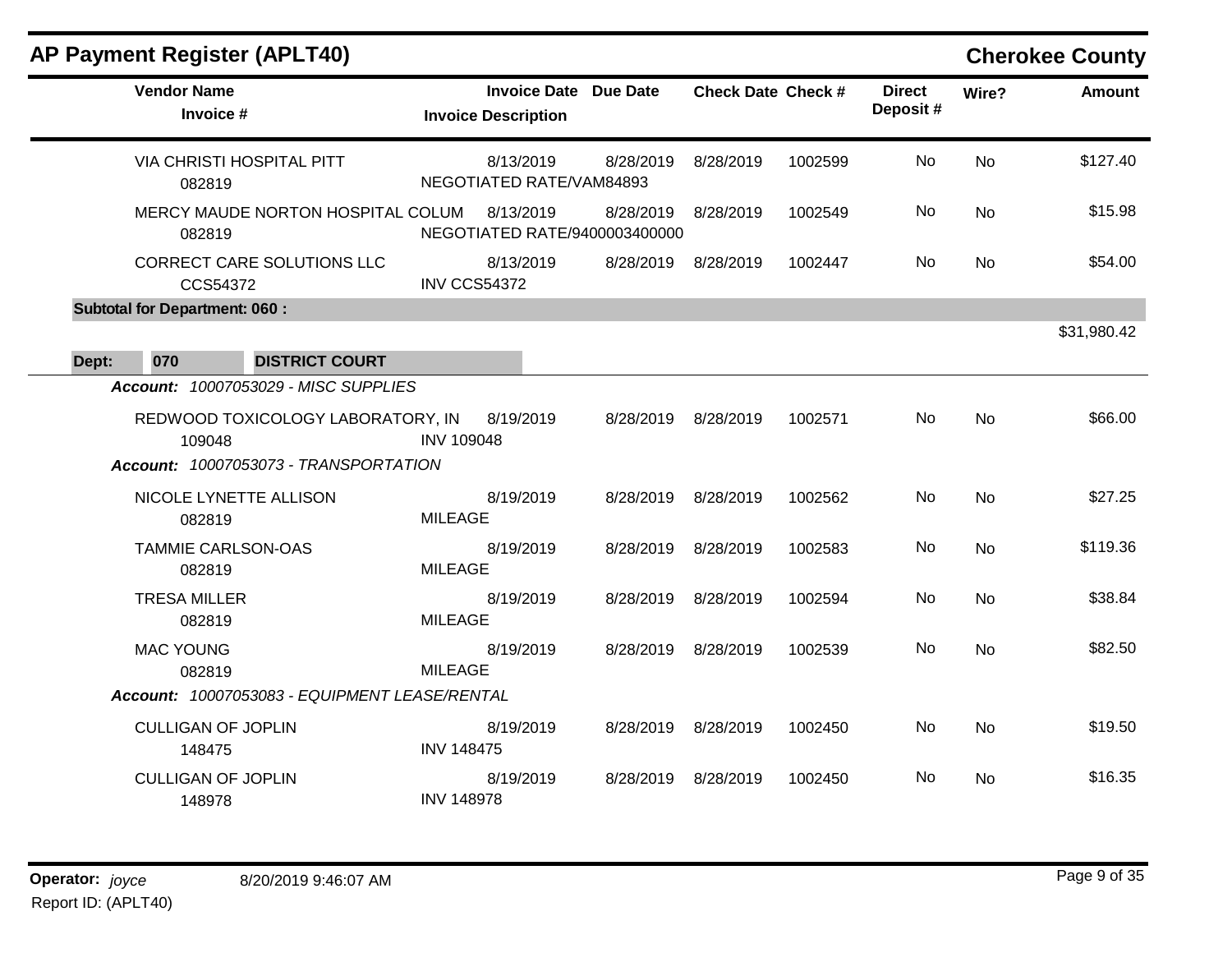| <b>AP Payment Register (APLT40)</b>                |                                                            |           |                           |         |                           |           | <b>Cherokee County</b> |
|----------------------------------------------------|------------------------------------------------------------|-----------|---------------------------|---------|---------------------------|-----------|------------------------|
| <b>Vendor Name</b><br>Invoice #                    | <b>Invoice Date Due Date</b><br><b>Invoice Description</b> |           | <b>Check Date Check #</b> |         | <b>Direct</b><br>Deposit# | Wire?     | <b>Amount</b>          |
| <b>Subtotal for Department: 070:</b>               |                                                            |           |                           |         |                           |           |                        |
| 080<br><b>COURTHOUSE</b><br>Dept:                  |                                                            |           |                           |         |                           |           | \$369.80               |
| Account: 10008053030 - GASOLINE                    |                                                            |           |                           |         |                           |           |                        |
| <b>COMMERCE BANK</b><br>082819 CH                  | 8/13/2019<br>ACCT 0000-0065-3741                           |           | 8/28/2019 8/28/2019       | 1002442 | No                        | No        | \$6.50                 |
| Account: 10008053040 - JANITORIAL SUPPLIES         |                                                            |           |                           |         |                           |           |                        |
| <b>COMMERCE BANK</b><br>082819 CH                  | 8/13/2019<br>ACCT 0000-0065-3741                           |           | 8/28/2019 8/28/2019       | 1002442 | No.                       | No        | \$139.99               |
| TRUE VALUE COLUMBUS<br>A383231                     | 8/13/2019<br><b>TRANS A383231</b>                          |           | 8/28/2019 8/28/2019       | 1002595 | No.                       | No        | \$20.63                |
| TRUE VALUE COLUMBUS<br>A383340                     | 8/13/2019<br><b>TRANS A383340</b>                          |           | 8/28/2019 8/28/2019       | 1002595 | No                        | No        | \$16.48                |
| <b>CINTAS #459</b><br>4027312459                   | 8/13/2019<br>INV 4027312459                                | 8/28/2019 | 8/28/2019                 | 1002429 | No                        | <b>No</b> | \$109.84               |
| Account: 10008053042 - BREAKROOM SUPPLIES          |                                                            |           |                           |         |                           |           |                        |
| <b>CULLIGAN OF JOPLIN</b><br>149047                | 8/13/2019<br><b>INV 149047</b>                             |           | 8/28/2019 8/28/2019       | 1002450 | No.                       | <b>No</b> | \$25.75                |
| Account: 10008053072 - GAS, ELECTRIC, WATER        |                                                            |           |                           |         |                           |           |                        |
| <b>KANSAS GAS SERVICE</b><br>082819                | 8/13/2019<br>ACCT 510241094 1188724 27                     |           | 8/28/2019 8/28/2019       | 1002515 | No                        | <b>No</b> | \$75.29                |
| Account: 10008053080 - MAINTENANCE/BLDGS & GROUNDS |                                                            |           |                           |         |                           |           |                        |
| <b>B.E.S.T. PLUMBING &amp; HEATING INC.</b><br>384 | 8/13/2019<br><b>INV 384</b>                                |           | 8/28/2019 8/28/2019       | 1002412 | No                        | No        | \$114.98               |
| TRUE VALUE COLUMBUS<br>A383909                     | 8/16/2019<br><b>TRANS A383909</b>                          |           | 8/28/2019 8/28/2019       | 1002595 | No.                       | No        | \$19.96                |
| Account: 10008053083 - EQUIPMENT LEASE/RENTAL      |                                                            |           |                           |         |                           |           |                        |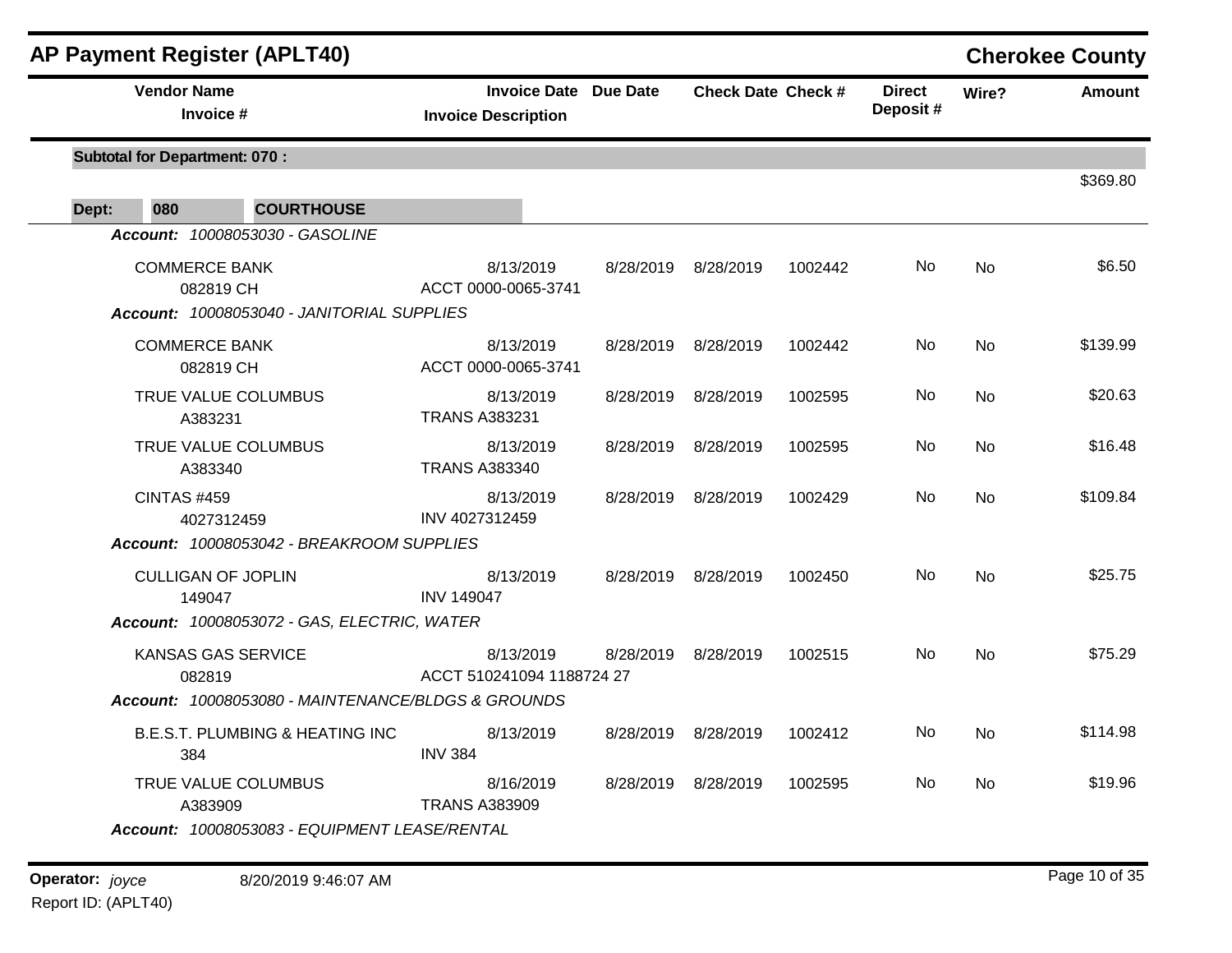| <b>AP Payment Register (APLT40)</b> |  |
|-------------------------------------|--|
|-------------------------------------|--|

## **Cherokee County**

| <b>Vendor Name</b><br>Invoice #               | <b>Invoice Date</b><br><b>Invoice Description</b> | <b>Due Date</b> | <b>Check Date Check #</b> |         | <b>Direct</b><br>Deposit# | Wire?     | <b>Amount</b> |
|-----------------------------------------------|---------------------------------------------------|-----------------|---------------------------|---------|---------------------------|-----------|---------------|
| PITNEY BOWES PURCHASE POWER<br>082819         | 8/19/2019<br>ACCT 8000-9000-0557-1587             | 8/28/2019       | 8/28/2019                 | 1002566 | No                        | <b>No</b> | \$80.04       |
| Account: 10008053089 - OTHER CONTRACTUAL      |                                                   |                 |                           |         |                           |           |               |
| FRONTIER FORENSICS MIDWEST, LLC<br>1451       | 8/13/2019<br><b>INV 1451</b>                      |                 | 8/28/2019 8/28/2019       | 1002477 | No                        | <b>No</b> | \$3,300.00    |
| MERCY MAUDE NORTON MEM HOSP<br>082819         | 8/15/2019<br>ACCT 9400003439401                   | 8/28/2019       | 8/28/2019                 | 1002550 | No                        | <b>No</b> | \$157.00      |
| MERCY MAUDE NORTON MEM HOSP<br>082819         | 8/15/2019<br>ACCT 9400003439401                   | 8/28/2019       | 8/28/2019                 | 1002550 | <b>No</b>                 | <b>No</b> | \$173.00      |
| <b>KENNETH E MAXTON</b><br>082819             | 8/19/2019<br><b>CORONER BILLING</b>               | 8/28/2019       | 8/28/2019                 | 1002522 | No.                       | No.       | \$80.00       |
| <b>Subtotal for Department: 080:</b>          |                                                   |                 |                           |         |                           |           |               |
|                                               |                                                   |                 |                           |         |                           |           | \$4,319.46    |
| <b>EMERGENCY PREPAREDNESS</b><br>090<br>Dept: |                                                   |                 |                           |         |                           |           |               |
| Account: 10009053025 - PARTS/VEHICLE REPAIRS  |                                                   |                 |                           |         |                           |           |               |
| NATALINIS AUTOMOTIVE<br>709279                | 8/13/2019<br><b>INV 709279</b>                    | 8/28/2019       | 8/28/2019                 | 1002561 | No                        | <b>No</b> | \$43.85       |
| NATALINIS AUTOMOTIVE<br>709314                | 8/13/2019<br><b>INV 709314</b>                    | 8/28/2019       | 8/28/2019                 | 1002561 | No.                       | <b>No</b> | \$317.47      |
| Account: 10009053072 - GAS, ELECTRIC, WATER   |                                                   |                 |                           |         |                           |           |               |
| <b>WESTAR ENERGY</b><br>082819                | 8/13/2019<br>ACCT 2457329745                      | 8/28/2019       | 8/28/2019                 | 1002604 | <b>No</b>                 | <b>No</b> | \$33.98       |
| <b>Subtotal for Department: 090:</b>          |                                                   |                 |                           |         |                           |           | \$395.30      |
|                                               |                                                   |                 |                           |         |                           |           |               |

**Dept: 160 JURY COSTS**

*Account: 10016053086 - JUROR FEES & TRAVEL*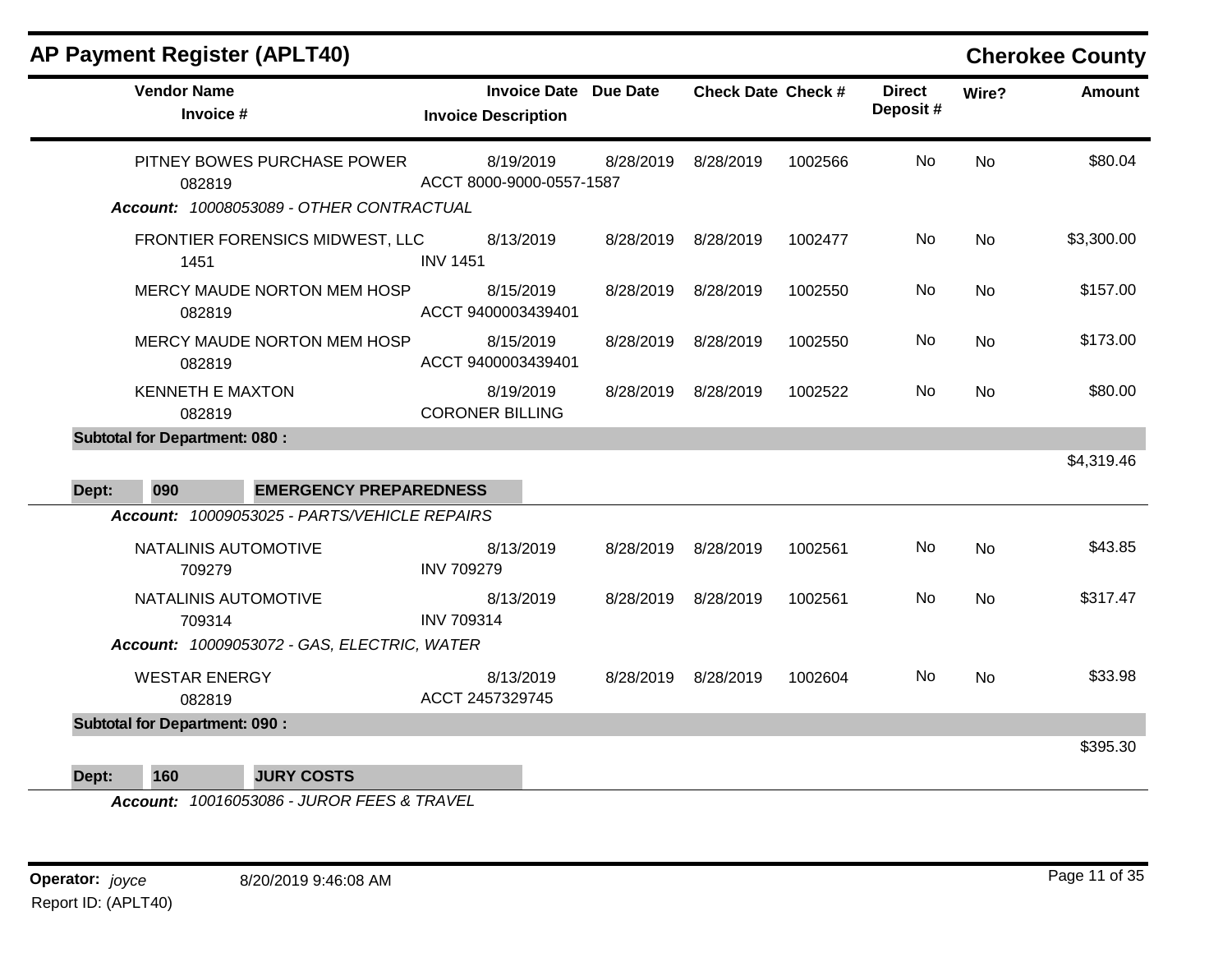| <b>Vendor Name</b><br>Invoice #      | Invoice Date Due Date<br><b>Invoice Description</b> |           | <b>Check Date Check #</b> |         | <b>Direct</b><br>Deposit # | Wire?     | <b>Amount</b> |
|--------------------------------------|-----------------------------------------------------|-----------|---------------------------|---------|----------------------------|-----------|---------------|
| <b>BEN SHANNON ASQUITH</b><br>082819 | 8/15/2019<br><b>JURY DUTY</b>                       |           | 8/28/2019 8/28/2019       | 1002416 | No                         | <b>No</b> | \$28.56       |
| DAVID PAUL DAINTY<br>082819          | 8/15/2019<br><b>JURY DUTY</b>                       |           | 8/28/2019 8/28/2019       | 1002459 | No.                        | No        | \$10.00       |
| <b>RICHARD GLENN DAVIS</b><br>082819 | 8/15/2019<br><b>JURY DUTY</b>                       |           | 8/28/2019 8/28/2019       | 1002572 | No                         | No        | \$17.54       |
| THOMAS E DIETZ<br>082819             | 8/15/2019<br><b>JURY DUTY</b>                       |           | 8/28/2019 8/28/2019       | 1002590 | No.                        | <b>No</b> | \$32.04       |
| <b>COTY EDWIN DUNNIC</b><br>082819   | 8/15/2019<br><b>JURY DUTY</b>                       |           | 8/28/2019 8/28/2019       | 1002448 | No                         | <b>No</b> | \$27.40       |
| <b>MARTY LOUIS FALLING</b><br>082819 | 8/15/2019<br><b>JURY DUTY</b>                       | 8/28/2019 | 8/28/2019                 | 1002543 | No.                        | No        | \$23.92       |
| DARRELL W BOYES<br>082819            | 8/15/2019<br><b>JURY DUTY</b>                       |           | 8/28/2019 8/28/2019       | 1002456 | No.                        | No        | \$30.88       |
| <b>APRIL LAMAY BOYLES</b><br>082819  | 8/15/2019<br><b>JURY DUTY</b>                       |           | 8/28/2019 8/28/2019       | 1002407 | No                         | <b>No</b> | \$30.88       |
| ROGER D BURKYBILE<br>082819          | 8/15/2019<br><b>JURY DUTY</b>                       |           | 8/28/2019 8/28/2019       | 1002574 | No.                        | No        | \$28.56       |
| JOHN REUBEN CLYBURN<br>082819        | 8/15/2019<br><b>JURY DUTY</b>                       |           | 8/28/2019 8/28/2019       | 1002505 | No.                        | No        | \$35.52       |
| TIFFANY ASHTON COOK<br>082819        | 8/15/2019<br><b>JURY DUTY</b>                       |           | 8/28/2019 8/28/2019       | 1002592 | No                         | <b>No</b> | \$33.20       |
| <b>BARRY L COURTNEY</b><br>082819    | 8/15/2019<br><b>JURY DUTY</b>                       |           | 8/28/2019 8/28/2019       | 1002415 | No                         | No        | \$41.32       |
| DANNY JOE ALBRIGHT<br>082819         | 8/15/2019<br><b>JURY DUTY</b>                       |           | 8/28/2019 8/28/2019       | 1002454 | No.                        | No        | \$25.08       |
| <b>LEONARD K ANDERSON</b><br>082819  | 8/15/2019<br><b>JURY DUTY</b>                       | 8/28/2019 | 8/28/2019                 | 1002532 | No.                        | No        | \$30.88       |

**Operator:** joyce 8/20/2019 9:46:08 AM Report ID: (APLT40)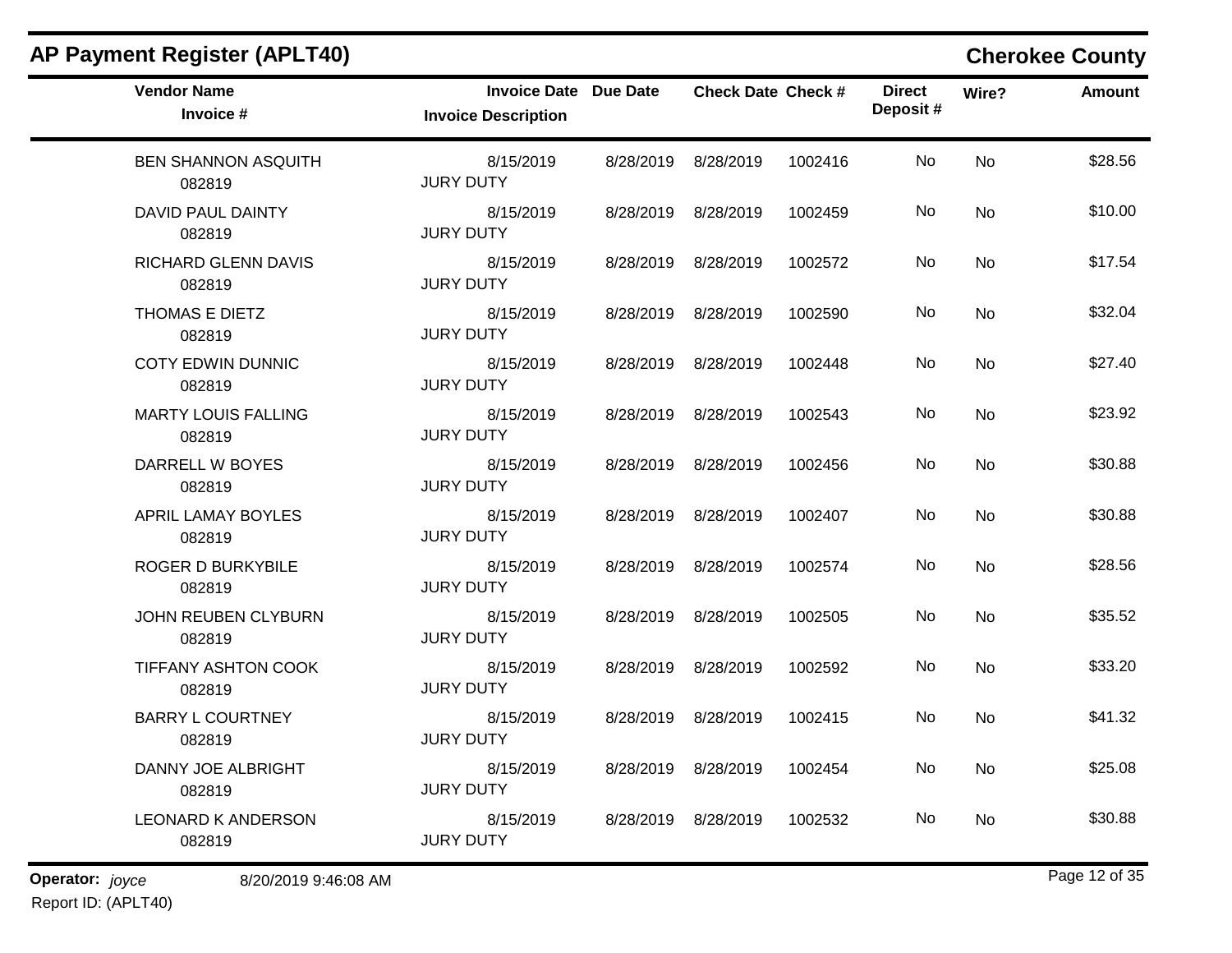| <b>Vendor Name</b><br>Invoice #       | <b>Invoice Date Due Date</b><br><b>Invoice Description</b> | <b>Check Date Check #</b> |         | <b>Direct</b><br>Deposit# | Wire?     | <b>Amount</b> |
|---------------------------------------|------------------------------------------------------------|---------------------------|---------|---------------------------|-----------|---------------|
| KARLEY DANIELLE BAILEY<br>082819      | 8/15/2019<br><b>JURY DUTY</b>                              | 8/28/2019 8/28/2019       | 1002519 | No                        | <b>No</b> | \$26.24       |
| <b>CASSANDRA LYNN BEATY</b><br>082819 | 8/15/2019<br><b>JURY DUTY</b>                              | 8/28/2019 8/28/2019       | 1002423 | No.                       | <b>No</b> | \$28.56       |
| <b>JONATHON ANDREW BECK</b><br>082819 | 8/15/2019<br><b>JURY DUTY</b>                              | 8/28/2019 8/28/2019       | 1002509 | No.                       | No        | \$30.88       |
| SHILTS, ROBBIE<br>082819              | 8/15/2019<br><b>JURY DUTY</b>                              | 8/28/2019 8/28/2019       | 1002580 | No                        | <b>No</b> | \$19.86       |
| DAVID LEE SPATAFORA<br>082819         | 8/15/2019<br><b>JURY DUTY</b>                              | 8/28/2019 8/28/2019       | 1002458 | No.                       | <b>No</b> | \$10.00       |
| PATRICIA J WILSON<br>082819           | 8/15/2019<br><b>JURY DUTY</b>                              | 8/28/2019 8/28/2019       | 1002565 | No                        | <b>No</b> | \$29.72       |
| <b>JUSTIN ANDREW ABBOTT</b><br>082819 | 8/15/2019<br><b>JURY DUTY</b>                              | 8/28/2019 8/28/2019       | 1002513 | No.                       | No        | \$30.88       |
| <b>KEVIN L COX</b><br>082819          | 8/15/2019<br><b>JURY DUTY</b>                              | 8/28/2019 8/28/2019       | 1002524 | No                        | No        | \$33.20       |
| <b>COLEEN GRANT</b><br>082819         | 8/15/2019<br><b>JURY DUTY</b>                              | 8/28/2019 8/28/2019       | 1002437 | <b>No</b>                 | <b>No</b> | \$25.66       |
| MICHELLE L HAYNES<br>082819           | 8/15/2019<br><b>JURY DUTY</b>                              | 8/28/2019 8/28/2019       | 1002554 | No.                       | No        | \$32.04       |
| <b>LINDA S KERLEY</b><br>082819       | 8/15/2019<br><b>JURY DUTY</b>                              | 8/28/2019 8/28/2019       | 1002536 | No.                       | No        | \$32.62       |
| SHIRLEY M CRAIN<br>082819             | 8/15/2019<br><b>JURY DUTY</b>                              | 8/28/2019 8/28/2019       | 1002581 | No                        | <b>No</b> | \$20.44       |
| <b>HEIDI JO HURN</b><br>082819        | 8/15/2019<br><b>JURY DUTY</b>                              | 8/28/2019 8/28/2019       | 1002486 | No.                       | No        | \$29.14       |
| <b>CYNTHIA L IMMING</b><br>082819     | 8/15/2019<br><b>JURY DUTY</b>                              | 8/28/2019 8/28/2019       | 1002451 | No                        | No        | \$30.30       |

**Operator:** joyce 8/20/2019 9:46:09 AM Report ID: (APLT40)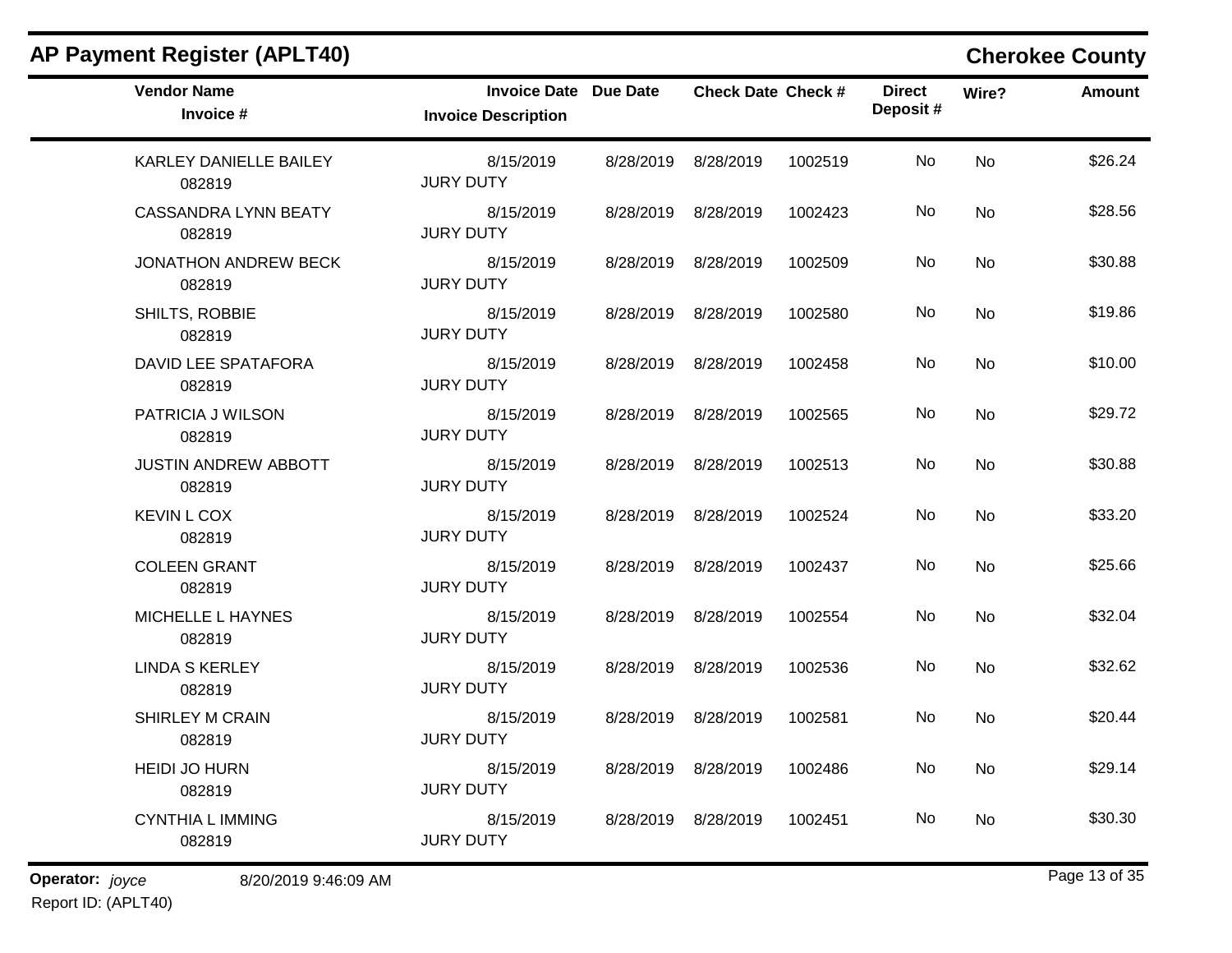| <b>AP Payment Register (APLT40)</b>  |                                                            |           |                           |         |                           |           | <b>Cherokee County</b> |
|--------------------------------------|------------------------------------------------------------|-----------|---------------------------|---------|---------------------------|-----------|------------------------|
| <b>Vendor Name</b><br>Invoice #      | <b>Invoice Date Due Date</b><br><b>Invoice Description</b> |           | <b>Check Date Check #</b> |         | <b>Direct</b><br>Deposit# | Wire?     | Amount                 |
| <b>DILLON MICHAEL TASH</b><br>082819 | 8/15/2019<br><b>JURY DUTY</b>                              | 8/28/2019 | 8/28/2019                 | 1002462 | No                        | <b>No</b> | \$28.56                |
| <b>CARLA D KINMAN</b><br>082819      | 8/15/2019<br><b>JURY DUTY</b>                              | 8/28/2019 | 8/28/2019                 | 1002421 | No                        | No        | \$10.00                |
| <b>VICKI JEAN LAWSON</b><br>082819   | 8/15/2019<br><b>JURY DUTY</b>                              |           | 8/28/2019 8/28/2019       | 1002600 | No                        | No        | \$32.04                |
| JANET LEA LAZENBY<br>082819          | 8/15/2019<br><b>JURY DUTY</b>                              | 8/28/2019 | 8/28/2019                 | 1002495 | No                        | <b>No</b> | \$27.98                |
| SHELLY MARIE LERO<br>082819          | 8/15/2019<br><b>JURY DUTY</b>                              | 8/28/2019 | 8/28/2019                 | 1002579 | No                        | <b>No</b> | \$19.86                |
| DARLA KAY LINDSEY<br>082819          | 8/15/2019<br><b>JURY DUTY</b>                              | 8/28/2019 | 8/28/2019                 | 1002455 | No                        | No        | \$33.78                |
| <b>KRISTINA ANN MARTIN</b><br>082819 | 8/15/2019<br><b>JURY DUTY</b>                              |           | 8/28/2019 8/28/2019       | 1002528 | No                        | No        | \$32.62                |
| <b>CAROLYN S KENNEDY</b><br>082819   | 8/15/2019<br><b>JURY DUTY</b>                              | 8/28/2019 | 8/28/2019                 | 1002422 | No                        | <b>No</b> | \$24.50                |
| <b>MARK E KERR</b><br>082819         | 8/15/2019<br><b>JURY DUTY</b>                              | 8/28/2019 | 8/28/2019                 | 1002542 | No                        | <b>No</b> | \$29.72                |
| <b>GAYLENE M KEYSER</b><br>082819    | 8/15/2019<br><b>JURY DUTY</b>                              | 8/28/2019 | 8/28/2019                 | 1002479 | No                        | No        | \$33.20                |
| <b>HUGHES, ROBERT K</b><br>082819    | 8/15/2019<br><b>JURY DUTY</b>                              | 8/28/2019 | 8/28/2019                 | 1002491 | No                        | No        | \$31.46                |
| <b>JO ANN JAMESON</b><br>082819      | 8/15/2019<br><b>JURY DUTY</b>                              | 8/28/2019 | 8/28/2019                 | 1002503 | No                        | No        | \$10.00                |
| <b>DAVID E TILLMAN</b><br>082819     | 8/15/2019<br><b>JURY DUTY</b>                              |           | 8/28/2019 8/28/2019       | 1002457 | No                        | No        | \$35.52                |
| <b>LINDA L GRIFFITT</b><br>082819    | 8/15/2019<br><b>JURY DUTY</b>                              |           | 8/28/2019 8/28/2019       | 1002535 | No                        | No        | \$12.32                |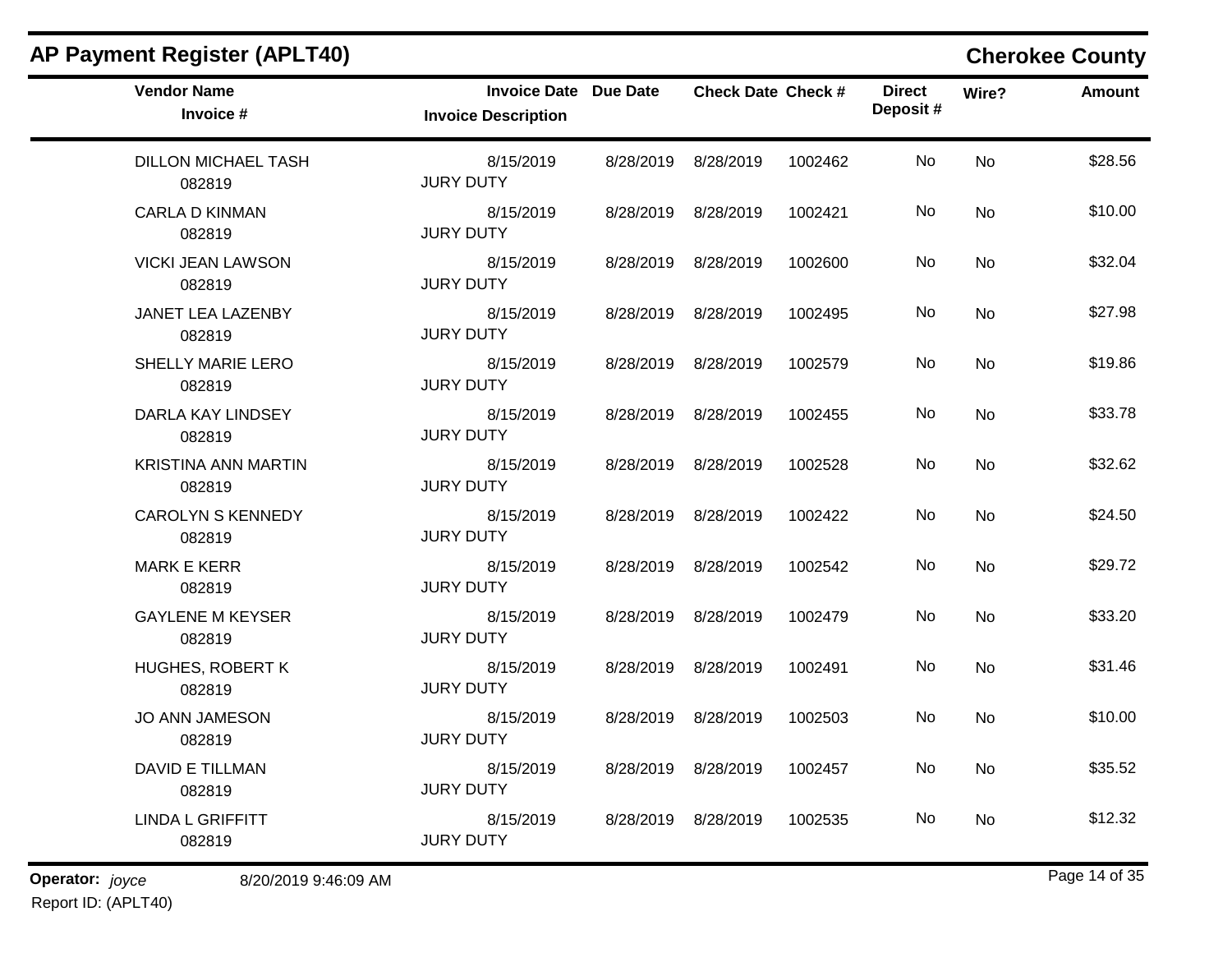| AP Payment Register (APLT40)           |                                                            |           |                           |         |                           |           | <b>Cherokee County</b> |
|----------------------------------------|------------------------------------------------------------|-----------|---------------------------|---------|---------------------------|-----------|------------------------|
| <b>Vendor Name</b><br>Invoice #        | <b>Invoice Date Due Date</b><br><b>Invoice Description</b> |           | <b>Check Date Check #</b> |         | <b>Direct</b><br>Deposit# | Wire?     | <b>Amount</b>          |
| KATHLEEN M JOHNSON<br>082819           | 8/15/2019<br><b>JURY DUTY</b>                              | 8/28/2019 | 8/28/2019                 | 1002520 | No                        | No        | \$24.50                |
| DEBORAH A HAMILTON<br>082819           | 8/15/2019<br><b>JURY DUTY</b>                              | 8/28/2019 | 8/28/2019                 | 1002460 | No                        | No        | \$12.32                |
| <b>JESSIE E HANDSHY</b><br>082819      | 8/15/2019<br><b>JURY DUTY</b>                              |           | 8/28/2019 8/28/2019       | 1002500 | No.                       | No        | \$18.70                |
| NANCY JANE HELM<br>082819              | 8/15/2019<br><b>JURY DUTY</b>                              | 8/28/2019 | 8/28/2019                 | 1002558 | No                        | <b>No</b> | \$23.92                |
| <b>WALTER CLARENCE HESS</b><br>082819  | 8/15/2019<br><b>JURY DUTY</b>                              | 8/28/2019 | 8/28/2019                 | 1002603 | No                        | <b>No</b> | \$10.00                |
| <b>EDSEL B HOSKINS</b><br>082819       | 8/15/2019<br><b>JURY DUTY</b>                              | 8/28/2019 | 8/28/2019                 | 1002465 | No                        | No        | \$28.56                |
| <b>SHARON MARIE HUFFMAN</b><br>082819  | 8/15/2019<br><b>JURY DUTY</b>                              |           | 8/28/2019 8/28/2019       | 1002578 | No.                       | No        | \$23.34                |
| <b>CYNTHIA M FELLERS</b><br>082819     | 8/15/2019<br><b>JURY DUTY</b>                              | 8/28/2019 | 8/28/2019                 | 1002453 | No                        | <b>No</b> | \$25.66                |
| RICHARD MARION FLORKE<br>082819        | 8/19/2019<br><b>JURY DUTY</b>                              | 8/28/2019 | 8/28/2019                 | 1002573 | No                        | <b>No</b> | \$29.72                |
| <b>BILLY L GOWANS</b><br>082819        | 8/15/2019<br><b>JURY DUTY</b>                              | 8/28/2019 | 8/28/2019                 | 1002417 | No                        | No        | \$25.08                |
| HANNAH ELIZABETH GRANT<br>082819       | 8/15/2019<br><b>JURY DUTY</b>                              | 8/28/2019 | 8/28/2019                 | 1002483 | No                        | <b>No</b> | \$29.72                |
| TIM ANDREW GREEN<br>082819             | 8/15/2019<br><b>JURY DUTY</b>                              | 8/28/2019 | 8/28/2019                 | 1002593 | No                        | <b>No</b> | \$33.20                |
| <b>HAILEY MARIE HUMPHREY</b><br>082819 | 8/15/2019<br><b>JURY DUTY</b>                              |           | 8/28/2019 8/28/2019       | 1002482 | No                        | No        | \$29.14                |
| LESENA L WILLIAMS<br>082819            | 8/15/2019<br><b>JURY DUTY</b>                              |           | 8/28/2019 8/28/2019       | 1002533 | No                        | No        | \$29.72                |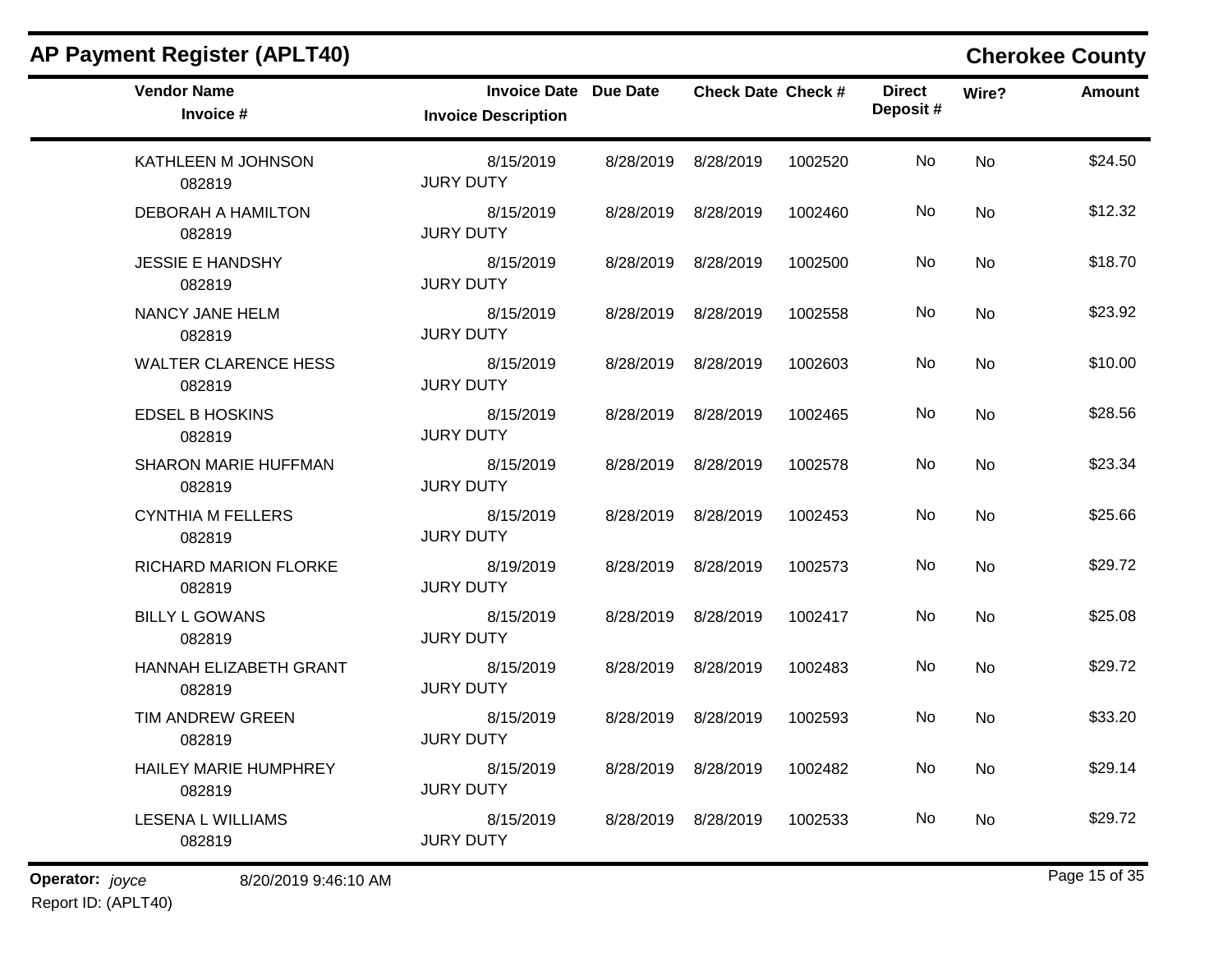| <b>Vendor Name</b><br>Invoice #         | <b>Invoice Date Due Date</b><br><b>Invoice Description</b> |           | <b>Check Date Check #</b> |         | <b>Direct</b><br>Deposit# | Wire?          | <b>Amount</b> |
|-----------------------------------------|------------------------------------------------------------|-----------|---------------------------|---------|---------------------------|----------------|---------------|
| HARRY MORTON PRESSLEY II<br>082819      | 8/15/2019<br><b>JURY DUTY</b>                              |           | 8/28/2019 8/28/2019       | 1002485 | <b>No</b>                 | <b>No</b>      | \$21.02       |
| <b>GAYLA J WOODCOCK</b><br>082819       | 8/15/2019<br><b>JURY DUTY</b>                              |           | 8/28/2019 8/28/2019       | 1002478 | No.                       | No             | \$29.72       |
| JANE LOREE YOUNG<br>082819              | 8/15/2019<br><b>JURY DUTY</b>                              |           | 8/28/2019 8/28/2019       | 1002494 | No.                       | N <sub>o</sub> | \$20.44       |
| <b>KRISTI KAYE MORRIS</b><br>082819     | 8/15/2019<br><b>JURY DUTY</b>                              | 8/28/2019 | 8/28/2019                 | 1002527 | No.                       | <b>No</b>      | \$25.66       |
| <b>JINJER D MURPHY</b><br>082819        | 8/15/2019<br><b>JURY DUTY</b>                              |           | 8/28/2019 8/28/2019       | 1002502 | No                        | <b>No</b>      | \$29.72       |
| <b>JOSHUA PRESTON TURNER</b><br>082819  | 8/15/2019<br><b>JURY DUTY</b>                              |           | 8/28/2019 8/28/2019       | 1002511 | No.                       | <b>No</b>      | \$28.56       |
| MARVIN LEE WAHL<br>082819               | 8/15/2019<br><b>JURY DUTY</b>                              |           | 8/28/2019 8/28/2019       | 1002544 | No.                       | N <sub>o</sub> | \$10.00       |
| <b>CYNTHIA LOUISE PRAUSER</b><br>082819 | 8/15/2019<br><b>JURY DUTY</b>                              |           | 8/28/2019 8/28/2019       | 1002452 | No                        | <b>No</b>      | \$28.56       |
| JEFFERY CURTIS WATKINS<br>082819        | 8/15/2019<br><b>JURY DUTY</b>                              |           | 8/28/2019 8/28/2019       | 1002497 | No.                       | No             | \$18.12       |
| <b>CHARLEY STEVEN WREN JR</b><br>082819 | 8/15/2019<br><b>JURY DUTY</b>                              |           | 8/28/2019 8/28/2019       | 1002428 | No.                       | <b>No</b>      | \$12.90       |
| <b>LUCINDA DIANE WILLIAMS</b><br>082819 | 8/15/2019<br><b>JURY DUTY</b>                              |           | 8/28/2019 8/28/2019       | 1002538 | No                        | <b>No</b>      | \$33.20       |
| <b>BRIAN DOUGLAS MCCOY</b><br>082819    | 8/15/2019<br><b>JURY DUTY</b>                              |           | 8/28/2019 8/28/2019       | 1002420 | No                        | <b>No</b>      | \$25.08       |
| LAURA DEANN MCGLOTHLIN<br>082819        | 8/15/2019<br><b>JURY DUTY</b>                              |           | 8/28/2019 8/28/2019       | 1002531 | No.                       | No             | \$30.88       |
| <b>MELISSA A MCCORKLE</b><br>082819     | 8/15/2019<br><b>JURY DUTY</b>                              |           | 8/28/2019 8/28/2019       | 1002548 | No.                       | No             | \$27.40       |

**Operator:** joyce 8/20/2019 9:46:10 AM Report ID: (APLT40)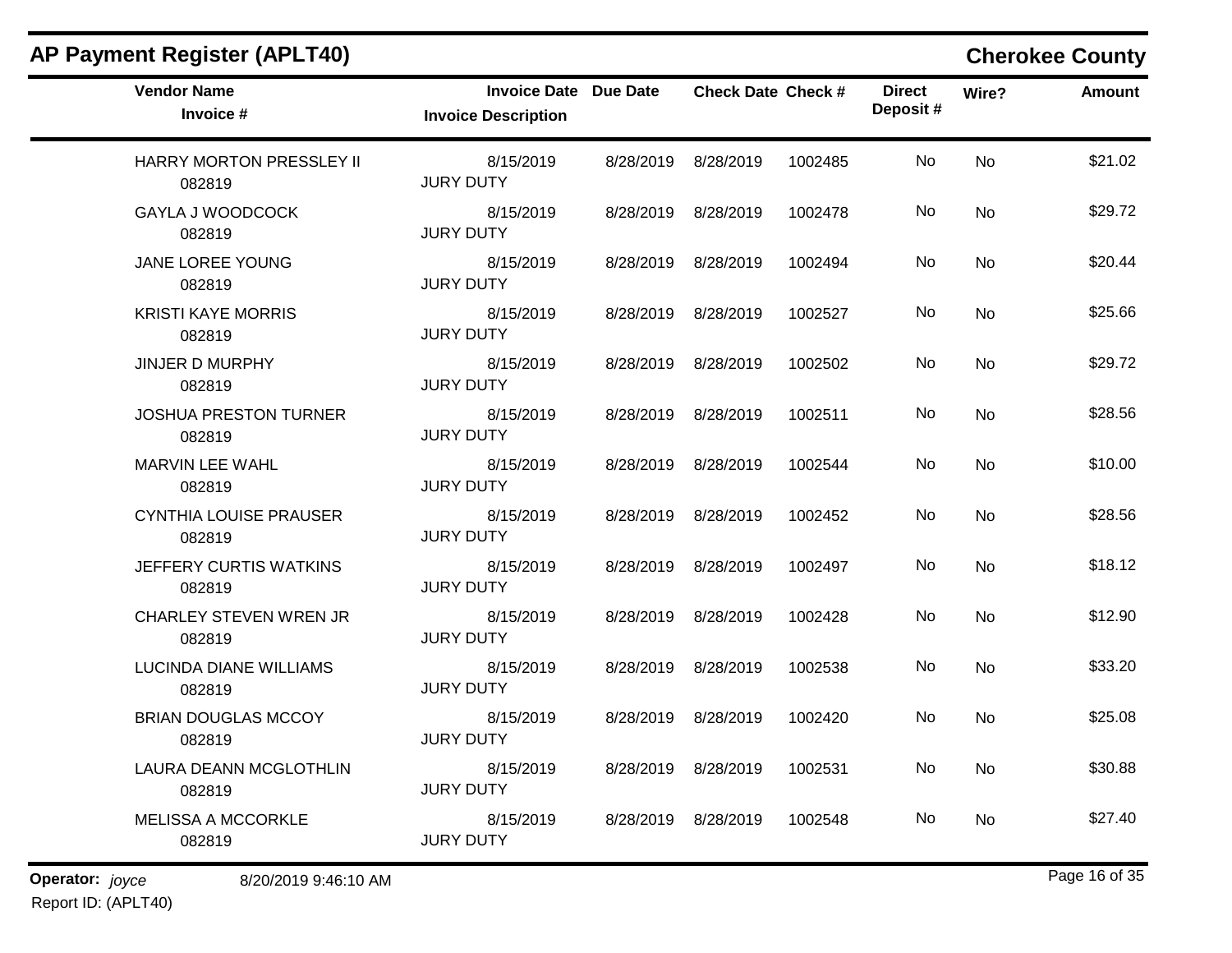| <b>AP Payment Register (APLT40)</b>        |                                                            |           |                           |         |                           |           | <b>Cherokee County</b> |
|--------------------------------------------|------------------------------------------------------------|-----------|---------------------------|---------|---------------------------|-----------|------------------------|
| <b>Vendor Name</b><br>Invoice #            | <b>Invoice Date Due Date</b><br><b>Invoice Description</b> |           | <b>Check Date Check #</b> |         | <b>Direct</b><br>Deposit# | Wire?     | <b>Amount</b>          |
| <b>BLESS E MCLAUGHLIN</b><br>082819        | 8/15/2019<br><b>JURY DUTY</b>                              | 8/28/2019 | 8/28/2019                 | 1002418 | No                        | <b>No</b> | \$34.36                |
| JAMES HUBERT MIRANDA JR<br>082819          | 8/15/2019<br><b>JURY DUTY</b>                              | 8/28/2019 | 8/28/2019                 | 1002493 | No                        | No        | \$29.72                |
| MARY ELIZABETH MITTAG-YOUNGBLOOD<br>082819 | 8/15/2019<br><b>JURY DUTY</b>                              | 8/28/2019 | 8/28/2019                 | 1002545 | No                        | No        | \$30.30                |
| PATRICIA J MCCORKLE<br>082819              | 8/15/2019<br><b>JURY DUTY</b>                              | 8/28/2019 | 8/28/2019                 | 1002564 | No                        | No        | \$33.78                |
| JONATHAN ANDREW WALKER<br>082819           | 8/15/2019<br><b>JURY DUTY</b>                              | 8/28/2019 | 8/28/2019                 | 1002508 | No                        | No        | \$10.00                |
| REBECKA C SPAINHOWER<br>082819             | 8/15/2019<br><b>JURY DUTY</b>                              | 8/28/2019 | 8/28/2019                 | 1002570 | No                        | No        | \$17.54                |
| <b>COREY ALLEN TUCKER</b><br>082819        | 8/15/2019<br><b>JURY DUTY</b>                              | 8/28/2019 | 8/28/2019                 | 1002446 | No                        | No        | \$32.62                |
| <b>DENNIS L TUNNELL</b><br>082819          | 8/15/2019<br><b>JURY DUTY</b>                              | 8/28/2019 | 8/28/2019                 | 1002461 | No                        | <b>No</b> | \$33.20                |
| <b>GLORIA F TURNBOUGH</b><br>082819        | 8/15/2019<br><b>JURY DUTY</b>                              | 8/28/2019 | 8/28/2019                 | 1002481 | No                        | No        | \$27.40                |
| HANNAH REBEKAH GARVIN<br>082819            | 8/19/2019<br><b>JURY DUTY</b>                              | 8/28/2019 | 8/28/2019                 | 1002484 | No                        | No        | \$25.08                |
| <b>KERRY A RYAN</b><br>082819              | 8/15/2019<br><b>JURY DUTY</b>                              | 8/28/2019 | 8/28/2019                 | 1002523 | No                        | No        | \$27.40                |
| <b>JUDY KATHLEEN MORRIS</b><br>082819      | 8/15/2019<br><b>JURY DUTY</b>                              | 8/28/2019 | 8/28/2019                 | 1002512 | No                        | No        | \$30.88                |
| JEFFERY LYNN SHIPMAN<br>082819             | 8/15/2019<br><b>JURY DUTY</b>                              |           | 8/28/2019 8/28/2019       | 1002498 | No                        | No        | \$10.00                |
| <b>LESLIE R PLILER</b><br>082819           | 8/15/2019<br><b>JURY DUTY</b>                              |           | 8/28/2019 8/28/2019       | 1002534 | No                        | No        | \$27.98                |

**Operator:** joyce 8/20/2019 9:46:11 AM Report ID: (APLT40)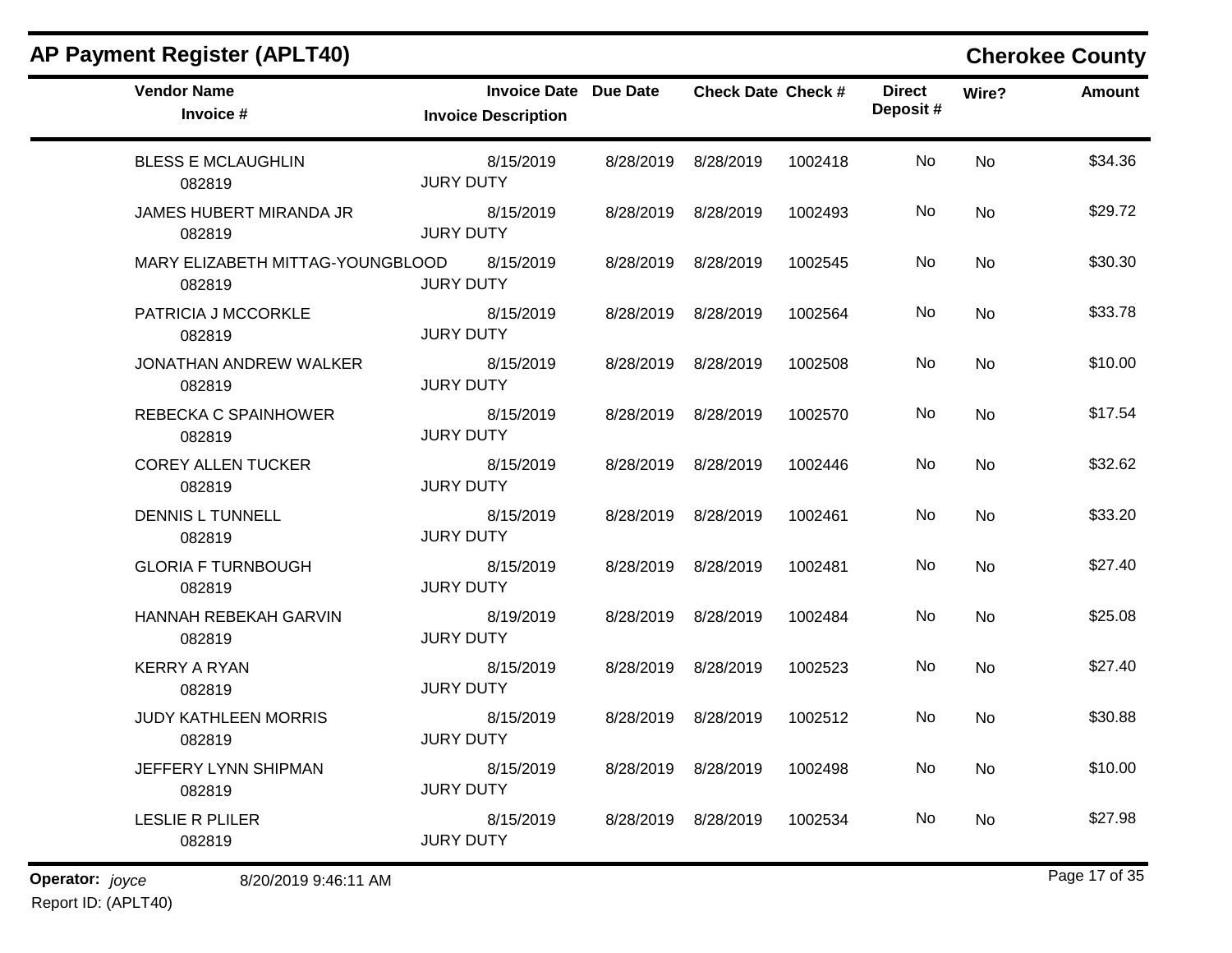| <b>Vendor Name</b><br>Invoice #       | <b>Invoice Date Due Date</b><br><b>Invoice Description</b> | <b>Check Date Check #</b> |         | <b>Direct</b><br>Deposit# | Wire?     | <b>Amount</b> |
|---------------------------------------|------------------------------------------------------------|---------------------------|---------|---------------------------|-----------|---------------|
| MICHEAL AUDDIE SUMPTER JR<br>082819   | 8/15/2019<br><b>JURY DUTY</b>                              | 8/28/2019 8/28/2019       | 1002553 | No                        | <b>No</b> | \$33.78       |
| TERRA CHRISTINE SWEANEY<br>082819     | 8/15/2019<br><b>JURY DUTY</b>                              | 8/28/2019 8/28/2019       | 1002587 | No                        | No        | \$30.88       |
| <b>VIRGINIA L MURPHY</b><br>082819    | 8/15/2019<br><b>JURY DUTY</b>                              | 8/28/2019 8/28/2019       | 1002602 | No                        | No        | \$28.56       |
| <b>JANETTE OPLOTNIK</b><br>082819     | 8/15/2019<br><b>JURY DUTY</b>                              | 8/28/2019 8/28/2019       | 1002496 | No                        | No        | \$11.74       |
| <b>BAILEY RENEE SCHULTZ</b><br>082819 | 8/15/2019<br><b>JURY DUTY</b>                              | 8/28/2019 8/28/2019       | 1002413 | No                        | No        | \$22.76       |
| <b>JONA K NEWMAN</b><br>082819        | 8/15/2019<br><b>JURY DUTY</b>                              | 8/28/2019 8/28/2019       | 1002507 | No                        | No        | \$30.88       |
| <b>LARRY D PRICE</b><br>082819        | 8/15/2019<br><b>JURY DUTY</b>                              | 8/28/2019 8/28/2019       | 1002530 | No                        | <b>No</b> | \$25.08       |
| <b>LISA C ROBERTS</b><br>082819       | 8/15/2019<br><b>JURY DUTY</b>                              | 8/28/2019 8/28/2019       | 1002537 | No                        | <b>No</b> | \$20.44       |
| ZANE ALLEN ROARK<br>082819            | 8/15/2019<br><b>JURY DUTY</b>                              | 8/28/2019 8/28/2019       | 1002607 | No                        | No        | \$28.56       |
| DONNIE DOREEN RICHEY<br>082819        | 8/15/2019<br><b>JURY DUTY</b>                              | 8/28/2019 8/28/2019       | 1002463 | No                        | No        | \$17.54       |
| <b>KRISTA LYNN RICE</b><br>082819     | 8/15/2019<br><b>JURY DUTY</b>                              | 8/28/2019 8/28/2019       | 1002526 | No                        | No        | \$27.98       |
| <b>KELBY RAY PROCINO</b><br>082819    | 8/15/2019<br><b>JURY DUTY</b>                              | 8/28/2019 8/28/2019       | 1002521 | No                        | No        | \$36.10       |
| <b>Subtotal for Department: 160:</b>  |                                                            |                           |         |                           |           |               |

\$2,506.28

**Dept: 170 JUVENILE DETENTION**

*Account: 10017053599 - GENERAL COUNTY BUSINESS*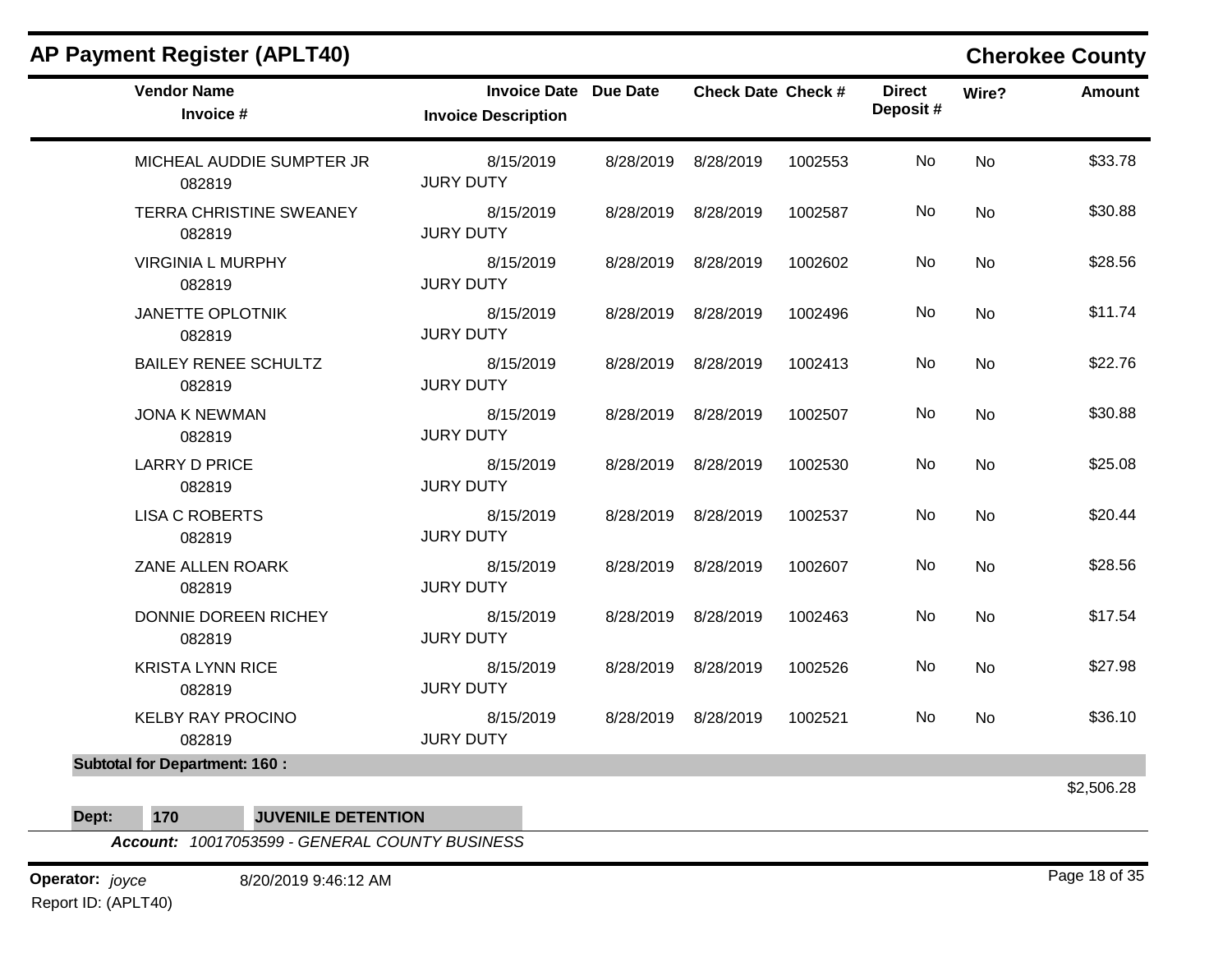|       |                                      | <b>AP Payment Register (APLT40)</b>                             |                 |                                                            |                           |         |                           |           | <b>Cherokee County</b> |
|-------|--------------------------------------|-----------------------------------------------------------------|-----------------|------------------------------------------------------------|---------------------------|---------|---------------------------|-----------|------------------------|
|       | <b>Vendor Name</b><br>Invoice #      |                                                                 |                 | <b>Invoice Date Due Date</b><br><b>Invoice Description</b> | <b>Check Date Check #</b> |         | <b>Direct</b><br>Deposit# | Wire?     | Amount                 |
|       | 6614                                 | SEK REGIONAL JUVENILE DETENTION CTR                             | <b>INV 6614</b> | 8/16/2019                                                  | 8/28/2019 8/28/2019       | 1002576 | No.                       | <b>No</b> | \$9,665.00             |
|       | <b>Subtotal for Department: 170:</b> |                                                                 |                 |                                                            |                           |         |                           |           |                        |
| Dept: | 330                                  | <b>DEPT OFFICE SUPPLY</b>                                       |                 |                                                            |                           |         |                           |           | \$9,665.00             |
|       |                                      | Account: 10033053622 - SHERIFF OFFICE SUPPLY                    |                 |                                                            |                           |         |                           |           |                        |
|       | <b>CINTAS CORP</b><br>082819         |                                                                 |                 | 8/19/2019<br>INV 8404261713                                | 8/28/2019 8/28/2019       | 1002430 | No                        | No        | \$94.54                |
|       |                                      | Account: 10033053623 - TREASURER OFFICE SUPPLY                  |                 |                                                            |                           |         |                           |           |                        |
|       | 5207290                              | ETTINGER'S OFFICE SUPPLY                                        | INV 5207290     | 8/19/2019                                                  | 8/28/2019 8/28/2019       | 1002469 | No.                       | <b>No</b> | \$9.88                 |
|       |                                      | Account: 10033053624 - DEEDS OFFICE SUPPLY                      |                 |                                                            |                           |         |                           |           |                        |
|       | <b>COMMERCE BANK</b><br>082819 ROD   | <b>Account: 10033053626 - HR OFFICE SUPPLY</b>                  |                 | 8/13/2019<br>ACCT 0000-0111-8991                           | 8/28/2019 8/28/2019       | 1002442 | No.                       | <b>No</b> | \$369.95               |
|       | QUILL CORPORATION<br>9331380         |                                                                 | INV 9331380     | 8/16/2019                                                  | 8/28/2019 8/28/2019       | 1002569 | No.                       | No.       | \$240.35               |
|       | 5205050                              | ETTINGER'S OFFICE SUPPLY                                        | INV 5205050     | 8/13/2019                                                  | 8/28/2019 8/28/2019       | 1002469 | No                        | No        | \$2.00                 |
|       |                                      | Account: 10033053628 - HWY OFFICE SUPPLY                        |                 |                                                            |                           |         |                           |           |                        |
|       | QUILL CORPORATION<br>9325685         |                                                                 | INV 9325685     | 8/16/2019                                                  | 8/28/2019 8/28/2019       | 1002569 | No.                       | <b>No</b> | \$175.10               |
|       |                                      | Account: 10033053630 - ATTY OFFICE SUPPLY                       |                 |                                                            |                           |         |                           |           |                        |
|       | 5204230                              | ETTINGER'S OFFICE SUPPLY<br>Account: 10033053632 - COUNTY CLERK | INV 5204230     | 8/19/2019                                                  | 8/28/2019 8/28/2019       | 1002469 | No.                       | No.       | \$34.57                |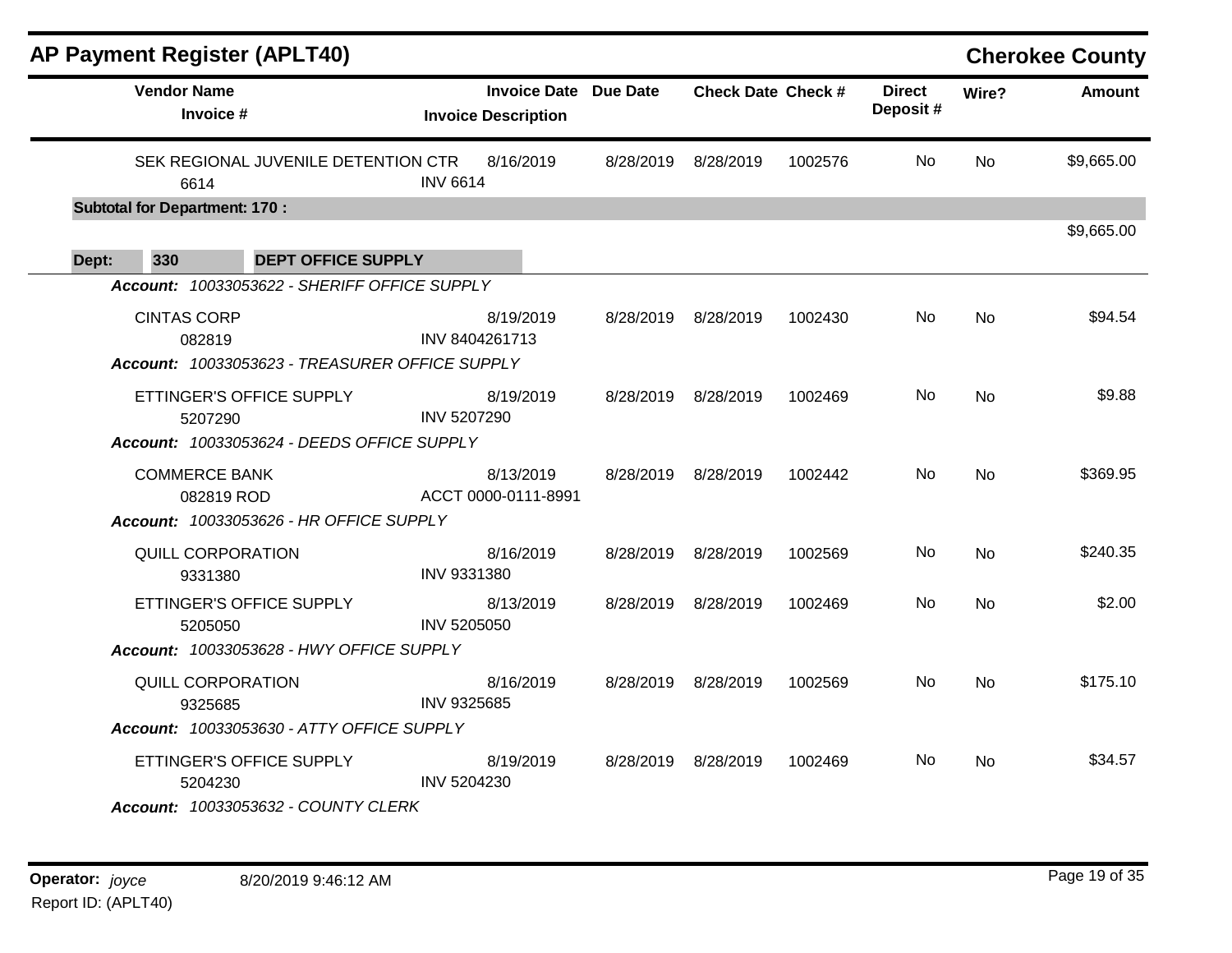|       |                                                                                                                                                                                                                                                                                                                                                                                                                                                                                                                                                                                                                                                                                                                                                                                                                                                                                                                                                                                                                                                                                                                                                          |  |                           |         |               |           | <b>Cherokee County</b> |
|-------|----------------------------------------------------------------------------------------------------------------------------------------------------------------------------------------------------------------------------------------------------------------------------------------------------------------------------------------------------------------------------------------------------------------------------------------------------------------------------------------------------------------------------------------------------------------------------------------------------------------------------------------------------------------------------------------------------------------------------------------------------------------------------------------------------------------------------------------------------------------------------------------------------------------------------------------------------------------------------------------------------------------------------------------------------------------------------------------------------------------------------------------------------------|--|---------------------------|---------|---------------|-----------|------------------------|
|       | AP Payment Register (APLT40)<br><b>Vendor Name</b><br><b>Invoice Date</b><br><b>Due Date</b><br><b>Check Date Check #</b><br>Invoice #<br><b>Invoice Description</b><br><b>MCCARTY'S</b><br>8/19/2019<br>8/28/2019<br>8/28/2019<br>INV P65585-00<br>P65585-00<br>QUILL CORPORATION<br>8/16/2019<br>8/28/2019<br>8/28/2019<br>INV 9325685<br>9325685<br>QUILL CORPORATION<br>8/16/2019<br>8/28/2019<br>8/28/2019<br><b>INV 9344870</b><br>9344870<br><b>COMMERCE BANK</b><br>8/14/2019<br>8/28/2019<br>8/28/2019<br>ACCT 0000-1003-7232<br>082819 EL<br><b>Subtotal for Department: 330:</b><br><b>Subtotal for Fund: 100:</b><br>102<br><b>COUNTY EQUIPMENT RES</b><br>Dept:<br>000<br><b>NON-DEPARTMENTAL</b><br>Account: 10200053300 - MISC PAID OUT<br><b>FEDERAL SIGNAL</b><br>8/19/2019<br>8/28/2019<br>8/28/2019<br>INV 7145389<br>082819<br><b>Subtotal for Department: 000:</b><br><b>Subtotal for Fund: 102:</b><br>103<br><b>TECHNOLOGY FUND</b><br>000<br><b>NON-DEPARTMENTAL</b><br>Dept:<br>Account: 10300053089 - OTHER CONTRACTUAL<br>UNDERGROUND VAULTS & STORAGE INC<br>8/13/2019<br>8/28/2019 8/28/2019<br><b>INV 452584</b><br>452584 |  | <b>Direct</b><br>Deposit# | Wire?   | <b>Amount</b> |           |                        |
|       |                                                                                                                                                                                                                                                                                                                                                                                                                                                                                                                                                                                                                                                                                                                                                                                                                                                                                                                                                                                                                                                                                                                                                          |  |                           | 1002546 | No            | <b>No</b> | \$31.13                |
|       |                                                                                                                                                                                                                                                                                                                                                                                                                                                                                                                                                                                                                                                                                                                                                                                                                                                                                                                                                                                                                                                                                                                                                          |  |                           | 1002569 | No            | No        | \$1,339.90             |
|       |                                                                                                                                                                                                                                                                                                                                                                                                                                                                                                                                                                                                                                                                                                                                                                                                                                                                                                                                                                                                                                                                                                                                                          |  |                           | 1002569 | No            | No        | \$183.57               |
|       |                                                                                                                                                                                                                                                                                                                                                                                                                                                                                                                                                                                                                                                                                                                                                                                                                                                                                                                                                                                                                                                                                                                                                          |  |                           | 1002442 | No            | No        | \$166.41               |
|       |                                                                                                                                                                                                                                                                                                                                                                                                                                                                                                                                                                                                                                                                                                                                                                                                                                                                                                                                                                                                                                                                                                                                                          |  |                           |         |               |           | \$2,647.40             |
|       |                                                                                                                                                                                                                                                                                                                                                                                                                                                                                                                                                                                                                                                                                                                                                                                                                                                                                                                                                                                                                                                                                                                                                          |  |                           |         |               |           | \$53,821.54            |
| Fund: |                                                                                                                                                                                                                                                                                                                                                                                                                                                                                                                                                                                                                                                                                                                                                                                                                                                                                                                                                                                                                                                                                                                                                          |  |                           |         |               |           |                        |
|       |                                                                                                                                                                                                                                                                                                                                                                                                                                                                                                                                                                                                                                                                                                                                                                                                                                                                                                                                                                                                                                                                                                                                                          |  |                           |         |               |           |                        |
|       |                                                                                                                                                                                                                                                                                                                                                                                                                                                                                                                                                                                                                                                                                                                                                                                                                                                                                                                                                                                                                                                                                                                                                          |  |                           |         |               |           |                        |
|       |                                                                                                                                                                                                                                                                                                                                                                                                                                                                                                                                                                                                                                                                                                                                                                                                                                                                                                                                                                                                                                                                                                                                                          |  |                           | 1002471 | No            | No        | \$13,243.32            |
|       |                                                                                                                                                                                                                                                                                                                                                                                                                                                                                                                                                                                                                                                                                                                                                                                                                                                                                                                                                                                                                                                                                                                                                          |  |                           |         |               |           |                        |
|       |                                                                                                                                                                                                                                                                                                                                                                                                                                                                                                                                                                                                                                                                                                                                                                                                                                                                                                                                                                                                                                                                                                                                                          |  |                           |         |               |           | \$13,243.32            |
|       |                                                                                                                                                                                                                                                                                                                                                                                                                                                                                                                                                                                                                                                                                                                                                                                                                                                                                                                                                                                                                                                                                                                                                          |  |                           |         |               |           | \$13,243.32            |
| Fund: |                                                                                                                                                                                                                                                                                                                                                                                                                                                                                                                                                                                                                                                                                                                                                                                                                                                                                                                                                                                                                                                                                                                                                          |  |                           |         |               |           |                        |
|       |                                                                                                                                                                                                                                                                                                                                                                                                                                                                                                                                                                                                                                                                                                                                                                                                                                                                                                                                                                                                                                                                                                                                                          |  |                           |         |               |           |                        |
|       |                                                                                                                                                                                                                                                                                                                                                                                                                                                                                                                                                                                                                                                                                                                                                                                                                                                                                                                                                                                                                                                                                                                                                          |  |                           |         |               |           |                        |
|       |                                                                                                                                                                                                                                                                                                                                                                                                                                                                                                                                                                                                                                                                                                                                                                                                                                                                                                                                                                                                                                                                                                                                                          |  |                           | 1002597 | No            | No        | \$371.00               |
|       |                                                                                                                                                                                                                                                                                                                                                                                                                                                                                                                                                                                                                                                                                                                                                                                                                                                                                                                                                                                                                                                                                                                                                          |  |                           |         |               |           |                        |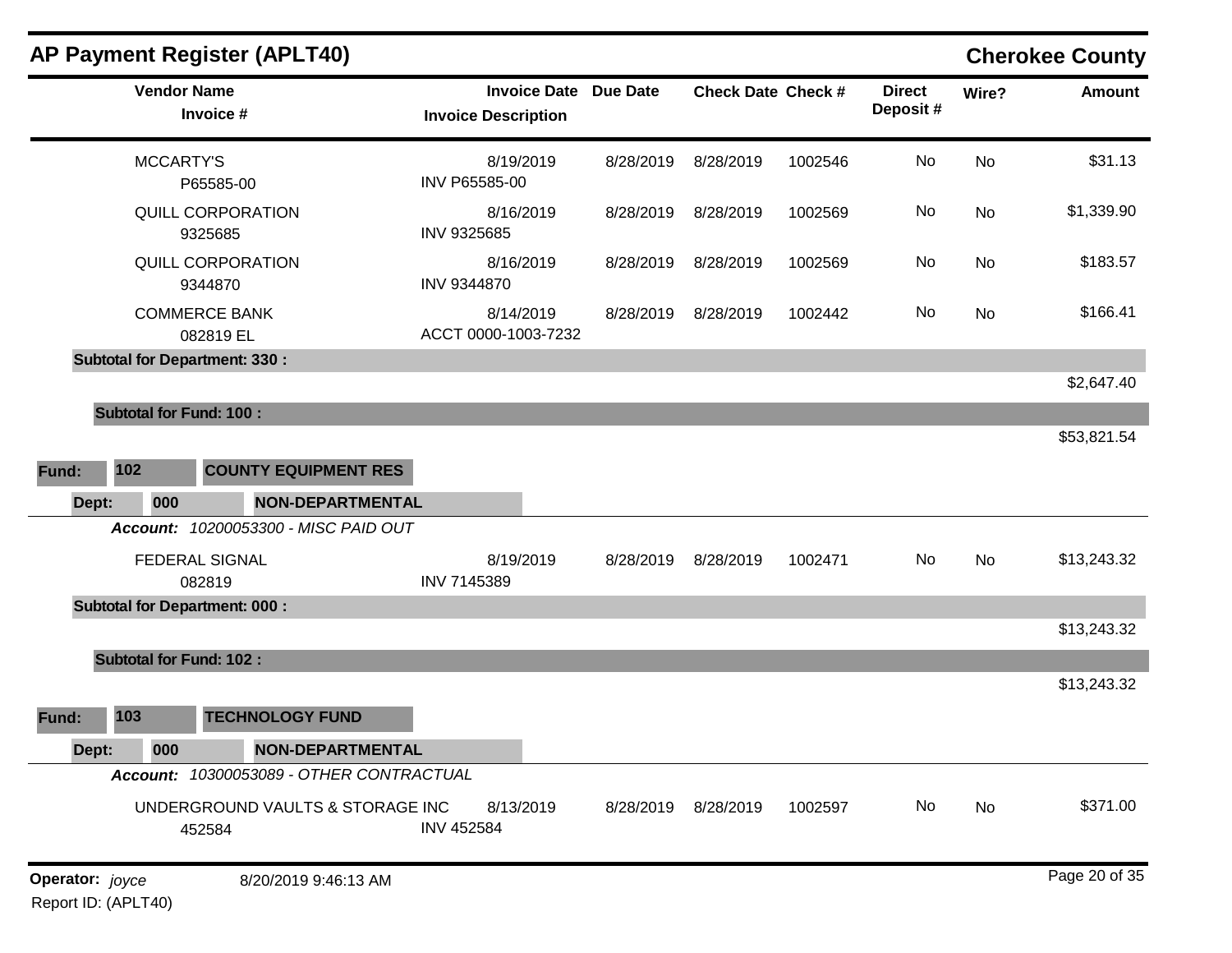|                               |                                       |                                 | <b>AP Payment Register (APLT40)</b>                     |                                                                    |           |                           |         |                           |             | <b>Cherokee County</b> |
|-------------------------------|---------------------------------------|---------------------------------|---------------------------------------------------------|--------------------------------------------------------------------|-----------|---------------------------|---------|---------------------------|-------------|------------------------|
|                               |                                       | <b>Vendor Name</b><br>Invoice # |                                                         | <b>Invoice Date Due Date</b><br><b>Invoice Description</b>         |           | <b>Check Date Check #</b> |         | <b>Direct</b><br>Deposit# | Wire?       | <b>Amount</b>          |
|                               |                                       | <b>US IMAGING</b><br>13635      |                                                         | 8/15/2019<br>8/28/2019<br>8/28/2019<br>1002598<br><b>INV 13635</b> |           |                           | No      | No                        | \$3,365.13  |                        |
|                               | <b>Subtotal for Department: 000:</b>  |                                 |                                                         |                                                                    |           |                           |         |                           |             | \$3,736.13             |
|                               | <b>Subtotal for Fund: 103:</b>        |                                 |                                                         |                                                                    |           |                           |         |                           |             |                        |
| Fund:                         | 110                                   |                                 | <b>ROAD AND BRIDGE</b>                                  |                                                                    |           |                           |         |                           |             | \$3,736.13             |
|                               | 000<br>Dept:                          |                                 | NON-DEPARTMENTAL                                        |                                                                    |           |                           |         |                           |             |                        |
|                               |                                       |                                 | Account: 11000053031 - DIESEL FUEL                      |                                                                    |           |                           |         |                           |             |                        |
|                               | JIM WOODS MARKETING INC<br>248812 HWY |                                 | 8/2/2019<br>INV #248812                                 | 8/28/2019                                                          | 8/28/2019 | 1002501                   | No      | No                        | \$16,472.81 |                        |
|                               |                                       | 1236803 HWY                     | MFA OIL - NEOSHO 1055                                   | 8/16/2019<br>INV #1236803                                          | 8/28/2019 | 8/28/2019                 | 1002552 | No                        | No          | \$1,071.43             |
|                               |                                       | 1225671 HWY                     | MFA OIL - NEOSHO 1055<br>Account: 11000053034 - ASPHALT | 8/6/2019<br>INV #1225671                                           | 8/28/2019 | 8/28/2019                 | 1002552 | No                        | <b>No</b>   | \$552.75               |
|                               |                                       | 7683 HWY                        | TEETER'S ASPHALT & MATERIALS                            | 8/5/2019<br>INV #7683                                              | 8/28/2019 | 8/28/2019                 | 1002586 | No                        | <b>No</b>   | \$595.94               |
|                               |                                       | 7731 HWY                        | TEETER'S ASPHALT & MATERIALS                            | 8/16/2019<br>INV #7731                                             | 8/28/2019 | 8/28/2019                 | 1002586 | No                        | No          | \$466.90               |
|                               |                                       |                                 | Account: 11000053035 - ROCK                             |                                                                    |           |                           |         |                           |             |                        |
|                               |                                       | 23425 HWY                       | MULBERRY LIMESTONE QUARRY CO                            | 7/31/2019<br>INV # 23425                                           | 8/28/2019 | 8/28/2019                 | 1002557 | No                        | No          | \$21,769.06            |
|                               |                                       |                                 | Account: 11000053042 - BREAKROOM SUPPLIES               |                                                                    |           |                           |         |                           |             |                        |
|                               |                                       | APPLEMARKET<br>36070159 HWY     |                                                         | 8/15/2019<br>INV #36070159                                         |           | 8/28/2019 8/28/2019       | 1002406 | No                        | No          | \$3.15                 |
|                               |                                       |                                 | Account: 11000053074 - UTILITIES/TELEPHONE BILLS        |                                                                    |           |                           |         |                           |             |                        |
| <b>Operator:</b> <i>joyce</i> |                                       |                                 | 8/20/2019 9:46:13 AM                                    |                                                                    |           |                           |         |                           |             | Page 21 of 35          |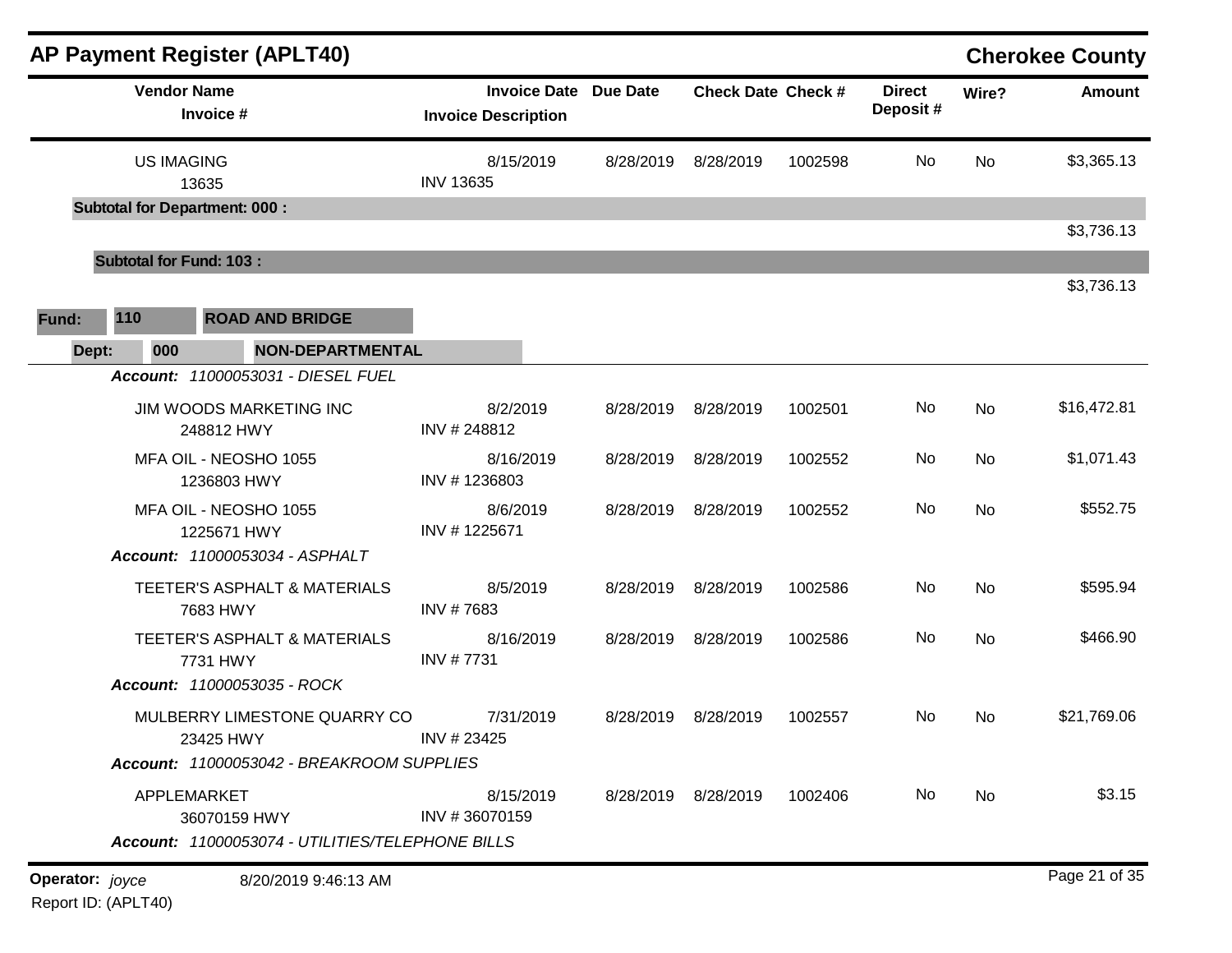| <b>Vendor Name</b><br>Invoice #                                                                     | <b>Invoice Date Due Date</b><br><b>Invoice Description</b> |           | <b>Check Date Check #</b> |         | <b>Direct</b><br>Deposit# | Wire?          | <b>Amount</b> |
|-----------------------------------------------------------------------------------------------------|------------------------------------------------------------|-----------|---------------------------|---------|---------------------------|----------------|---------------|
| EMPIRE DISTRICT ELECTRIC COMPANY<br>854931-63-1 HWY 1                                               | 8/12/2019<br>ACCT # 854931-63-1                            | 8/28/2019 | 8/28/2019                 | 1002467 | No.                       | <b>No</b>      | \$79.94       |
| EMPIRE DISTRICT ELECTRIC COMPANY<br>158630-59-0 HWY 4<br>Account: 11000053079 - MACHINERY/EQUIPMENT | 8/12/2019<br>ACCT #158630-59-0                             | 8/28/2019 | 8/28/2019                 | 1002467 | No.                       | <b>No</b>      | \$425.14      |
| NATALINIS AUTOMOTIVE<br>711806 HWY                                                                  | 8/16/2019<br>INV #711806                                   | 8/28/2019 | 8/28/2019                 | 1002560 | No                        | <b>No</b>      | \$48.49       |
| NATALINIS AUTOMOTIVE<br>711383 HWY                                                                  | 8/13/2019<br>INV #711383                                   | 8/28/2019 | 8/28/2019                 | 1002559 | No.                       | <b>No</b>      | \$113.37      |
| JOHN FABICK TRACTOR CO<br>PIJ00370188 HWY                                                           | 8/16/2019<br>INV # PIJ00370188                             | 8/28/2019 | 8/28/2019                 | 1002504 | No                        | <b>No</b>      | \$12.05       |
| NATALINIS AUTOMOTIVE<br>710927 HWY                                                                  | 8/7/2019<br>INV #710927                                    | 8/28/2019 | 8/28/2019                 | 1002559 | No                        | <b>No</b>      | \$13.84       |
| NATALINIS AUTOMOTIVE<br>710961 HWY                                                                  | 8/8/2019<br>INV #710961                                    | 8/28/2019 | 8/28/2019                 | 1002559 | No.                       | <b>No</b>      | \$5.44        |
| <b>KIRKLAND</b><br>368089 HWY                                                                       | 8/7/2019<br>INV #368089                                    | 8/28/2019 | 8/28/2019                 | 1002525 | No.                       | <b>No</b>      | \$19.00       |
| NATALINIS AUTOMOTIVE<br>710814 HWY                                                                  | 8/6/2019<br>INV #710814                                    | 8/28/2019 | 8/28/2019                 | 1002561 | No                        | N <sub>0</sub> | \$5.99        |
| MFA OIL - NEOSHO 1055<br>1236806 HWY                                                                | 8/16/2019<br>INV #1236806                                  | 8/28/2019 | 8/28/2019                 | 1002552 | No.                       | <b>No</b>      | \$560.90      |
| NATALINIS AUTOMOTIVE<br>711087 HWY                                                                  | 8/9/2019<br>INV #711087                                    | 8/28/2019 | 8/28/2019                 | 1002559 | No                        | No             | \$7.45        |
| NATALINIS AUTOMOTIVE<br>711010 HWY                                                                  | 8/8/2019<br>INV #711010                                    | 8/28/2019 | 8/28/2019                 | 1002559 | No                        | <b>No</b>      | \$37.51       |
| NATALINIS AUTOMOTIVE<br>710993 HWY                                                                  | 8/8/2019<br>INV #710993                                    | 8/28/2019 | 8/28/2019                 | 1002559 | No.                       | No             | \$21.99       |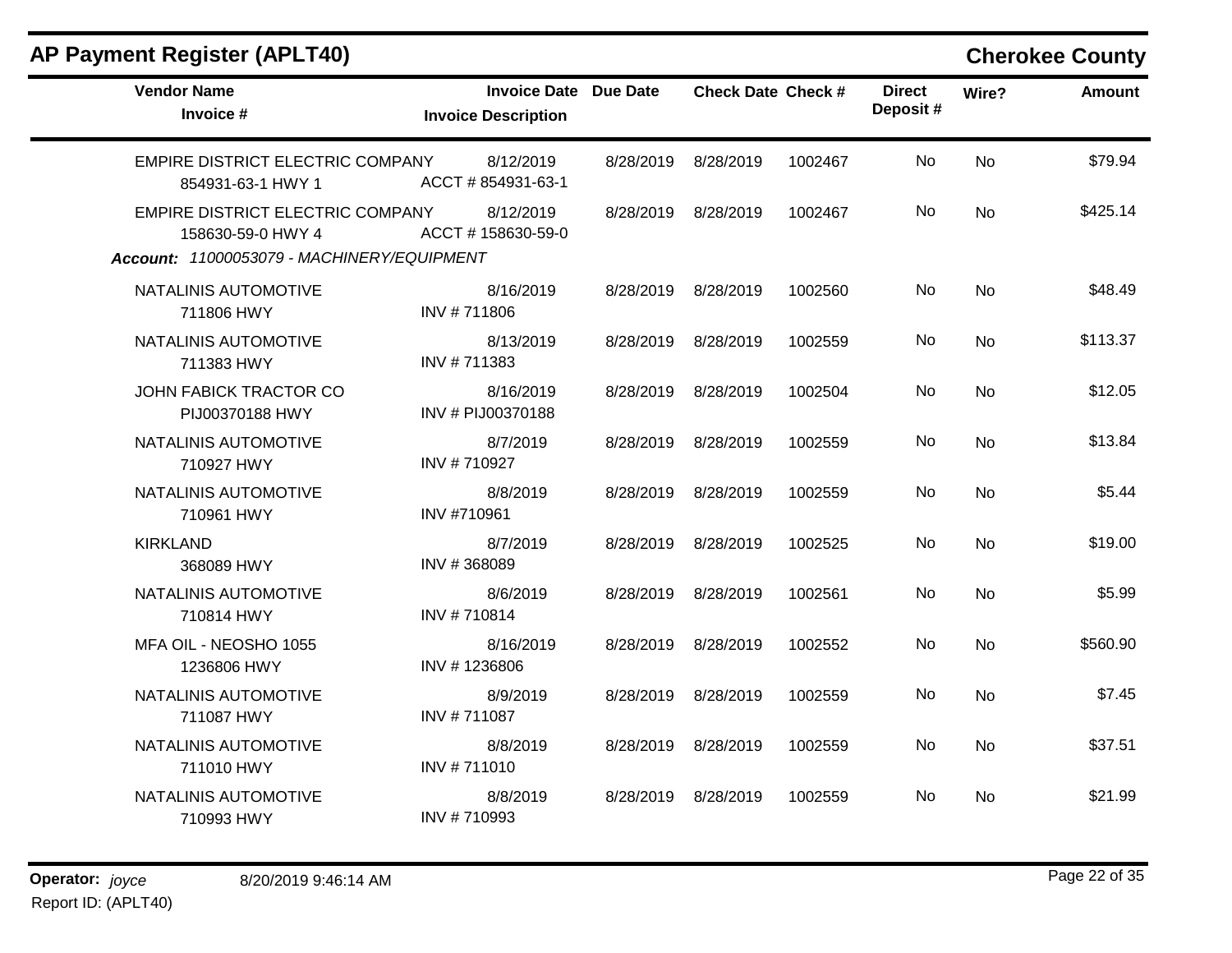| <b>Vendor Name</b><br>Invoice #                  | <b>Invoice Date Due Date</b><br><b>Invoice Description</b> |           | <b>Check Date Check #</b> |         | <b>Direct</b><br>Deposit# | Wire?          | <b>Amount</b> |
|--------------------------------------------------|------------------------------------------------------------|-----------|---------------------------|---------|---------------------------|----------------|---------------|
| <b>FLEETPRIDE</b><br>32845444 HWY                | 8/6/2019<br>INV #32845444                                  | 8/28/2019 | 8/28/2019                 | 1002474 | <b>No</b>                 | <b>No</b>      | \$51.40       |
| <b>FLEETPRIDE</b><br>33275776 HWY                | 8/12/2019<br>INV #33275776                                 | 8/28/2019 | 8/28/2019                 | 1002474 | No                        | No.            | \$34.54       |
| <b>J&amp;A MATERIALS</b><br>1916 HWY             | 7/7/2019<br>INV #1916                                      | 8/28/2019 | 8/28/2019                 | 1002492 | <b>No</b>                 | <b>No</b>      | \$9,115.30    |
| <b>J&amp;A MATERIALS</b><br>1917 HWY             | 7/7/2019<br>INV #1917                                      | 8/28/2019 | 8/28/2019                 | 1002492 | No                        | <b>No</b>      | \$6,041.20    |
| JENKINS DIESEL POWER INC<br>X10100669201 HWY     | 8/12/2019<br>INV # X10100669201                            | 8/28/2019 | 8/28/2019                 | 1002499 | No.                       | <b>No</b>      | \$347.79      |
| JOPLIN FREIGHTLINER SALES INC<br>56880706 HWY    | 8/12/2019<br>INV #56880706                                 | 8/28/2019 | 8/28/2019                 | 1002510 | <b>No</b>                 | <b>No</b>      | \$295.32      |
| JOHN FABICK TRACTOR CO<br>PIJ00370014 HWY        | 8/14/2019<br>INV # PIJ00370014                             |           | 8/28/2019 8/28/2019       | 1002504 | No.                       | No             | \$111.10      |
| NATALINIS AUTOMOTIVE<br>710853 HWY               | 8/7/2019<br>INV #710853                                    | 8/28/2019 | 8/28/2019                 | 1002559 | No                        | No             | \$49.80       |
| <b>JOHN FABICK TRACTOR CO</b><br>PIJ00370189 HWY | 8/16/2019<br>INV # PIJ00370189                             | 8/28/2019 | 8/28/2019                 | 1002504 | No.                       | N <sub>o</sub> | \$13.66       |
| JOHN FABICK TRACTOR CO<br>PIJ00369469 HWY        | 8/6/2019<br>INV # PIJ00369469                              |           | 8/28/2019 8/28/2019       | 1002504 | No.                       | N <sub>o</sub> | \$45.39       |
| JOHN FABICK TRACTOR CO<br>PIJ00369470 HWY        | 8/6/2019<br>INV # PIJ00369470                              | 8/28/2019 | 8/28/2019                 | 1002504 | No                        | <b>No</b>      | (\$284.12)    |
| NATALINIS AUTOMOTIVE<br>710621 HWY               | 8/5/2019<br>INV #710621                                    | 8/28/2019 | 8/28/2019                 | 1002561 | No                        | N <sub>o</sub> | \$2.11        |
| JOHN FABICK TRACTOR CO<br>PIJ003780013 HWY       | 8/14/2019<br>INV # PIJ00370013                             |           | 8/28/2019 8/28/2019       | 1002504 | No.                       | No             | \$150.57      |
| <b>CONMAT</b><br>2189 HWY                        | 8/14/2019<br>INV #2189                                     | 8/28/2019 | 8/28/2019                 | 1002443 | No                        | <b>No</b>      | \$1,632.00    |

**Operator:** joyce 8/20/2019 9:46:14 AM Report ID: (APLT40)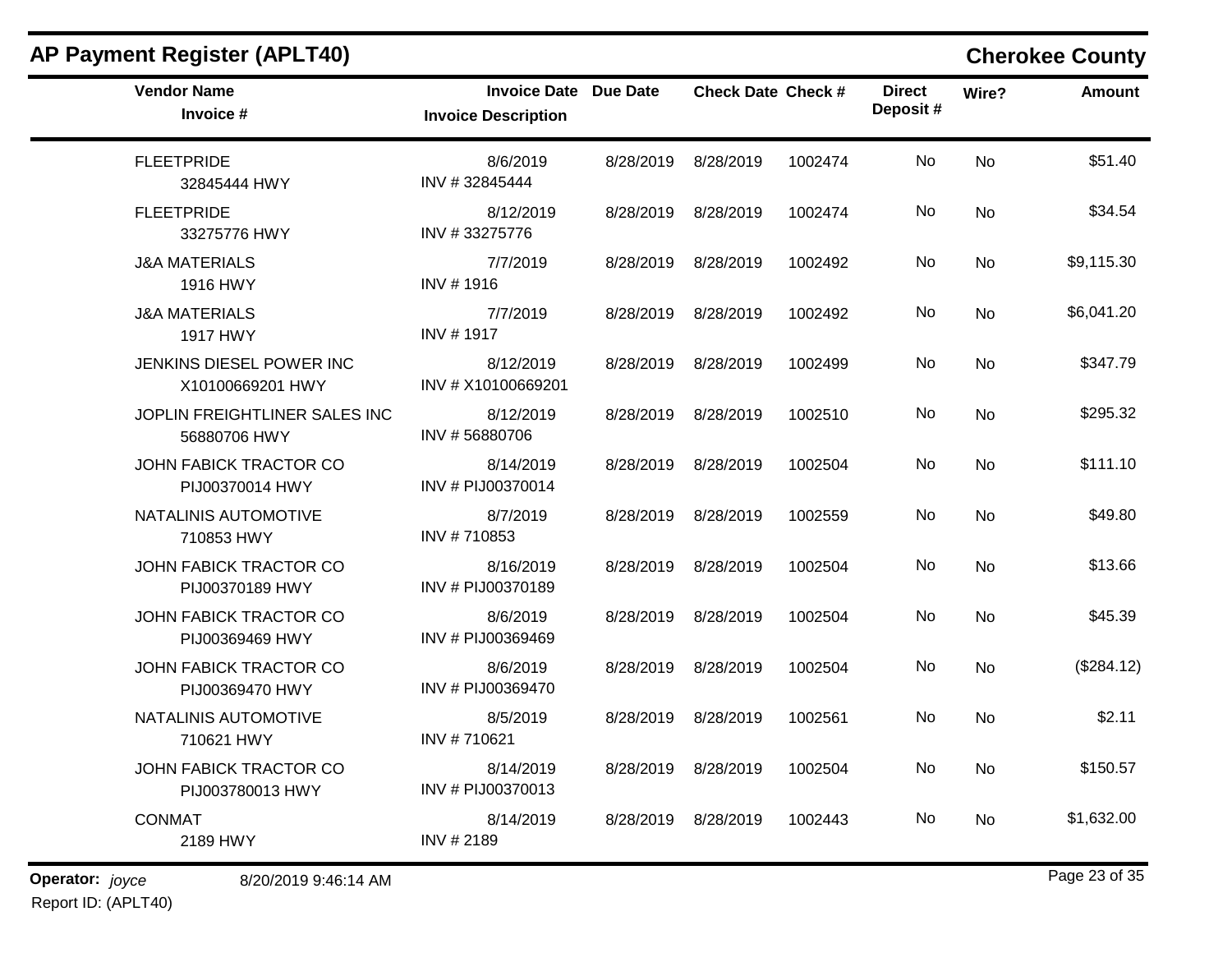| AP Payment Register (APLT40)                     |                                                            |           |                           |         |                           |           | <b>Cherokee County</b> |
|--------------------------------------------------|------------------------------------------------------------|-----------|---------------------------|---------|---------------------------|-----------|------------------------|
| <b>Vendor Name</b><br>Invoice #                  | <b>Invoice Date Due Date</b><br><b>Invoice Description</b> |           | <b>Check Date Check #</b> |         | <b>Direct</b><br>Deposit# | Wire?     | Amount                 |
| NATALINIS AUTOMOTIVE<br>711765 HWY               | 8/16/2019<br>INV #711765                                   | 8/28/2019 | 8/28/2019                 | 1002560 | No                        | <b>No</b> | \$1.50                 |
| <b>AMERICAN BATTERY</b><br>17930 HWY             | 8/13/2019<br>INV #17930                                    | 8/28/2019 | 8/28/2019                 | 1002404 | No                        | No        | \$270.60               |
| NATALINIS AUTOMOTIVE<br>710759 HWY               | 8/6/2019<br>INV #710759                                    |           | 8/28/2019 8/28/2019       | 1002561 | No                        | No        | \$4.99                 |
| <b>CONMAT</b><br>2191 HWY                        | 8/16/2019<br>INV #2191                                     | 8/28/2019 | 8/28/2019                 | 1002443 | No                        | No        | \$5,981.12             |
| <b>JOHN FABICK TRACTOR CO</b><br>PIJ00370012 HWY | 8/14/2019<br>INV # PIJ00370012                             | 8/28/2019 | 8/28/2019                 | 1002504 | No                        | <b>No</b> | \$250.95               |
| <b>JOHN FABICK TRACTOR CO</b><br>PIJ00369544 HWY | 8/7/2019<br>INV # PIJ00369544                              | 8/28/2019 | 8/28/2019                 | 1002504 | No                        | <b>No</b> | \$31.14                |
| NATALINIS AUTOMOTIVE<br>711766 HWY               | 8/16/2019<br>INV #711766                                   |           | 8/28/2019 8/28/2019       | 1002560 | No                        | No        | \$12.88                |
| TRUE VALUE COLUMBUS<br>A383899 HWY               | 9/16/2019<br>INV # A383899                                 | 8/28/2019 | 8/28/2019                 | 1002595 | No                        | <b>No</b> | \$3.04                 |
| <b>HERITAGE TRACTOR</b><br>10447776 HWY          | 8/7/2019<br>INV # 10447776                                 | 8/28/2019 | 8/28/2019                 | 1002488 | No                        | <b>No</b> | (\$75.12)              |
| <b>HERITAGE TRACTOR</b><br>10445530 HWY          | 8/5/2019<br>INV #10445530                                  | 8/28/2019 | 8/28/2019                 | 1002488 | No                        | No        | \$86.89                |
| <b>HERITAGE TRACTOR</b><br>70445527 HWY          | 8/5/2019<br>INV #10445527                                  | 8/28/2019 | 8/28/2019                 | 1002488 | No                        | No        | \$296.07               |
| NATALINIS AUTOMOTIVE<br>711694 HWY               | 8/15/2019<br>INV #711694                                   | 8/28/2019 | 8/28/2019                 | 1002560 | No                        | <b>No</b> | \$21.30                |
| NATALINIS AUTOMOTIVE<br>711674 HWY               | 8/15/2019<br>INV #711674                                   |           | 8/28/2019 8/28/2019       | 1002559 | No                        | No        | \$12.44                |
| NATALINIS AUTOMOTIVE<br>711679 HWY               | 8/15/2019<br>INV #711679                                   |           | 8/28/2019 8/28/2019       | 1002559 | No                        | No        | \$31.48                |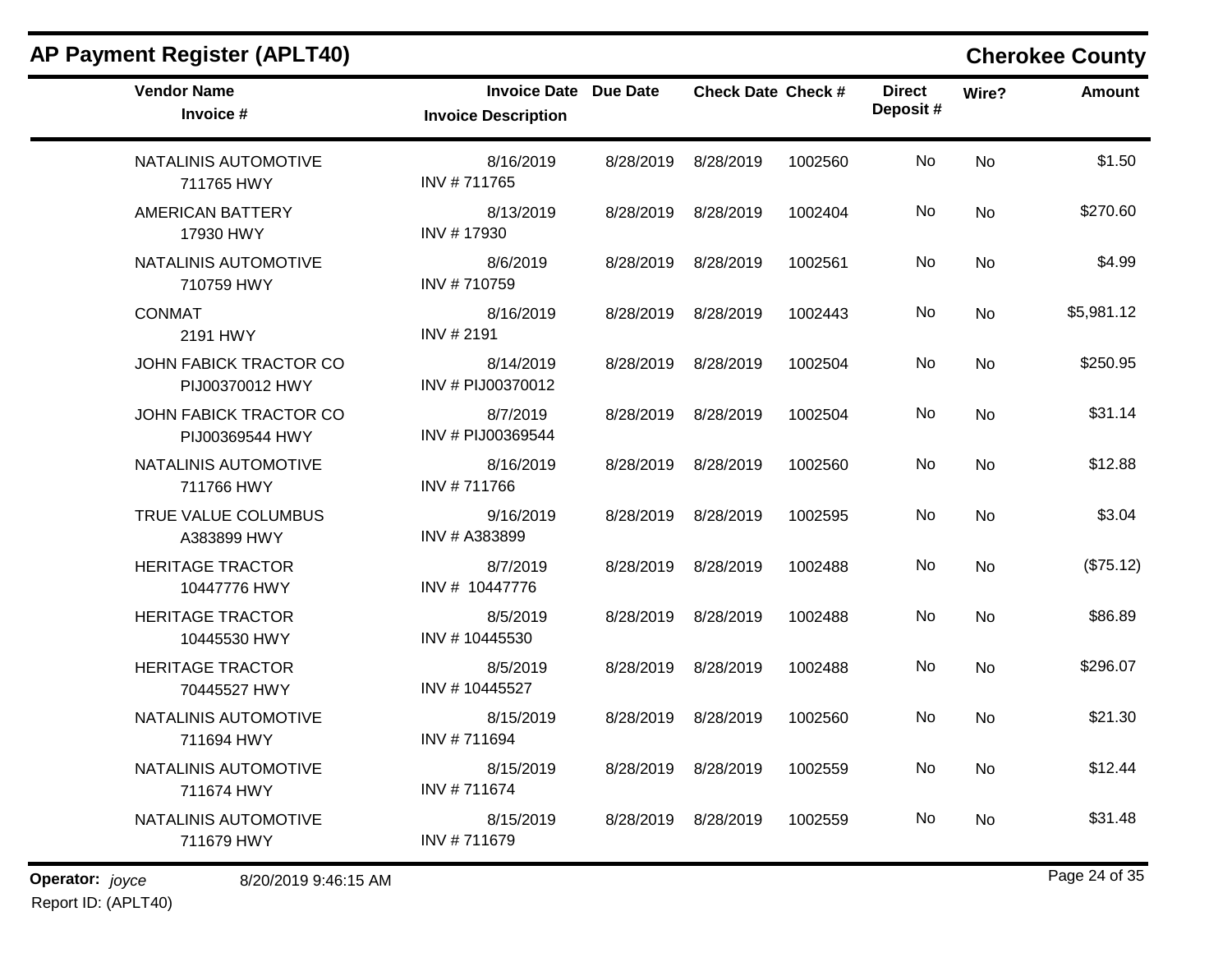| <b>Vendor Name</b><br>Invoice #                        | <b>Invoice Date Due Date</b><br><b>Invoice Description</b> |           | <b>Check Date Check #</b> |         | <b>Direct</b><br>Deposit# | Wire?     | <b>Amount</b> |
|--------------------------------------------------------|------------------------------------------------------------|-----------|---------------------------|---------|---------------------------|-----------|---------------|
| NATALINIS AUTOMOTIVE<br>711625 HWY                     | 8/15/2019<br>INV #711625                                   |           | 8/28/2019 8/28/2019       | 1002559 | No                        | <b>No</b> | \$6.98        |
| NATALINIS AUTOMOTIVE<br>710630 HWY                     | 8/5/2019<br>INV #710630                                    |           | 8/28/2019 8/28/2019       | 1002561 | No                        | No        | \$20.21       |
| NATALINIS AUTOMOTIVE<br>710622 HWY                     | 8/5/2019<br>INV #710622                                    |           | 8/28/2019 8/28/2019       | 1002561 | No.                       | No        | \$52.14       |
| NATALINIS AUTOMOTIVE<br>710800 HWY                     | 8/6/2019<br>INV #710800                                    |           | 8/28/2019 8/28/2019       | 1002561 | No                        | <b>No</b> | \$4.98        |
| <b>COMMERCE BANK</b><br>4943-4798 HWY                  | 7/25/2019<br>ACCT #4943-4798                               |           | 8/28/2019 8/28/2019       | 1002441 | No                        | <b>No</b> | \$19.75       |
| NATALINIS AUTOMOTIVE<br>710648 HWY                     | 8/5/2019<br>INV #710648                                    | 8/28/2019 | 8/28/2019                 | 1002561 | No                        | No        | \$4.69        |
| NATALINIS AUTOMOTIVE<br>710783 HWY                     | 8/6/2019<br>INV #710783                                    |           | 8/28/2019 8/28/2019       | 1002561 | No                        | <b>No</b> | \$11.38       |
| NATALINIS AUTOMOTIVE<br>711559 HWY                     | 8/14/2019<br>INV #711559                                   |           | 8/28/2019 8/28/2019       | 1002559 | No                        | No        | \$0.44        |
| Account: 11000053080 - MAINTENANCE/BLDGS & GROUNDS     |                                                            |           |                           |         |                           |           |               |
| CLEAN THE UNIFORM CO JOPLIN<br>20081215 HWY            | 8/12/2019<br>INV #20081215                                 |           | 8/28/2019 8/28/2019       | 1002435 | No                        | <b>No</b> | \$82.56       |
| CLEAN THE UNIFORM CO JOPLIN<br>20079843 HWY            | 8/5/2019<br>INV #20079843                                  |           | 8/28/2019 8/28/2019       | 1002435 | No                        | No        | \$0.98        |
| Account: 11000053089 - OTHER CONTRACTUAL               |                                                            |           |                           |         |                           |           |               |
| <b>CINTAS FIRST AID &amp; SAFETY</b><br>8404261712 HWY | 8/9/2019<br>INV #8404261712                                |           | 8/28/2019 8/28/2019       | 1002431 | No                        | <b>No</b> | \$42.66       |
| <b>Subtotal for Department: 000:</b>                   |                                                            |           |                           |         |                           |           |               |
|                                                        |                                                            |           |                           |         |                           |           | \$67,065.26   |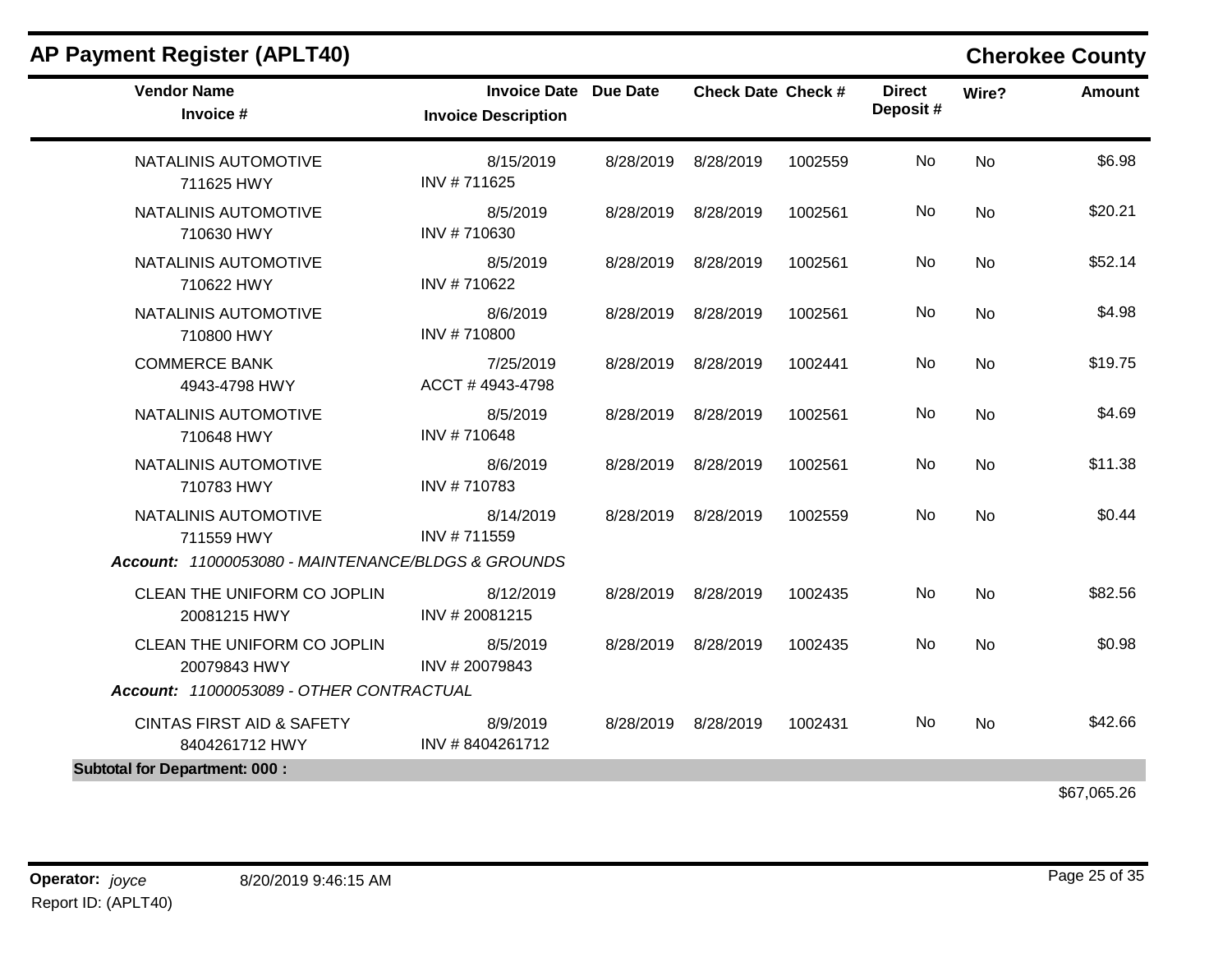|                |                                      |                                   | <b>AP Payment Register (APLT40)</b>                                                                       |                                     |                              |                           |         |                           |           | <b>Cherokee County</b> |
|----------------|--------------------------------------|-----------------------------------|-----------------------------------------------------------------------------------------------------------|-------------------------------------|------------------------------|---------------------------|---------|---------------------------|-----------|------------------------|
|                |                                      | <b>Vendor Name</b><br>Invoice #   |                                                                                                           | <b>Invoice Description</b>          | <b>Invoice Date Due Date</b> | <b>Check Date Check #</b> |         | <b>Direct</b><br>Deposit# | Wire?     | <b>Amount</b>          |
|                | <b>Subtotal for Fund: 110:</b>       |                                   |                                                                                                           |                                     |                              |                           |         |                           |           |                        |
| Fund:          | 130                                  |                                   | <b>NOXIOUS WEED</b>                                                                                       |                                     |                              |                           |         |                           |           | \$67,065.26            |
| Dept:          | 000                                  |                                   | <b>NON-DEPARTMENTAL</b>                                                                                   |                                     |                              |                           |         |                           |           |                        |
|                |                                      | 082819                            | Account: 13000053002 - SALARIES<br><b>CECIL VERNON BROWN</b><br>Account: 13000053084 - CELL PHONE CHARGES | 8/19/2019<br><b>CONTRACT LABOR</b>  | 8/28/2019                    | 8/28/2019                 | 1002425 | No                        | <b>No</b> | \$934.40               |
|                |                                      | <b>COMMERCE BANK</b><br>082819 EL |                                                                                                           | 8/14/2019<br>ACCT 0000-1003-7232    | 8/28/2019                    | 8/28/2019                 | 1002442 | No                        | <b>No</b> | \$33.32                |
|                | <b>Subtotal for Department: 000:</b> |                                   |                                                                                                           |                                     |                              |                           |         |                           |           | \$967.72               |
|                | <b>Subtotal for Fund: 130:</b>       |                                   |                                                                                                           |                                     |                              |                           |         |                           |           | \$967.72               |
|                | 140                                  | <b>HEALTH</b>                     |                                                                                                           |                                     |                              |                           |         |                           |           |                        |
| Fund:<br>Dept: | 000                                  |                                   | <b>NON-DEPARTMENTAL</b>                                                                                   |                                     |                              |                           |         |                           |           |                        |
|                |                                      |                                   | Account: 14000053021 - PRINTING/OFFICE SUPPLIES                                                           |                                     |                              |                           |         |                           |           |                        |
|                |                                      | 10626                             | <b>FOUR STATE PRINTING</b>                                                                                | 8/19/2019<br><b>INV 10626</b>       | 8/28/2019                    | 8/28/2019                 | 1002476 | No                        | <b>No</b> | \$130.60               |
|                |                                      | A383315                           | TRUE VALUE COLUMBUS<br>Account: 14000053087 - BUILDING RENTAL                                             | 8/19/2019<br><b>TRANS A383315</b>   | 8/28/2019                    | 8/28/2019                 | 1002595 | No                        | <b>No</b> | \$7.49                 |
|                |                                      | 082819                            | <b>CITY OF BAXTER SPRINGS</b>                                                                             | 8/19/2019<br><b>BUILDING RENTAL</b> |                              | 8/28/2019 8/28/2019       | 1002432 | No                        | <b>No</b> | \$20.00                |
|                |                                      | 082819                            | FIRST CHRISTIAN CHURCH PARSONS                                                                            | 8/19/2019<br><b>BUILDING RENTAL</b> |                              | 8/28/2019 8/28/2019       | 1002473 | No                        | No        | \$300.00               |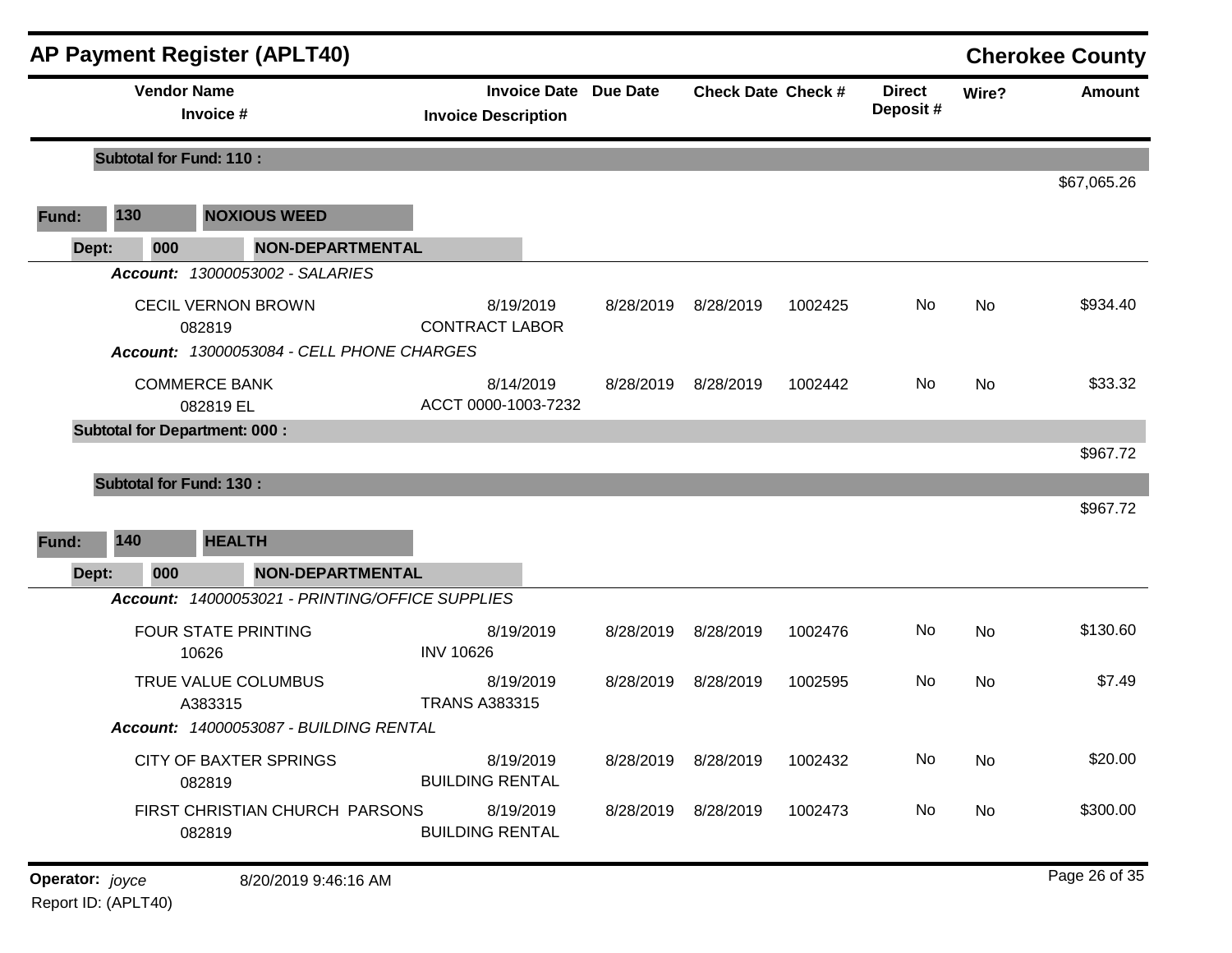| <b>Vendor Name</b><br>Invoice #                                                   | <b>Invoice Date Due Date</b><br><b>Invoice Description</b> |                     | <b>Check Date Check #</b> |         | <b>Direct</b><br>Deposit# | Wire?     | Amount     |
|-----------------------------------------------------------------------------------|------------------------------------------------------------|---------------------|---------------------------|---------|---------------------------|-----------|------------|
| <b>CITY OF GALENA</b><br>082819                                                   | 8/19/2019<br><b>BUILDING RENTAL</b>                        | 8/28/2019           | 8/28/2019                 | 1002433 | <b>No</b>                 | No        | \$10.00    |
| OSWEGO CHRISTIAN CHURCH<br>082819<br>Account: 14000053182 - CONTRACTS             | 8/19/2019<br><b>BUILDING RENTAL</b>                        | 8/28/2019           | 8/28/2019                 | 1002563 | No                        | <b>No</b> | \$100.00   |
| DR JONATHAN MANZER<br>082819                                                      | 8/19/2019<br><b>CONTRACTED SERVICES AUG 2019</b>           | 8/28/2019 8/28/2019 |                           | 1002464 | No                        | <b>No</b> | \$100.00   |
| <b>MEDICAL WASTE SERVICES</b><br>W66132                                           | 8/19/2019<br><b>INV W66132</b>                             |                     | 8/28/2019 8/28/2019       | 1002547 | No.                       | <b>No</b> | \$99.00    |
| <b>Subtotal for Department: 000:</b>                                              |                                                            |                     |                           |         |                           |           |            |
|                                                                                   |                                                            |                     |                           |         |                           |           | \$767.09   |
| <b>Subtotal for Fund: 140:</b>                                                    |                                                            |                     |                           |         |                           |           |            |
| 160<br><b>DIRECT ELECTION</b><br>Fund:<br><b>NON-DEPARTMENTAL</b><br>Dept:<br>000 |                                                            |                     |                           |         |                           |           | \$767.09   |
| Account: 16000053021 - PRINTING/OFFICE SUPPLIES                                   |                                                            |                     |                           |         |                           |           |            |
|                                                                                   |                                                            |                     |                           |         |                           |           |            |
| <b>COLUMBUS NEWS REPORT</b><br>0807                                               | 8/13/2019<br><b>LEGAL NOTICE/CANVAS</b>                    | 8/28/2019           | 8/28/2019                 | 1002438 | <b>No</b>                 | <b>No</b> | \$16.00    |
| <b>COMMERCE BANK</b><br>082819 EL                                                 | 8/14/2019<br>ACCT 0000-1003-7232                           | 8/28/2019           | 8/28/2019                 | 1002442 | No.                       | <b>No</b> | \$58.82    |
| ELECTION SYSTEMS & SOFTWARE<br>1094150                                            | 8/13/2019<br>INV 1094150                                   | 8/28/2019           | 8/28/2019                 | 1002466 | No.                       | <b>No</b> | \$1,521.53 |
| ELECTION SYSTEMS & SOFTWARE<br>1094151                                            | 8/13/2019<br><b>INV 1094151</b>                            | 8/28/2019 8/28/2019 |                           | 1002466 | No.                       | <b>No</b> | \$475.50   |
| Account: 16000053023 - EMPLOYEE FOOD/MEALS                                        |                                                            |                     |                           |         |                           |           |            |
| <b>COMMERCE BANK</b><br>082819 EL                                                 | 8/14/2019<br>ACCT 0000-1003-7232                           | 8/28/2019 8/28/2019 |                           | 1002442 | No.                       | <b>No</b> | \$16.74    |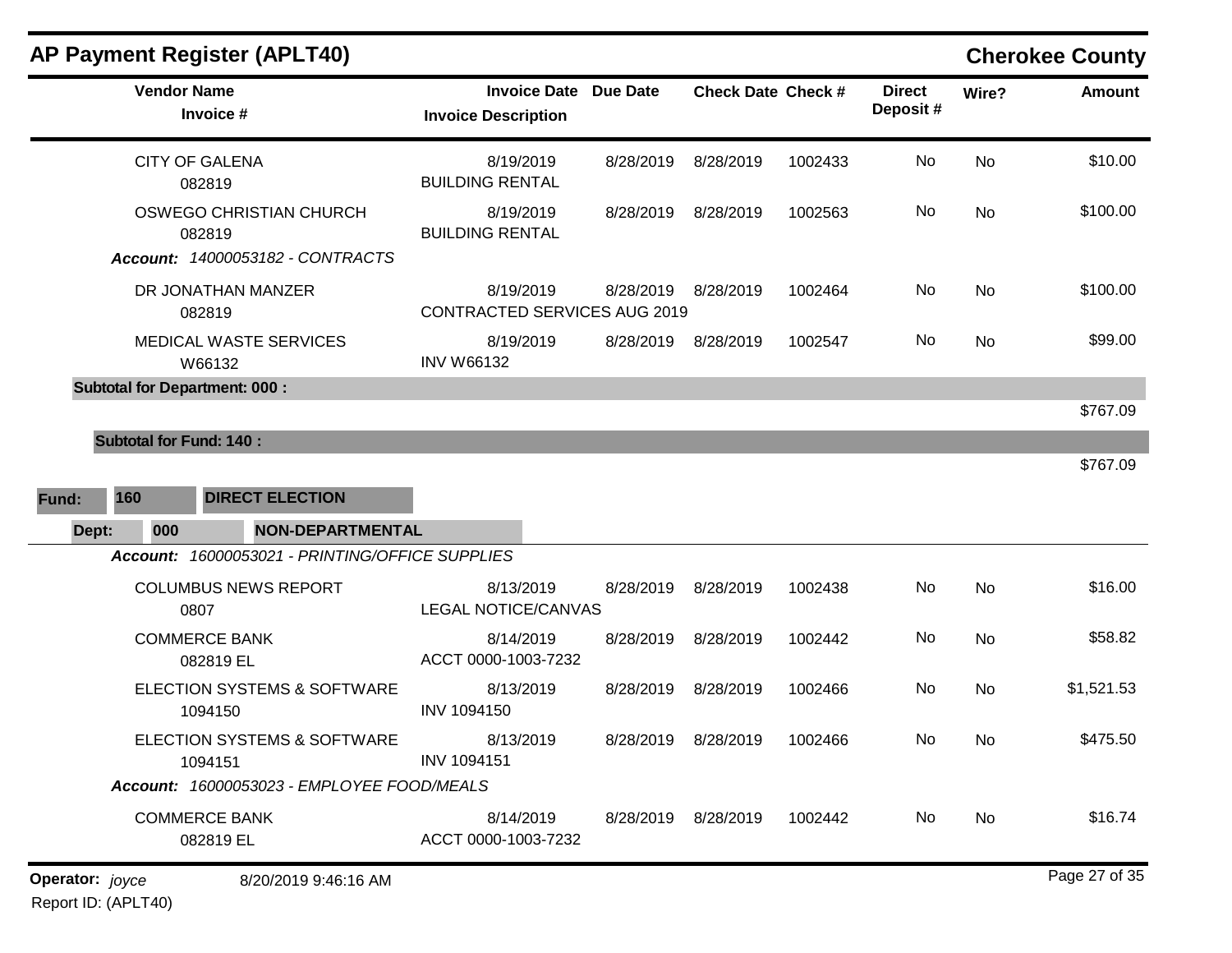| <b>AP Payment Register (APLT40)</b>                               |                                                            |           |                           |         |                           |           | <b>Cherokee County</b> |
|-------------------------------------------------------------------|------------------------------------------------------------|-----------|---------------------------|---------|---------------------------|-----------|------------------------|
| <b>Vendor Name</b><br>Invoice #                                   | <b>Invoice Date Due Date</b><br><b>Invoice Description</b> |           | <b>Check Date Check #</b> |         | <b>Direct</b><br>Deposit# | Wire?     | <b>Amount</b>          |
| <b>COMMERCE BANK</b><br>082819 EL                                 | 8/14/2019<br>ACCT 0000-1003-7232                           | 8/28/2019 | 8/28/2019                 | 1002442 | No                        | <b>No</b> | \$20.98                |
| APPLEMARKET<br>082819<br>Account: 16000053028 - COMPUTER SUPPLIES | 8/13/2019<br><b>ELECTION FOOD</b>                          | 8/28/2019 | 8/28/2019                 | 1002406 | No                        | No        | \$39.98                |
| <b>COMMERCE BANK</b><br>082819 EL                                 | 8/14/2019<br>ACCT 0000-1003-7232                           | 8/28/2019 | 8/28/2019                 | 1002442 | No                        | <b>No</b> | \$39.99                |
| <b>COMMERCE BANK</b><br>082819 EL                                 | 8/14/2019<br>ACCT 0000-1003-7232                           | 8/28/2019 | 8/28/2019                 | 1002442 | No                        | No        | \$20.74                |
| <b>COMMERCE BANK</b><br>082819 EL                                 | 8/14/2019<br>ACCT 0000-1003-7232                           | 8/28/2019 | 8/28/2019                 | 1002442 | No                        | No        | \$40.00                |
| Account: 16000053280 - POLL WORKERS                               |                                                            |           |                           |         |                           |           |                        |
| <b>GENEVA L GRUBBS</b><br>082819                                  | 8/13/2019<br><b>ELECTION CLERK</b>                         | 8/28/2019 | 8/28/2019                 | 1002480 | No.                       | <b>No</b> | \$150.00               |
| <b>ASHTON WOODCOCK</b><br>082819                                  | 8/13/2019<br><b>ELECTION CLERK</b>                         | 8/28/2019 | 8/28/2019                 | 1002409 | No                        | <b>No</b> | \$250.00               |
| <b>VICKI WINLUND</b><br>082819                                    | 8/13/2019<br><b>ELECTION CLERK</b>                         | 8/28/2019 | 8/28/2019                 | 1002601 | No                        | No        | \$200.00               |
| <b>MARCIA K TREASE</b><br>082819                                  | 8/13/2019<br>SUPERVISING JUDGE                             | 8/28/2019 | 8/28/2019                 | 1002541 | No                        | <b>No</b> | \$150.00               |
| <b>LADONNA KAY SMITH</b><br>082819                                | 8/13/2019<br><b>ELECTION CLERK</b>                         | 8/28/2019 | 8/28/2019                 | 1002529 | No                        | No        | \$200.00               |
| <b>BRENDA MAE ROGERS</b><br>082819                                | 8/13/2019<br>ELECTION SUPERVISING JUDGE                    | 8/28/2019 | 8/28/2019                 | 1002419 | No                        | <b>No</b> | \$250.00               |
| <b>SHANNON PERRY</b><br>082819                                    | 8/13/2019<br>JUDGE/ELECTION                                | 8/28/2019 | 8/28/2019                 | 1002577 | No.                       | No        | \$50.00                |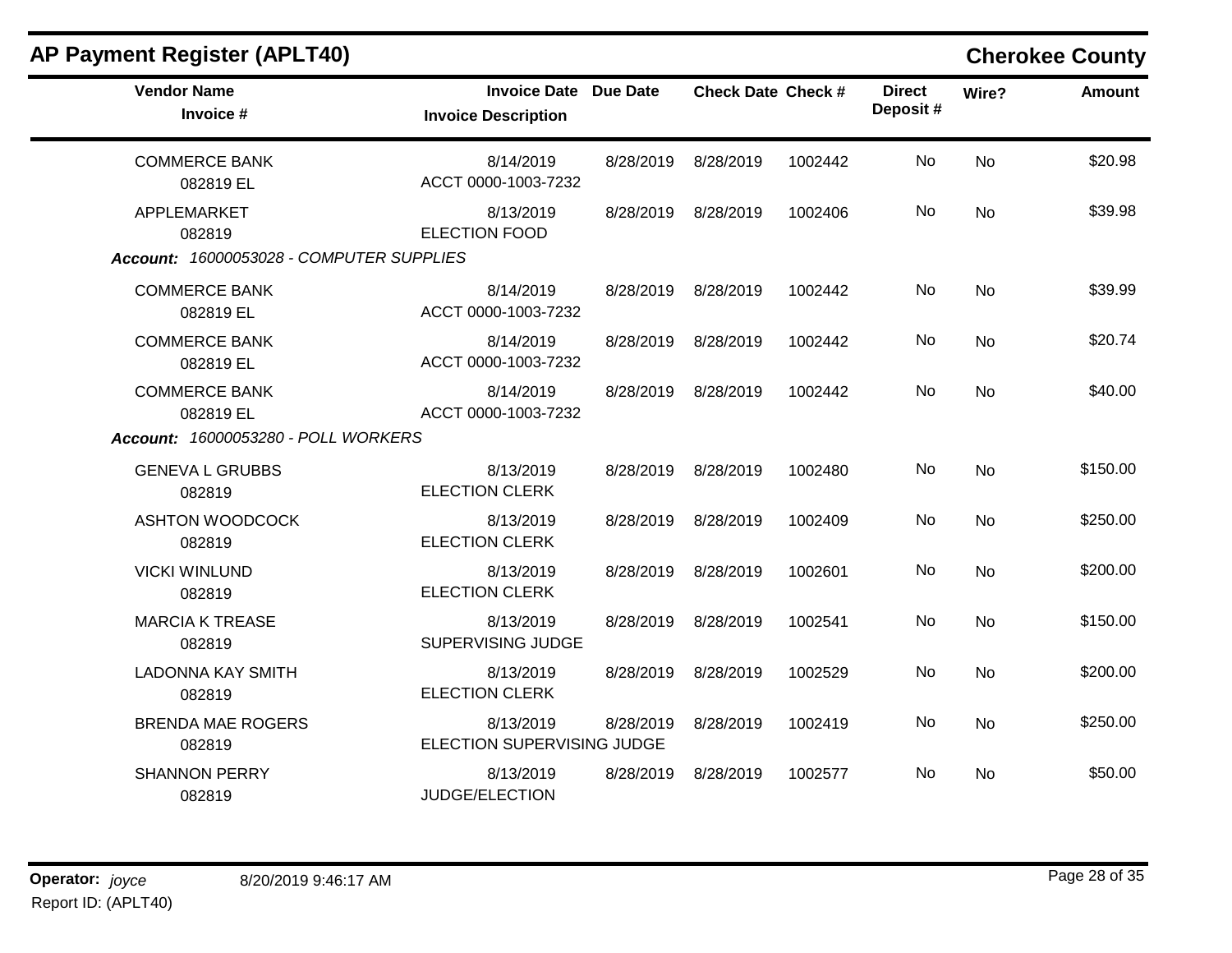|                | <b>Vendor Name</b>                   | Invoice #                                                         | <b>Invoice Date Due Date</b><br><b>Invoice Description</b> |           | <b>Check Date Check #</b> |         | <b>Direct</b><br>Deposit# | Wire?     | <b>Amount</b>                      |
|----------------|--------------------------------------|-------------------------------------------------------------------|------------------------------------------------------------|-----------|---------------------------|---------|---------------------------|-----------|------------------------------------|
|                | <b>JONA FRENCH</b><br>082819         |                                                                   | 8/13/2019<br><b>ELECTION JUDGE</b>                         | 8/28/2019 | 8/28/2019                 | 1002506 | No                        | <b>No</b> | \$250.00                           |
|                | ANITA M DAVOLT<br>082819             |                                                                   | 8/13/2019<br><b>ELECTION CLERK</b>                         | 8/28/2019 | 8/28/2019                 | 1002405 | No                        | No        | \$200.00                           |
|                | SCHULTZ, ANISTYN<br>082819           |                                                                   | 8/13/2019<br><b>ELECTION CLERK</b>                         | 8/28/2019 | 8/28/2019                 | 1002575 | No.                       | No.       | \$200.00                           |
|                | <b>BARBARA A POOR</b><br>082819      |                                                                   | 8/13/2019<br><b>ELECTION CLERK</b>                         | 8/28/2019 | 8/28/2019                 | 1002414 | No.                       | No        | \$200.00                           |
|                | <b>Subtotal for Department: 000:</b> |                                                                   |                                                            |           |                           |         |                           |           |                                    |
|                |                                      |                                                                   |                                                            |           |                           |         |                           |           | \$4,350.28                         |
|                | <b>Subtotal for Fund: 160:</b>       |                                                                   |                                                            |           |                           |         |                           |           |                                    |
|                |                                      |                                                                   |                                                            |           |                           |         |                           |           |                                    |
|                | 190                                  | <b>SPECIAL BRIDGE BUILDIN</b>                                     |                                                            |           |                           |         |                           |           |                                    |
| Dept:          | 000                                  | <b>NON-DEPARTMENTAL</b>                                           |                                                            |           |                           |         |                           |           |                                    |
|                |                                      | Account: 19000053089 - OTHER CONTRACTUAL                          |                                                            |           |                           |         |                           |           |                                    |
|                |                                      | FIRST AMERICAN TITLE KANSAS AGENCY, I<br>2016-81614450 BRIDGE 190 | 8/16/2019<br>INV #2016-81614450                            | 8/28/2019 | 8/28/2019                 | 1002472 | No                        | <b>No</b> |                                    |
|                |                                      | FIRST AMERICAN TITLE KANSAS AGENCY, I<br>2016-81614449 BRIDGE 190 | 8/16/2019<br>INV #2016-81614449                            | 8/28/2019 | 8/28/2019                 | 1002472 | No                        | <b>No</b> | \$4,350.28<br>\$250.00<br>\$250.00 |
|                | <b>Subtotal for Department: 000:</b> |                                                                   |                                                            |           |                           |         |                           |           |                                    |
|                |                                      |                                                                   |                                                            |           |                           |         |                           |           |                                    |
|                | <b>Subtotal for Fund: 190:</b>       |                                                                   |                                                            |           |                           |         |                           |           |                                    |
|                |                                      |                                                                   |                                                            |           |                           |         |                           |           |                                    |
| Fund:<br>Fund: | 224                                  | <b>CHEROKEE COUNTY 911</b>                                        |                                                            |           |                           |         |                           |           | \$500.00<br>\$500.00               |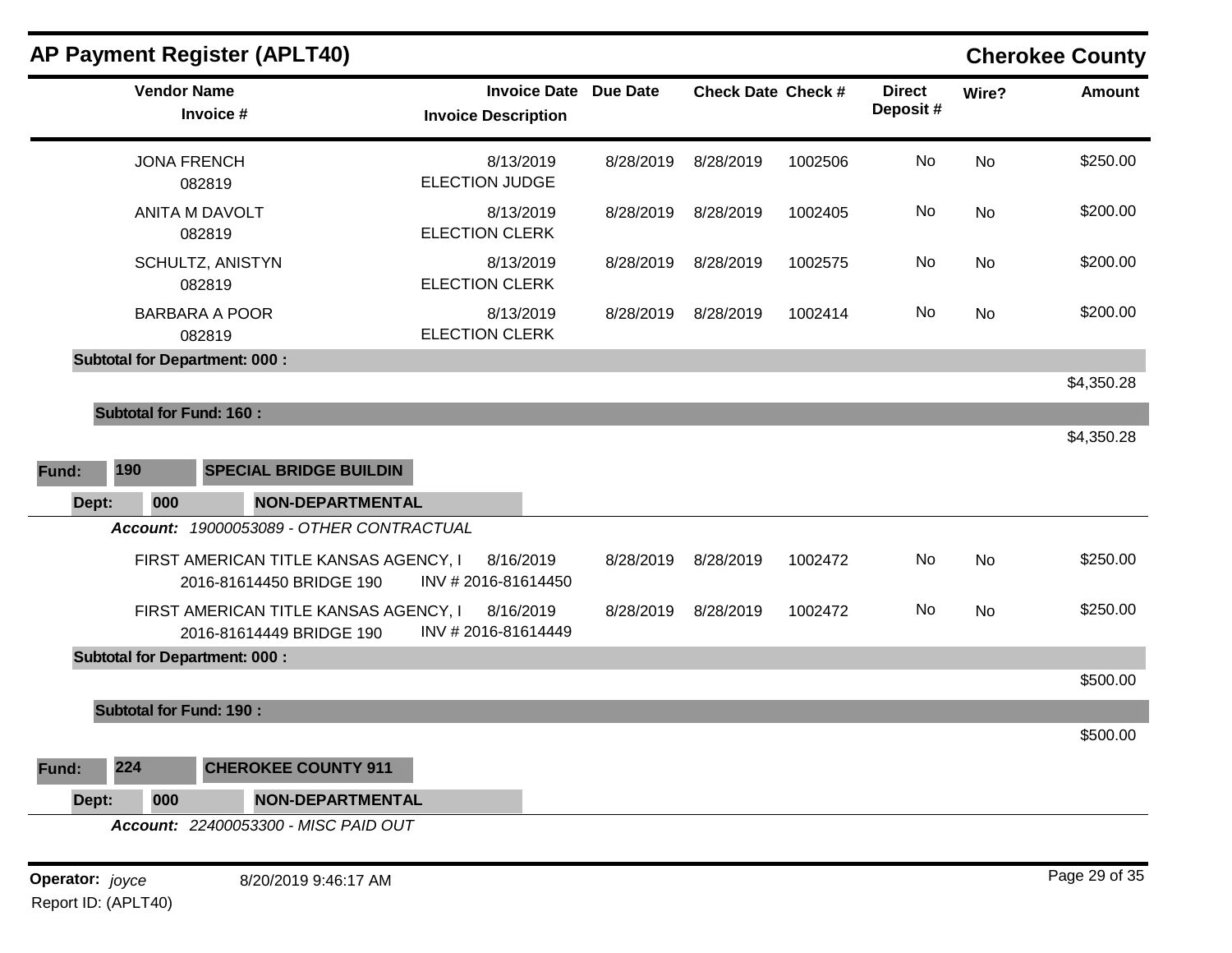|                 |                                | AP Payment Register (APLT40)         |                                                 |                                  |                     |                 |                           |         |                           |       | <b>Cherokee County</b> |
|-----------------|--------------------------------|--------------------------------------|-------------------------------------------------|----------------------------------|---------------------|-----------------|---------------------------|---------|---------------------------|-------|------------------------|
|                 | <b>Vendor Name</b>             | Invoice #                            |                                                 | <b>Invoice Description</b>       | <b>Invoice Date</b> | <b>Due Date</b> | <b>Check Date Check #</b> |         | <b>Direct</b><br>Deposit# | Wire? | <b>Amount</b>          |
|                 | AT&T                           | 082819                               |                                                 | 8/13/2019<br>ACCT 31614001004978 |                     | 8/28/2019       | 8/28/2019                 | 1002410 | No                        | No    | \$307.67               |
|                 |                                | <b>COMMERCE BANK</b><br>082819 224   |                                                 | 8/13/2019<br>ACCT 0001-1753-6227 |                     | 8/28/2019       | 8/28/2019                 | 1002442 | No                        | No    | \$572.20               |
|                 |                                | <b>Subtotal for Department: 000:</b> |                                                 |                                  |                     |                 |                           |         |                           |       |                        |
|                 |                                |                                      |                                                 |                                  |                     |                 |                           |         |                           |       | \$879.87               |
|                 | <b>Subtotal for Fund: 224:</b> |                                      |                                                 |                                  |                     |                 |                           |         |                           |       |                        |
|                 |                                |                                      |                                                 |                                  |                     |                 |                           |         |                           |       | \$879.87               |
| Fund:           | 230                            | <b>APPRAISER COSTS</b>               |                                                 |                                  |                     |                 |                           |         |                           |       |                        |
| Dept:           | 000                            |                                      | <b>NON-DEPARTMENTAL</b>                         |                                  |                     |                 |                           |         |                           |       |                        |
|                 |                                |                                      | Account: 23000053021 - PRINTING/OFFICE SUPPLIES |                                  |                     |                 |                           |         |                           |       |                        |
|                 |                                | 27923-0                              | FOUR STATE OFFICE PRODUCTS                      | 8/14/2019<br>INV 27923-0         |                     | 8/28/2019       | 8/28/2019                 | 1002475 | No                        | No    | \$60.20                |
|                 |                                |                                      | Account: 23000053023 - EMPLOYEE FOOD/MEALS      |                                  |                     |                 |                           |         |                           |       |                        |
|                 |                                | <b>COMMERCE BANK</b><br>082819       |                                                 | 8/13/2019<br>ACCT 0000-0100-9448 |                     | 8/28/2019       | 8/28/2019                 | 1002442 | No                        | No    | \$30.78                |
|                 |                                | <b>COMMERCE BANK</b><br>082819       |                                                 | 8/13/2019<br>ACCT 0000-0100-9448 |                     | 8/28/2019       | 8/28/2019                 | 1002442 | No                        | No    | \$7.51                 |
|                 |                                | <b>COMMERCE BANK</b><br>082819       |                                                 | 8/13/2019<br>ACCT 0000-0100-9448 |                     | 8/28/2019       | 8/28/2019                 | 1002442 | No                        | No    | \$9.23                 |
|                 |                                | <b>COMMERCE BANK</b><br>082819       |                                                 | 8/13/2019<br>ACCT 0000-0100-9448 |                     | 8/28/2019       | 8/28/2019                 | 1002442 | No                        | No    | \$18.23                |
|                 |                                | <b>COMMERCE BANK</b><br>082819       |                                                 | 8/13/2019<br>ACCT 0000-0100-9448 |                     |                 | 8/28/2019 8/28/2019       | 1002442 | No                        | No    | \$7.40                 |
|                 |                                |                                      | Account: 23000053030 - GASOLINE                 |                                  |                     |                 |                           |         |                           |       |                        |
|                 |                                | <b>COMMERCE BANK</b><br>082819       |                                                 | 8/13/2019<br>ACCT 0000-0100-9448 |                     |                 | 8/28/2019 8/28/2019       | 1002442 | No.                       | No    | \$27.36                |
| Operator: joyce |                                |                                      | 8/20/2019 9:46:18 AM                            |                                  |                     |                 |                           |         |                           |       | Page 30 of 35          |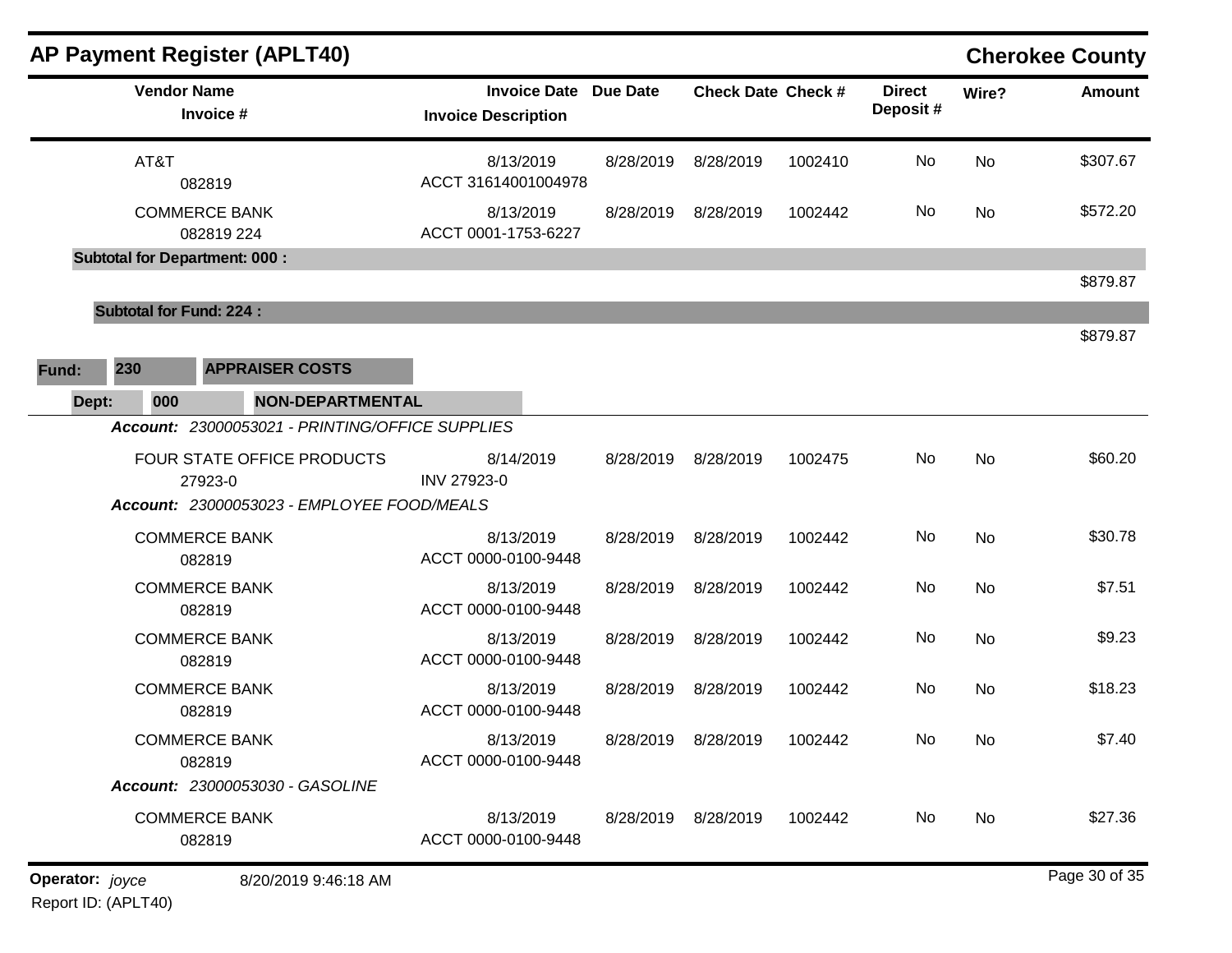|                 |     |                    | <b>AP Payment Register (APLT40)</b>                                                     |                                                          |                              |                     |                           |                           |       | <b>Cherokee County</b> |
|-----------------|-----|--------------------|-----------------------------------------------------------------------------------------|----------------------------------------------------------|------------------------------|---------------------|---------------------------|---------------------------|-------|------------------------|
|                 |     | <b>Vendor Name</b> | Invoice #                                                                               | <b>Invoice Description</b>                               | <b>Invoice Date Due Date</b> |                     | <b>Check Date Check #</b> | <b>Direct</b><br>Deposit# | Wire? | <b>Amount</b>          |
|                 |     |                    | <b>Account: 23000053077 - HOTEL RENTALS</b>                                             |                                                          |                              |                     |                           |                           |       |                        |
|                 |     |                    | <b>COMMERCE BANK</b><br>082819                                                          | 8/13/2019<br>ACCT 0000-0100-9448                         |                              | 8/28/2019 8/28/2019 | 1002442                   | No                        | No    | \$329.52               |
|                 |     |                    | Account: 23000053088 - PROFESSIONAL DEVELOPMENT<br>KANSAS CO APPRAISERS ASSOC<br>082819 | 8/13/2019<br>1671, 1705, 1691                            | 8/28/2019                    | 8/28/2019           | 1002514                   | No                        | No    | \$790.00               |
|                 |     |                    | <b>Subtotal for Department: 000:</b>                                                    |                                                          |                              |                     |                           |                           |       |                        |
|                 |     |                    |                                                                                         |                                                          |                              |                     |                           |                           |       | \$1,280.23             |
|                 |     |                    | <b>Subtotal for Fund: 230:</b>                                                          |                                                          |                              |                     |                           |                           |       | \$1,280.23             |
| Fund:           | 260 |                    | <b>EMPLOYEE BENEFITS</b>                                                                |                                                          |                              |                     |                           |                           |       |                        |
| Dept:           |     | 000                | <b>NON-DEPARTMENTAL</b><br>Account: 26000053215 - MERITAIN HEALTH                       |                                                          |                              |                     |                           |                           |       |                        |
|                 |     |                    | <b>MERITAIN HEALTH</b><br>082819                                                        | 8/14/2019<br>GROUP 02438, CHEROKEE COUNTY KS, SEPT. 2019 |                              | 8/28/2019 8/28/2019 | 1002551                   | <b>No</b>                 | No    | \$53,888.97            |
|                 |     |                    | <b>Subtotal for Department: 000:</b>                                                    |                                                          |                              |                     |                           |                           |       |                        |
|                 |     |                    |                                                                                         |                                                          |                              |                     |                           |                           |       | \$53,888.97            |
|                 |     |                    | <b>Subtotal for Fund: 260:</b>                                                          |                                                          |                              |                     |                           |                           |       |                        |
| Fund:           | 300 |                    | <b>SERVICE FOR ELDERLY</b>                                                              |                                                          |                              |                     |                           |                           |       | \$53,888.97            |
| Dept:           |     | 000                | <b>NON-DEPARTMENTAL</b>                                                                 |                                                          |                              |                     |                           |                           |       |                        |
|                 |     |                    | Account: 30000053074 - TELEPHONE BILLS                                                  |                                                          |                              |                     |                           |                           |       |                        |
|                 |     |                    | <b>CENTURYLINK</b><br>082819 EL                                                         | 8/13/2019<br>ACCT 313571296                              | 8/28/2019                    | 8/28/2019           | 1002426                   | No                        | No    | \$85.45                |
|                 |     |                    | <b>CENTURYLINK</b><br>082819                                                            | 8/13/2019<br>ACCT 313355170                              |                              | 8/28/2019 8/28/2019 | 1002426                   | No                        | No    | \$83.24                |
| Operator: joyce |     |                    | 8/20/2019 9:46:18 AM                                                                    |                                                          |                              |                     |                           |                           |       | Page 31 of 35          |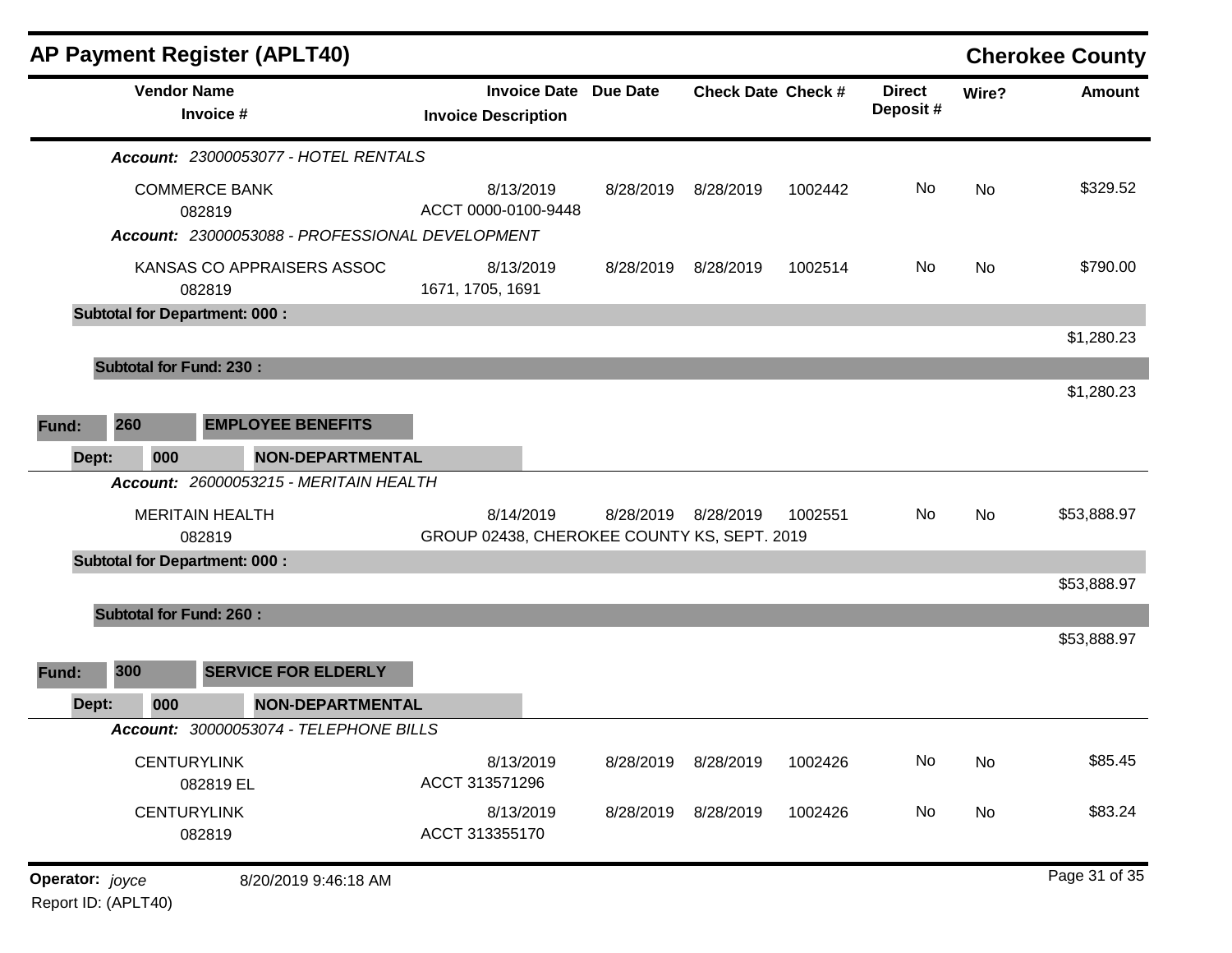|       |       |                                      |            | <b>AP Payment Register (APLT40)</b>                            |                            |           |                              |                           |         |                           |       | <b>Cherokee County</b> |
|-------|-------|--------------------------------------|------------|----------------------------------------------------------------|----------------------------|-----------|------------------------------|---------------------------|---------|---------------------------|-------|------------------------|
|       |       | <b>Vendor Name</b>                   | Invoice #  |                                                                | <b>Invoice Description</b> |           | <b>Invoice Date Due Date</b> | <b>Check Date Check #</b> |         | <b>Direct</b><br>Deposit# | Wire? | Amount                 |
|       |       | <b>Subtotal for Department: 000:</b> |            |                                                                |                            |           |                              |                           |         |                           |       |                        |
|       |       | <b>Subtotal for Fund: 300:</b>       |            |                                                                |                            |           |                              |                           |         |                           |       | \$168.69               |
|       |       |                                      |            |                                                                |                            |           |                              |                           |         |                           |       | \$168.69               |
| Fund: | 330   |                                      |            | <b>SEWER DISTRICT#1 OPER</b>                                   |                            |           |                              |                           |         |                           |       |                        |
|       | Dept: | 000                                  |            | <b>NON-DEPARTMENTAL</b>                                        |                            |           |                              |                           |         |                           |       |                        |
|       |       |                                      |            | Account: 33000053072 - GAS, ELECTRIC, WATER                    |                            |           |                              |                           |         |                           |       |                        |
|       |       |                                      |            | <b>EMPIRE DISTRICT ELECTRIC COMPANY</b><br>866807-56-3 SEWER 2 | ACCT #866807               | 8/16/2019 | 8/28/2019                    | 8/28/2019                 | 1002467 | No                        | No    | \$69.38                |
|       |       | <b>Subtotal for Department: 000:</b> |            |                                                                |                            |           |                              |                           |         |                           |       |                        |
|       |       |                                      |            |                                                                |                            |           |                              |                           |         |                           |       | \$69.38                |
|       |       | <b>Subtotal for Fund: 330:</b>       |            |                                                                |                            |           |                              |                           |         |                           |       |                        |
|       |       |                                      |            |                                                                |                            |           |                              |                           |         |                           |       | \$69.38                |
| Fund: | 413   |                                      |            | <b>ATTORNEY APPLICATION</b>                                    |                            |           |                              |                           |         |                           |       |                        |
|       | Dept: | 000                                  |            | <b>NON-DEPARTMENTAL</b>                                        |                            |           |                              |                           |         |                           |       |                        |
|       |       |                                      |            | Account: 41300053021 - PRINTING/OFFICE SUPPLIES                |                            |           |                              |                           |         |                           |       |                        |
|       |       | <b>COMMERCE BANK</b>                 | 082819 ATT |                                                                | ACCT 0000-3278-5388        | 8/14/2019 | 8/28/2019                    | 8/28/2019                 | 1002442 | No                        | No    | \$59.42                |
|       |       | <b>Subtotal for Department: 000:</b> |            |                                                                |                            |           |                              |                           |         |                           |       | \$59.42                |
|       |       | <b>Subtotal for Fund: 413:</b>       |            |                                                                |                            |           |                              |                           |         |                           |       |                        |
|       |       |                                      |            |                                                                |                            |           |                              |                           |         |                           |       | \$59.42                |
| Fund: | 460   |                                      | <b>VIN</b> |                                                                |                            |           |                              |                           |         |                           |       |                        |
|       | Dept: | 000                                  |            | <b>NON-DEPARTMENTAL</b>                                        |                            |           |                              |                           |         |                           |       |                        |
|       |       |                                      |            | Account: 46000053300 - MISC PAID OUT                           |                            |           |                              |                           |         |                           |       |                        |
|       |       |                                      |            |                                                                |                            |           |                              |                           |         |                           |       |                        |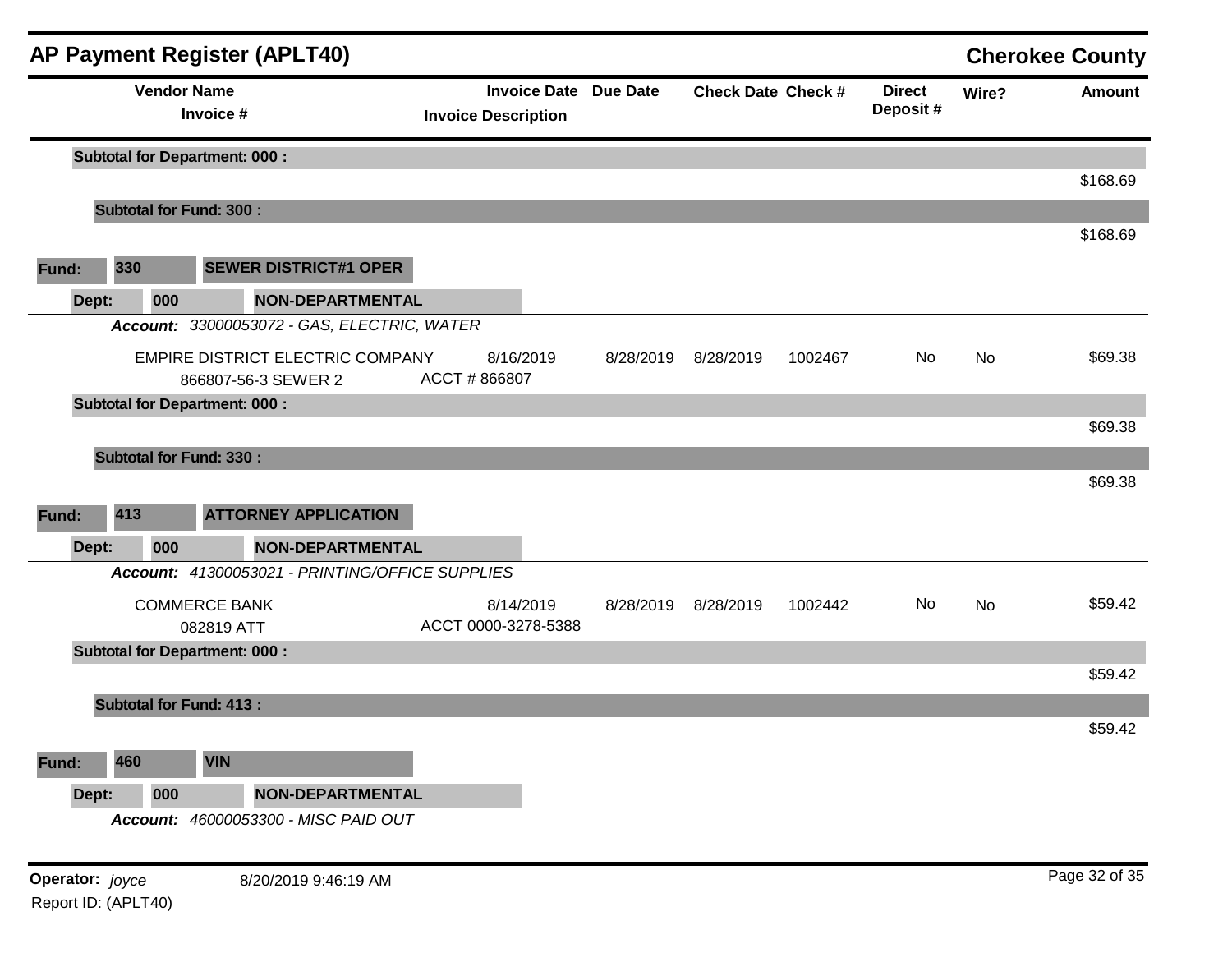|       |                                      | <b>AP Payment Register (APLT40)</b>  |                  |                                                   |           |                           |         |                           |           | <b>Cherokee County</b> |
|-------|--------------------------------------|--------------------------------------|------------------|---------------------------------------------------|-----------|---------------------------|---------|---------------------------|-----------|------------------------|
|       | <b>Vendor Name</b>                   | Invoice #                            |                  | <b>Invoice Date</b><br><b>Invoice Description</b> | Due Date  | <b>Check Date Check #</b> |         | <b>Direct</b><br>Deposit# | Wire?     | <b>Amount</b>          |
|       | <b>COMMERCE BANK</b>                 | 082819 SH4                           |                  | 8/13/2019<br>ACCT 0000-0198-5019                  | 8/28/2019 | 8/28/2019                 | 1002442 | <b>No</b>                 | <b>No</b> | \$309.12               |
|       | <b>COMMERCE BANK</b>                 | 082819 SH4                           |                  | 8/13/2019<br>ACCT 0000-0198-5019                  | 8/28/2019 | 8/28/2019                 | 1002442 | No                        | <b>No</b> | \$309.12               |
|       | <b>Subtotal for Department: 000:</b> |                                      |                  |                                                   |           |                           |         |                           |           |                        |
|       |                                      |                                      |                  |                                                   |           |                           |         |                           |           | \$618.24               |
|       | <b>Subtotal for Fund: 460:</b>       |                                      |                  |                                                   |           |                           |         |                           |           |                        |
|       |                                      |                                      |                  |                                                   |           |                           |         |                           |           | \$618.24               |
| Fund: | 489                                  | <b>CONCEALED WEAPON AP</b>           |                  |                                                   |           |                           |         |                           |           |                        |
| Dept: | 000                                  | <b>NON-DEPARTMENTAL</b>              |                  |                                                   |           |                           |         |                           |           |                        |
|       |                                      | Account: 48900053081 - MISC EXPENSE  |                  |                                                   |           |                           |         |                           |           |                        |
|       | 10550                                | ARMSCOR CARTRIDGE INCORPORATED       | <b>INV 10550</b> | 8/13/2019                                         | 8/28/2019 | 8/28/2019                 | 1002408 | No                        | No        | \$1,076.00             |
|       | <b>Subtotal for Department: 000:</b> |                                      |                  |                                                   |           |                           |         |                           |           |                        |
|       |                                      |                                      |                  |                                                   |           |                           |         |                           |           | \$1,076.00             |
|       | <b>Subtotal for Fund: 489:</b>       |                                      |                  |                                                   |           |                           |         |                           |           |                        |
|       |                                      |                                      |                  |                                                   |           |                           |         |                           |           | \$1,076.00             |
| Fund: | 490                                  | <b>SPECIAL LAW ENFORCEM</b>          |                  |                                                   |           |                           |         |                           |           |                        |
| Dept: | 000                                  | <b>NON-DEPARTMENTAL</b>              |                  |                                                   |           |                           |         |                           |           |                        |
|       |                                      | Account: 49000053300 - MISC PAID OUT |                  |                                                   |           |                           |         |                           |           |                        |
|       | <b>COMMERCE BANK</b>                 | 082819 SPECLAW                       |                  | 8/13/2019<br>ACCT 0000-1930-1258                  | 8/28/2019 | 8/28/2019                 | 1002441 | No.                       | <b>No</b> | \$361.48               |
|       | <b>COAST TO COAST</b>                | IVC0092484                           |                  | 8/13/2019<br><b>INV IVC0092484</b>                | 8/28/2019 | 8/28/2019                 | 1002436 | No                        | <b>No</b> | \$455.12               |
|       | <b>Subtotal for Department: 000:</b> |                                      |                  |                                                   |           |                           |         |                           |           |                        |
|       |                                      |                                      |                  |                                                   |           |                           |         |                           |           | \$816.60               |
|       |                                      |                                      |                  |                                                   |           |                           |         |                           |           |                        |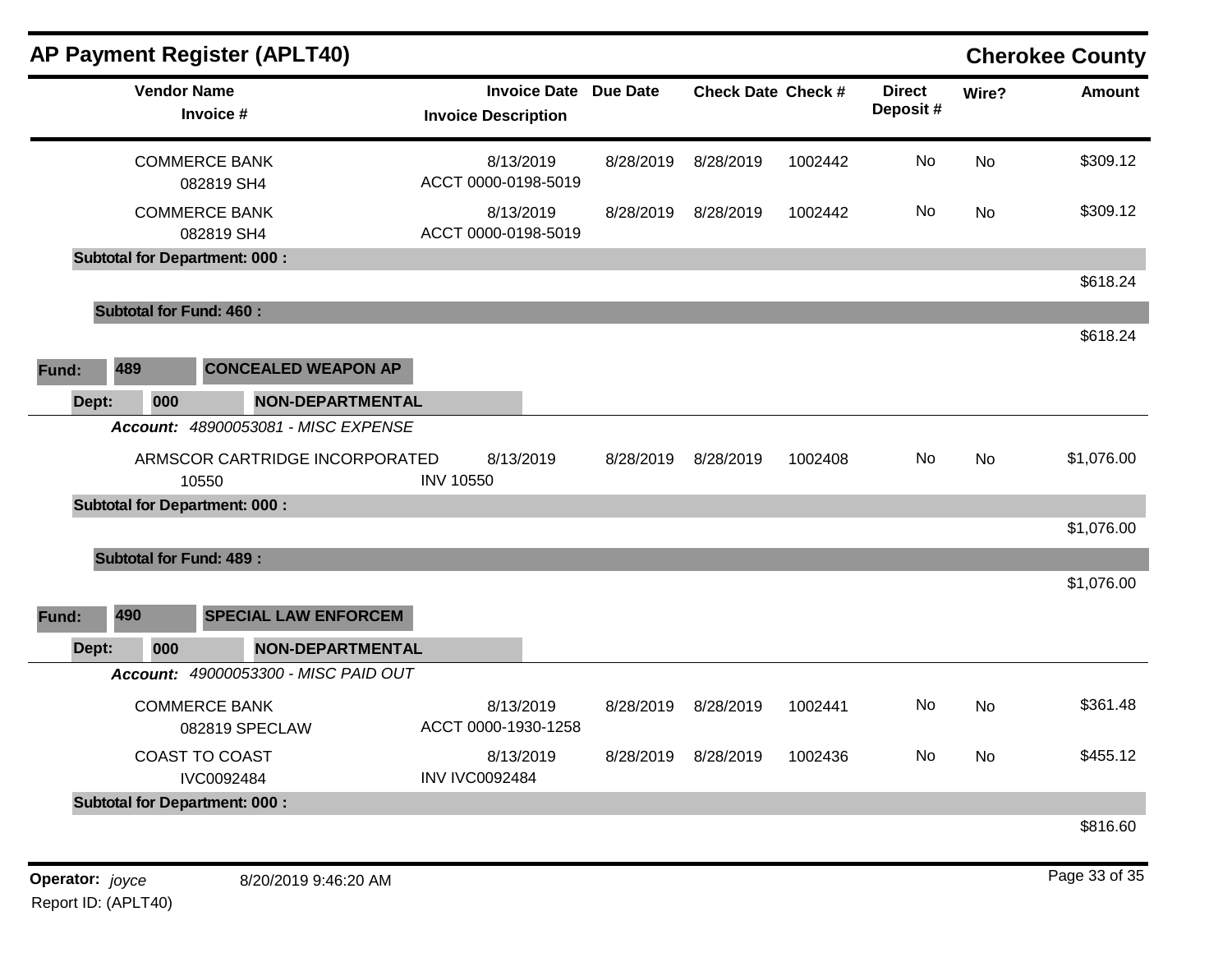| <b>AP Payment Register (APLT40)</b> |                                                            |                                   |                           |       | <b>Cherokee County</b> |
|-------------------------------------|------------------------------------------------------------|-----------------------------------|---------------------------|-------|------------------------|
| <b>Vendor Name</b><br>Invoice #     | <b>Invoice Date Due Date</b><br><b>Invoice Description</b> | <b>Check Date Check #</b>         | <b>Direct</b><br>Deposit# | Wire? | <b>Amount</b>          |
| <b>Subtotal for Fund: 490:</b>      |                                                            |                                   |                           |       |                        |
|                                     |                                                            |                                   |                           |       | \$816.60               |
|                                     |                                                            | Total for Bank 1 Account 1120298: |                           |       | \$203,308.74           |
|                                     |                                                            | ***** Total Invoices Paid:        |                           |       | \$203,308.74           |